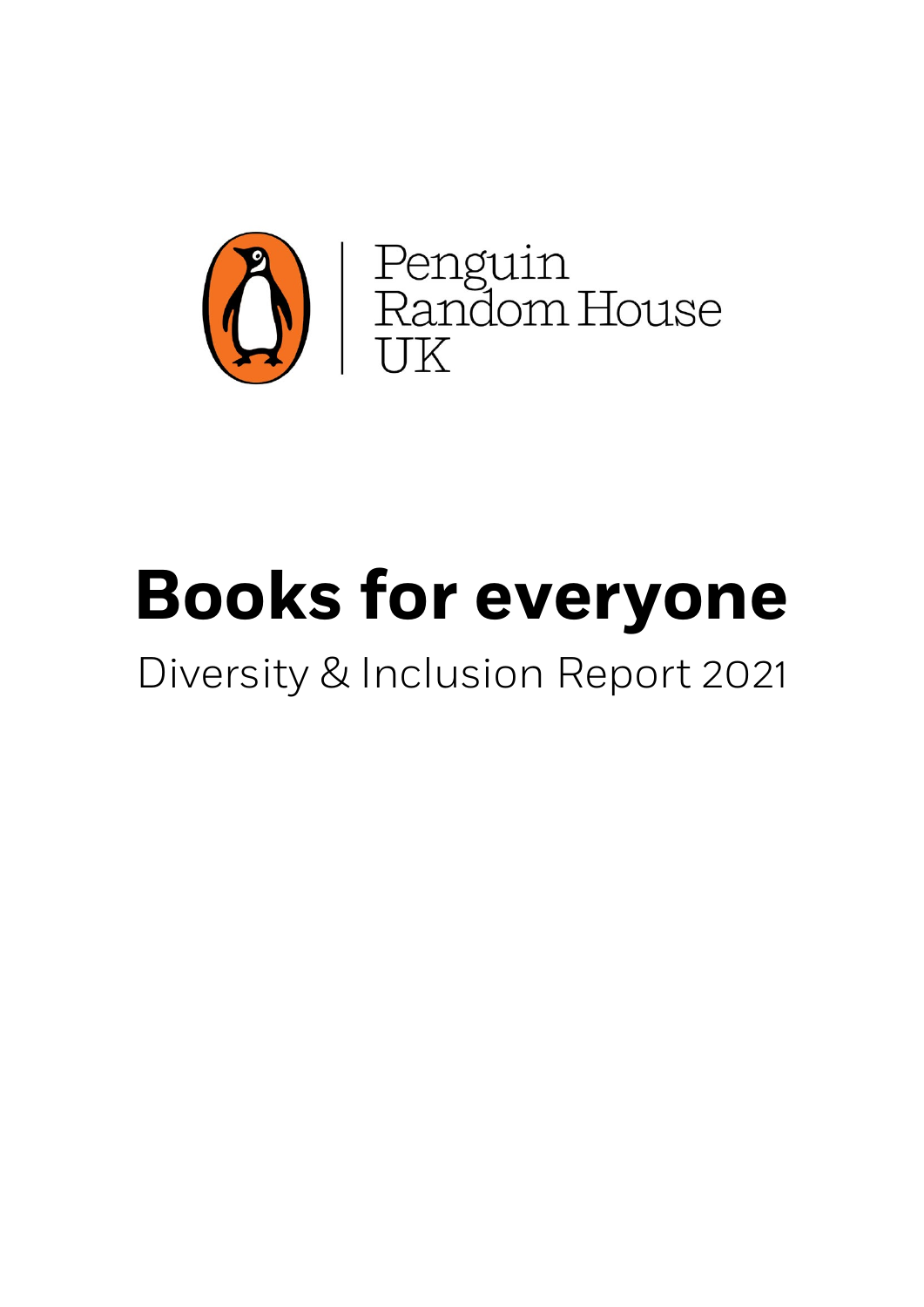### **We make books for everyone, because a book can change anyone.**

Our mission is the driving force behind our inclusivity strategy which we have been working on for some years. In 2020 we published an accelerated inclusivity plan to inject renewed urgency, which outlined additional commitments and brought forward our representation targets, to hold ourselves accountable for making change faster.

2021 was a critical year as the expectation for us to deliver on our promises was, rightly, high. This report updates on our commitments to become a more inclusive publisher and employer.

It's a mixed picture. Data shows improvements in representation of colleagues, authors and illustrators, and we know our culture is changing for the better as colleagues increasingly feel like they belong in their teams and at the company. Yet challenges remain, particularly around disability representation, socioeconomic diversity and senior leader representation. We also know there are further opportunities to embed inclusivity into who and how we publish.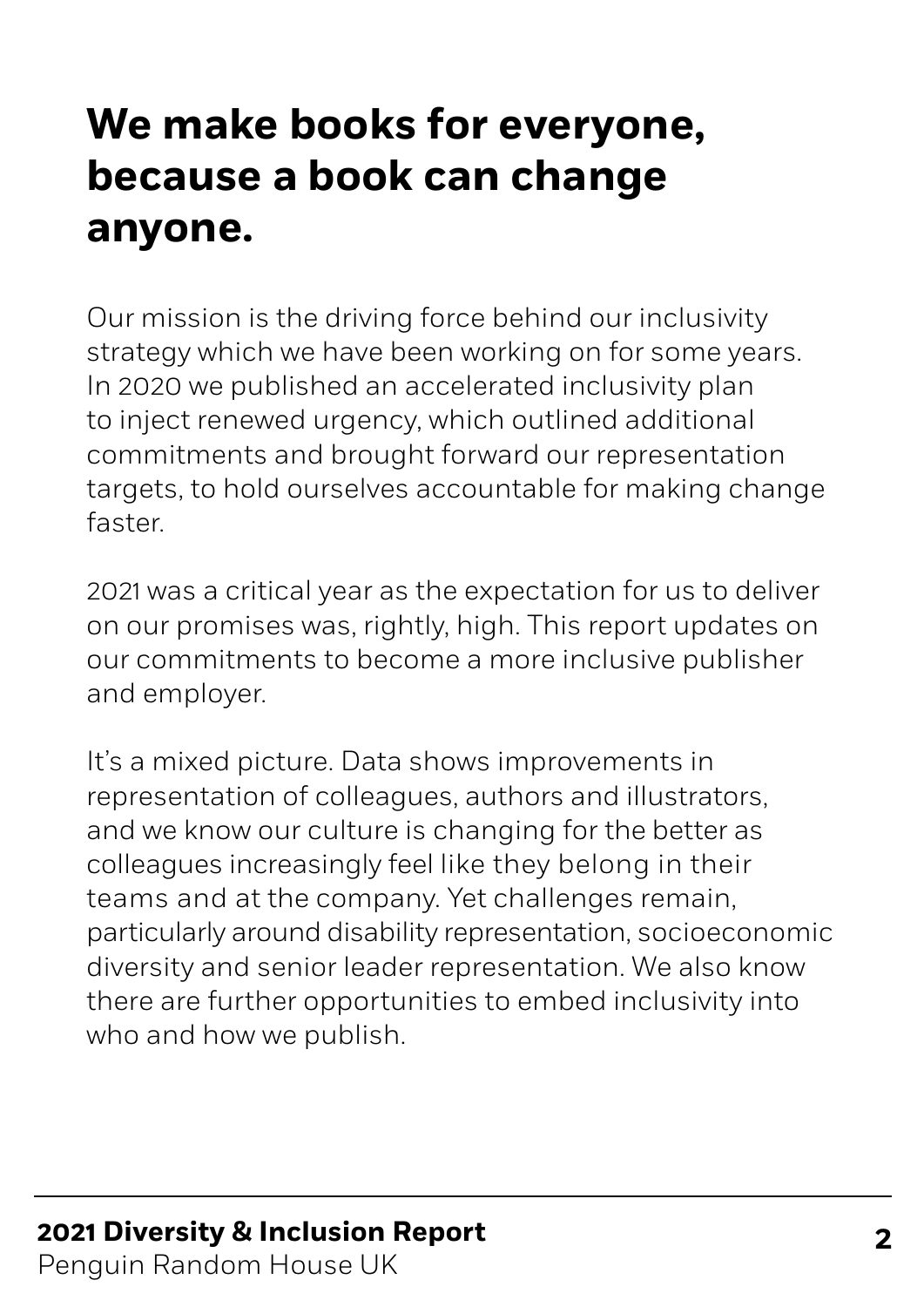We are proud of the progress we have made but we also recognise that we still have much to do. This will take time and we cannot do it alone. To tackle complex issues of inequality we need to work together and embed change across the publishing ecosystem. With all stakeholders in our industry having accelerated their own progress in this area, I hope that the next step in our combined journey will be more collaboration and shared learning. Only by doing will this we create a truly representative and equitable industry.

#### **Tom Weldon**

CEO, Penguin Random House UK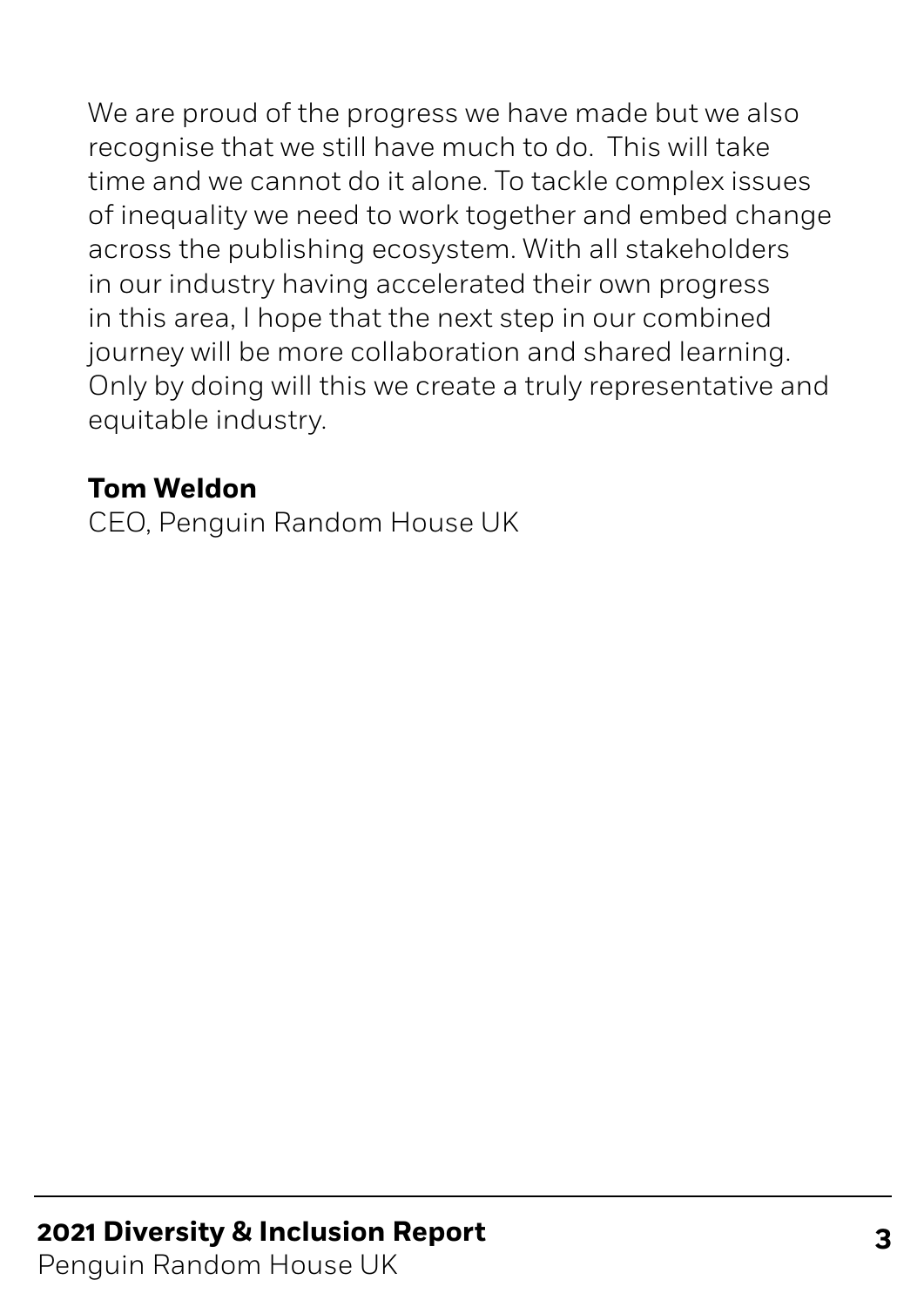### **Contents**

|                                                                                                        | 6  |
|--------------------------------------------------------------------------------------------------------|----|
|                                                                                                        |    |
|                                                                                                        |    |
|                                                                                                        |    |
|                                                                                                        |    |
| Data appendix & governance [11] manuscrim approximation of the state of the Data appendix & governance | 49 |

#### **If you would like to jump to a section, please click the relevant line.**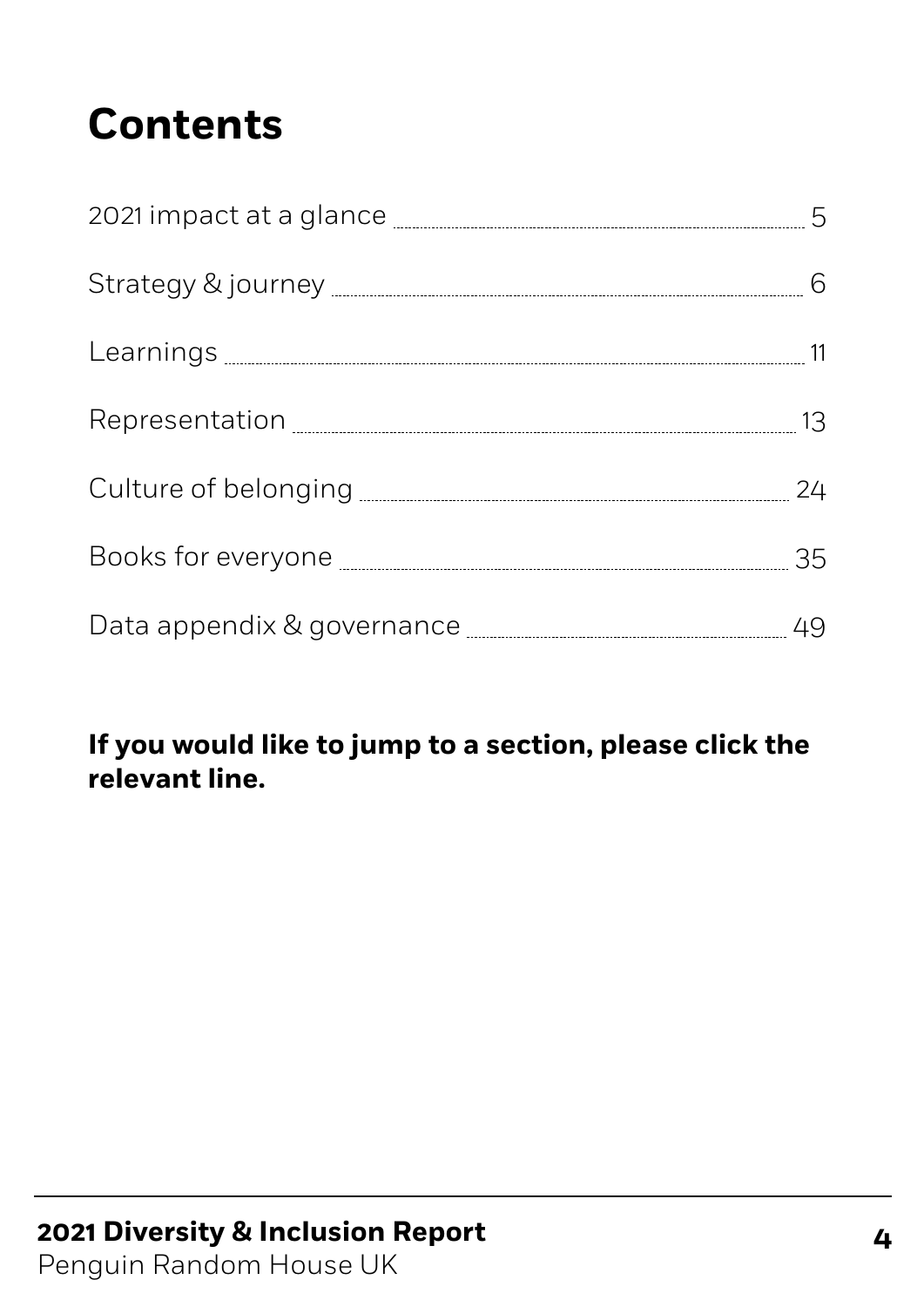### <span id="page-4-0"></span>**2021 impact & findings at a glance**

- Data shows colleagues and authors are becoming more representative of society
- Socioeconomic background and disability & long term conditions remain the areas of greatest underrepresentation for employees and authors compared to UK society, particularly at senior level
- Data shows a greater number of colleagues are reporting higher levels of belonging than ever before
- First publisher to release pay gap data for disability, sexual orientation and socioeconomic background in addition to already established gender and ethnicity pay gap reporting
- Lit in Colour campaign to diversify teaching of English literature in schools gathered pace, with exam board OCR adding new texts to their curriculum
- Launched Next Editors Programme an 18 month positive action traineeship to address lack of ethnic diversity at commissioning editor level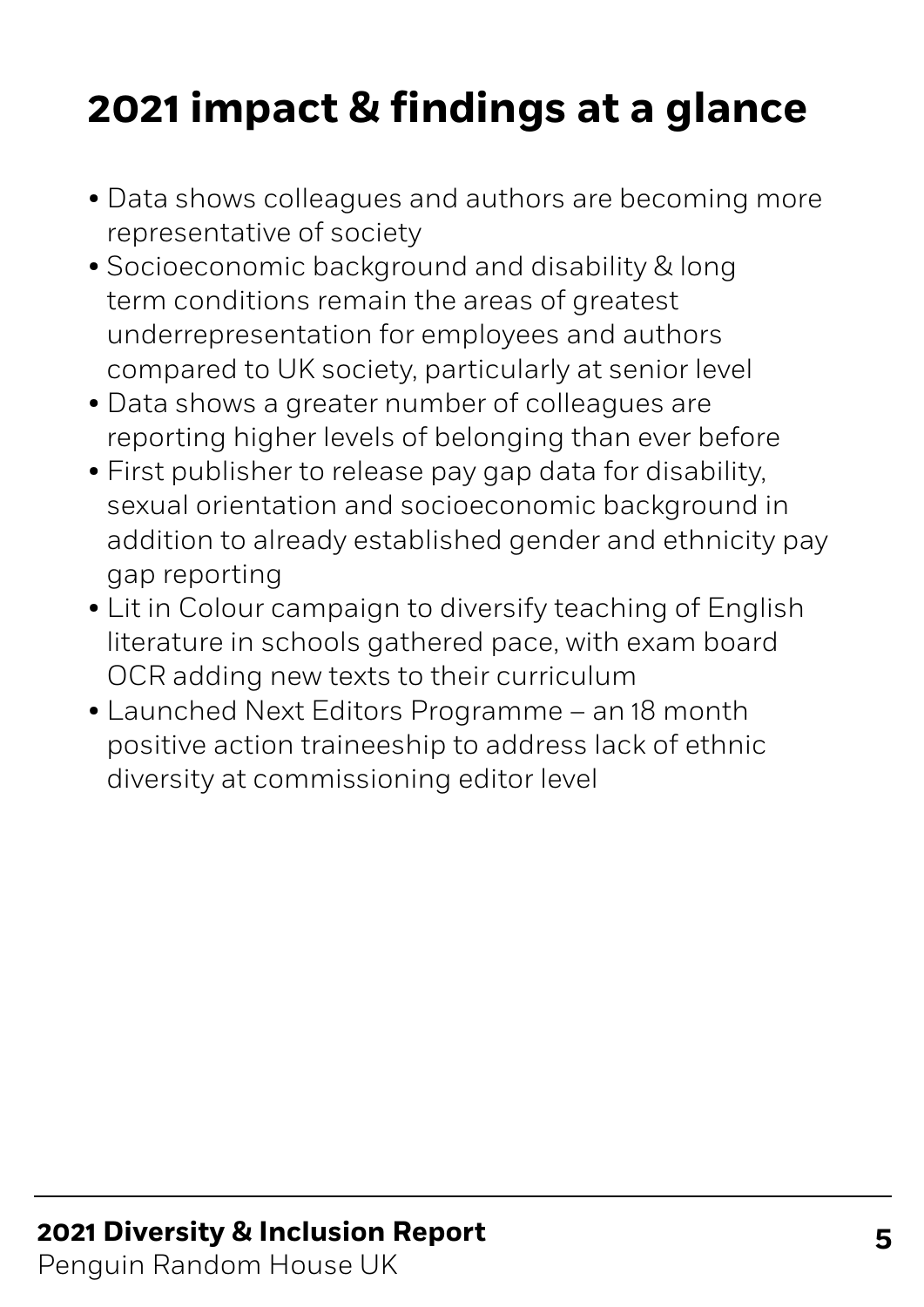### <span id="page-5-0"></span>**Our strategy**

**Priority** Representation in all teams, at all levels

**The aim** To publish boldly and creatively, we need a workforce where a range of backgrounds and experiences are represented at all levels. We want our entire company to reflect the rich diversity of UK society.

**Goal** New hires reflect UK society by 2023 and senior leaders by 2026

#### **Focus areas**

- Inclusive recruitment
- Increasing representation at senior leader level
- Removing entry barriers
- Career development
- Build accurate data

**Priority** A culture where everyone can belong

**The aim** We want to create a culture where everyone feels able to be themselves at work. This means ensuring people feel safe to voice their ideas and views, and that others are willing to learn and listen.

**Goal** All colleagues feel an equal sense of belonging, regardless of background

#### **2021 Diversity & Inclusion Report 6**

Penguin Random House UK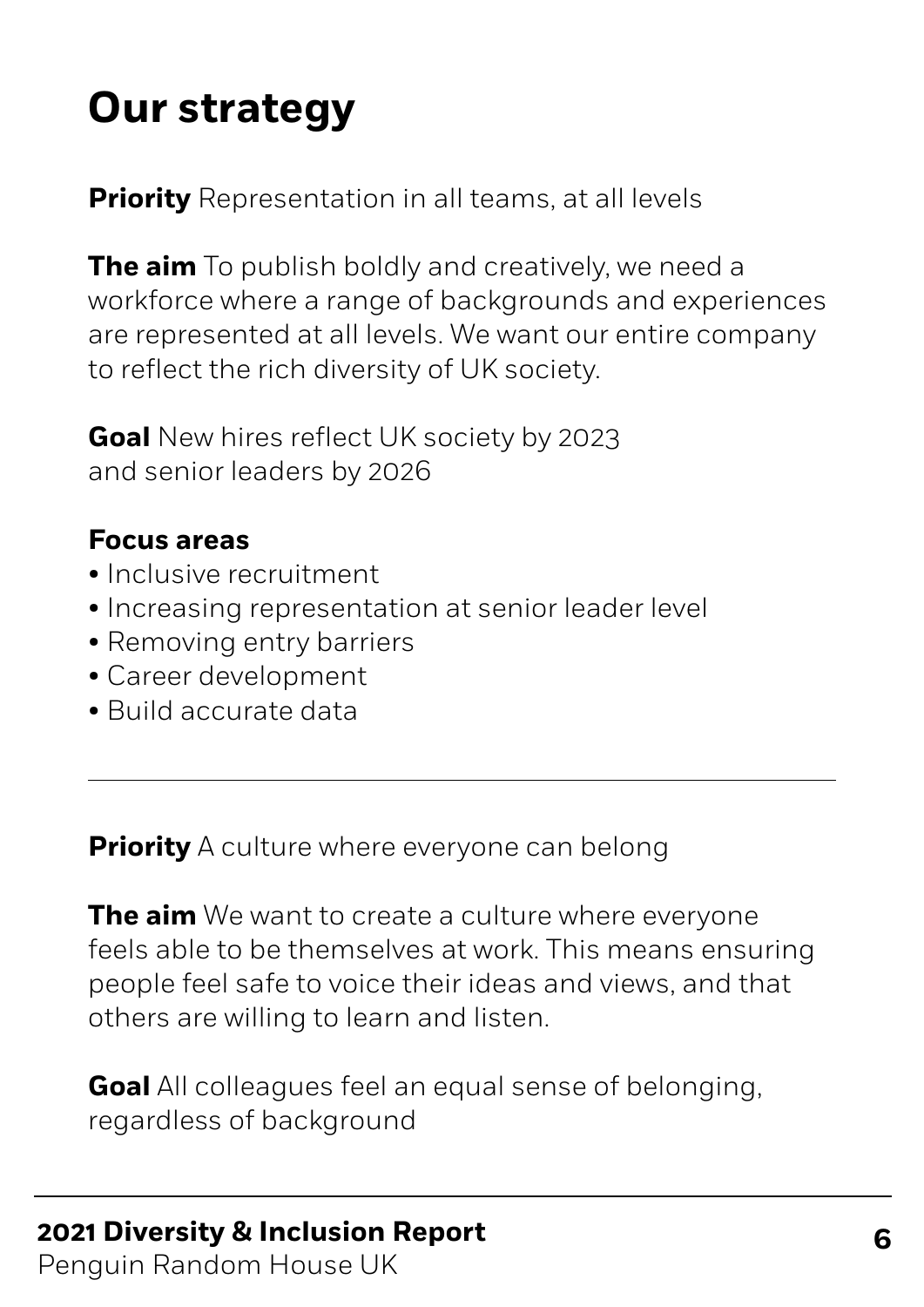#### **Focus areas**

- Shared accountability
- Developing a 'speak up' culture
- Ongoing learning
- Progressive policies
- Empowering colleague led networks

**Priority** Publishing books for everyone

**The aim** The authors and books we publish need to reflect and reach all areas of society, to help our readers understand more about themselves and the world around them.

**Goal** New authors reflect UK society by 2023

#### **Focus areas**

- Opening up the publishing process
- Diverse audience development
- Sensitive publishing and publicity
- Build accurate data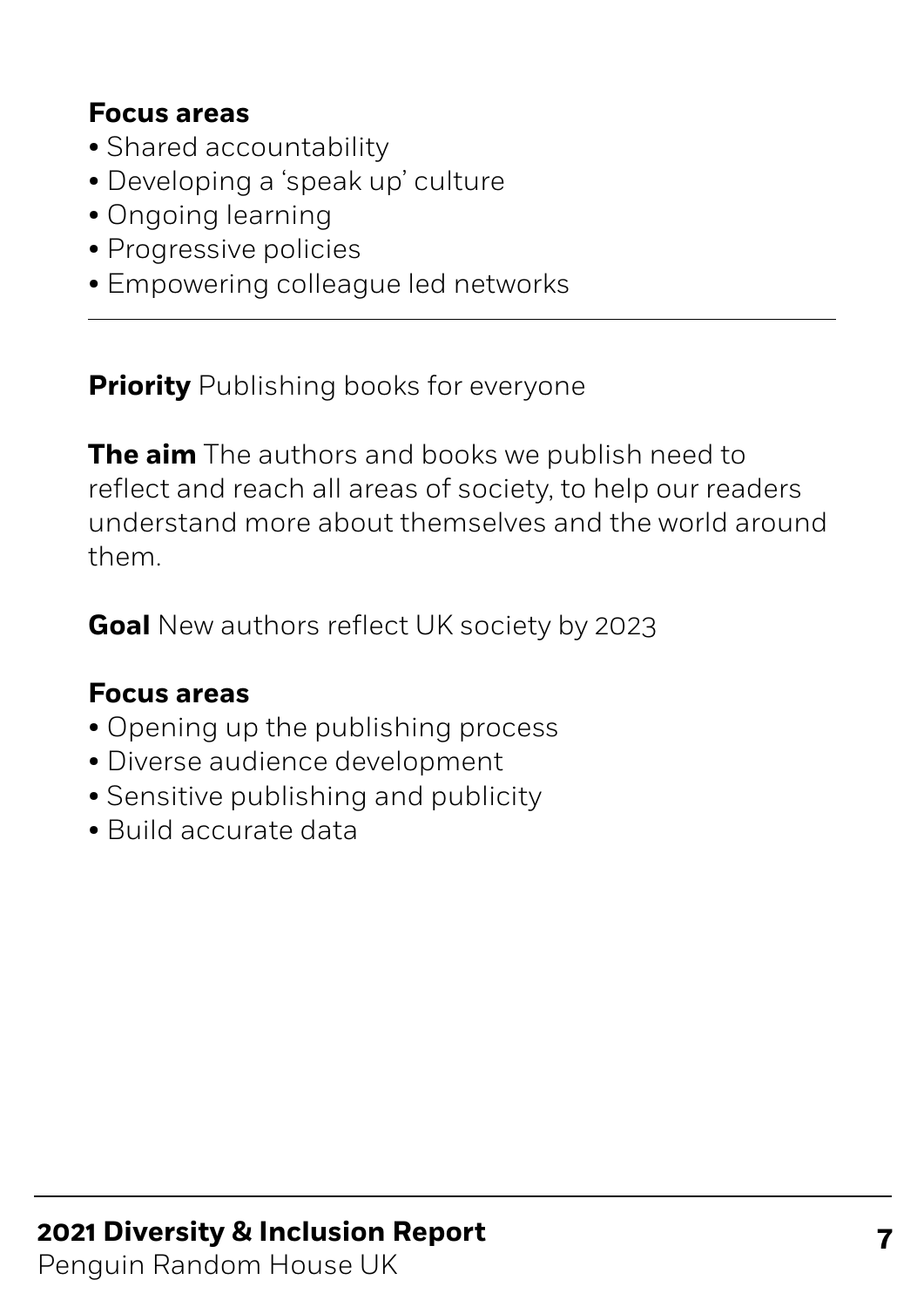## **Our journey**

Purpose has been part of our DNA from the start, when one of our founders – Allen Lane – had a vision to make quality, low cost books available to everyone. Since then, our books have brought a vibrant range of iconic and diverse voices to life. Whilst inclusivity is not new to us, it is a forever unfinished journey and this is a snapshot of some of our key milestones along the way.

#### **2015**

• Inclusion Working Group created in partnership with colleagues to update on progress, share ideas and feedback

#### **2016**

- Removal of degree requirement for job applicants
- WriteNow programme launches to accelerate underrepresented authors through the publishing process
- First employee inclusivity survey to gather data

#### **2017**

- First diversity goals set for new hires and authors
- 100% of work experience becomes paid and randomly selected, with no personal referrals
- Demographic data collection from authors begins

#### **2021 Diversity & Inclusion Report 8**

Penguin Random House UK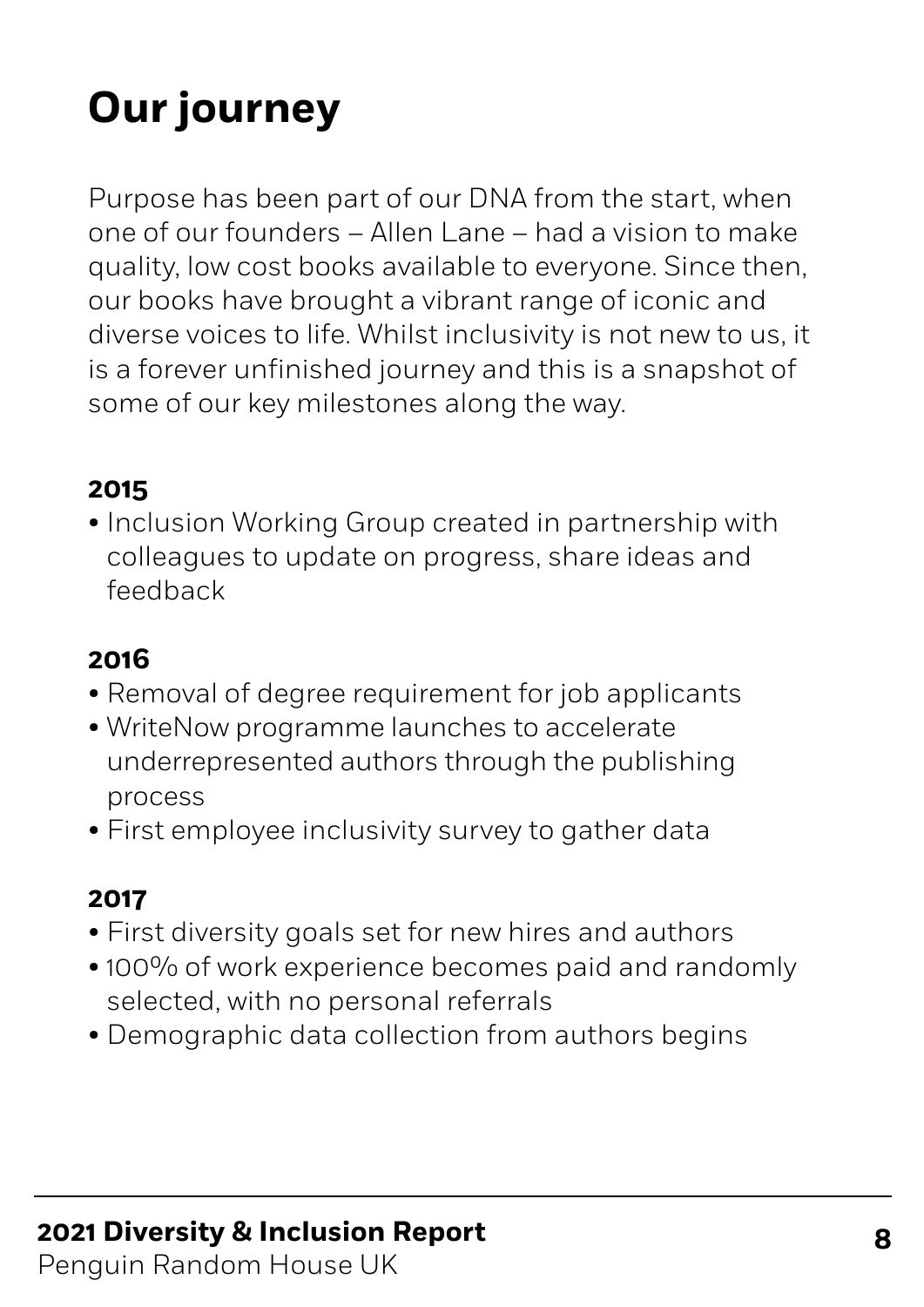#### **2018**

- Begin publishing gender pay gap data and action plan
- The Scheme trainee programme, originally launched in 2016, becomes a positive action scheme for people from Black, Asian, minority ethnic and lower socioeconomic backgrounds
- Colour[Full] network established to support Black, Asian and minority ethnic colleagues

#### **2019**

- LGBTQIA+ network established
- Equal and paid parent leave, regardless of gender or sexual orientation, is announced

#### **2020**

- AccessAbility network established for disabled colleagues
- Diversity goal deadlines moved from 2025 to 2023, to reflect urgent need for progress
- Accelerated inclusivity action plan published
- Begin publishing ethnicity pay gap data and action plan
- Network chair role becomes paid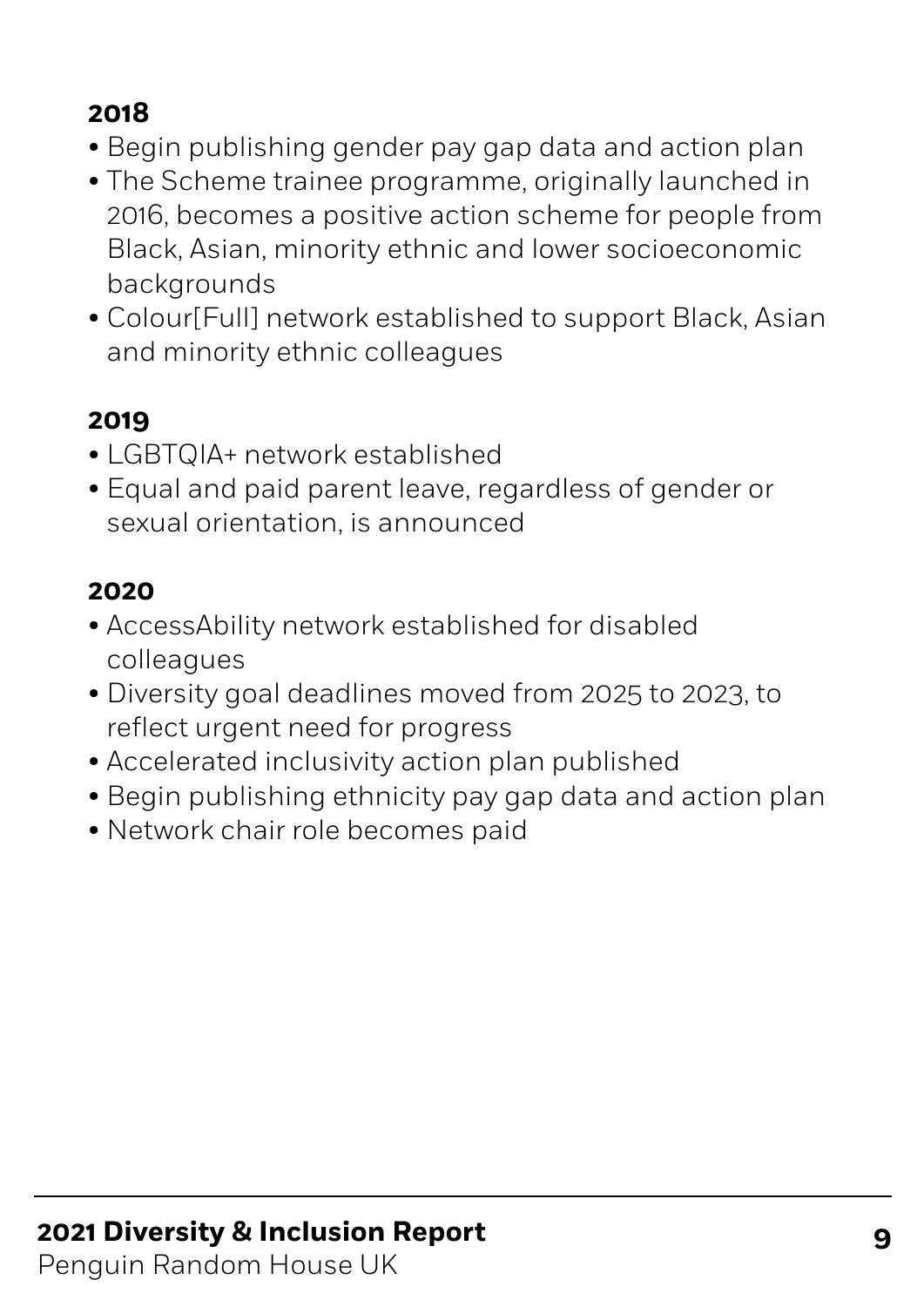#### **2021**

- Inclusion Action Group replaces Inclusion Working Group as key governance and decision making forum
- Lit in Colour research published on diversifying the teaching of English Literature in schools
- Senior leadership representation goal set for 2026
- Ranked 14th in Social Mobility Employer Index improving on our 2019 and 2020 rankings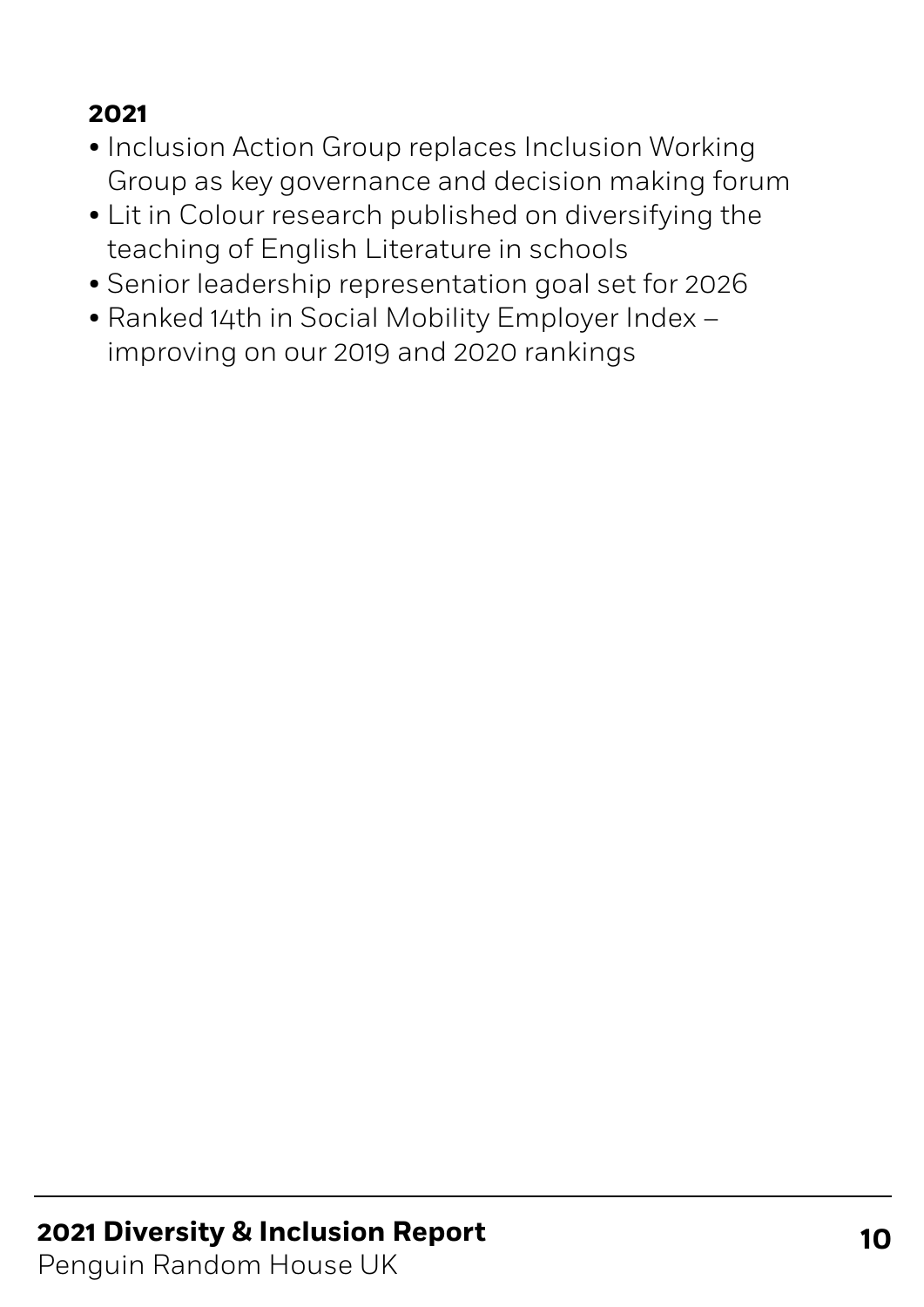### <span id="page-10-0"></span>**What we learned and loved in 2021**

We learned:

**1. Diversity and inclusion continues to rank in the top three social impact issues** that readers, internal and external stakeholders believe Penguin Random House UK should prioritise. Representation at senior levels, diversity in who and what we publish, and improving socioeconomic diversity are particularly important to these audiences.

#### **2. Implementing divisional action plans has increased leadership accountability.**

Divisional plans complement the company inclusivity strategy but are tailored to address the particular inclusion challenges each area of the business faces. This has helped drive local action where it's most needed.

#### **3. Everyday behaviour change is needed, in addition to policy and process changes, and system level interventions.**

Improvements in belonging data related to manager behaviour and team culture suggest inclusive behaviour change matters to colleagues and is an area we need to keep focused on.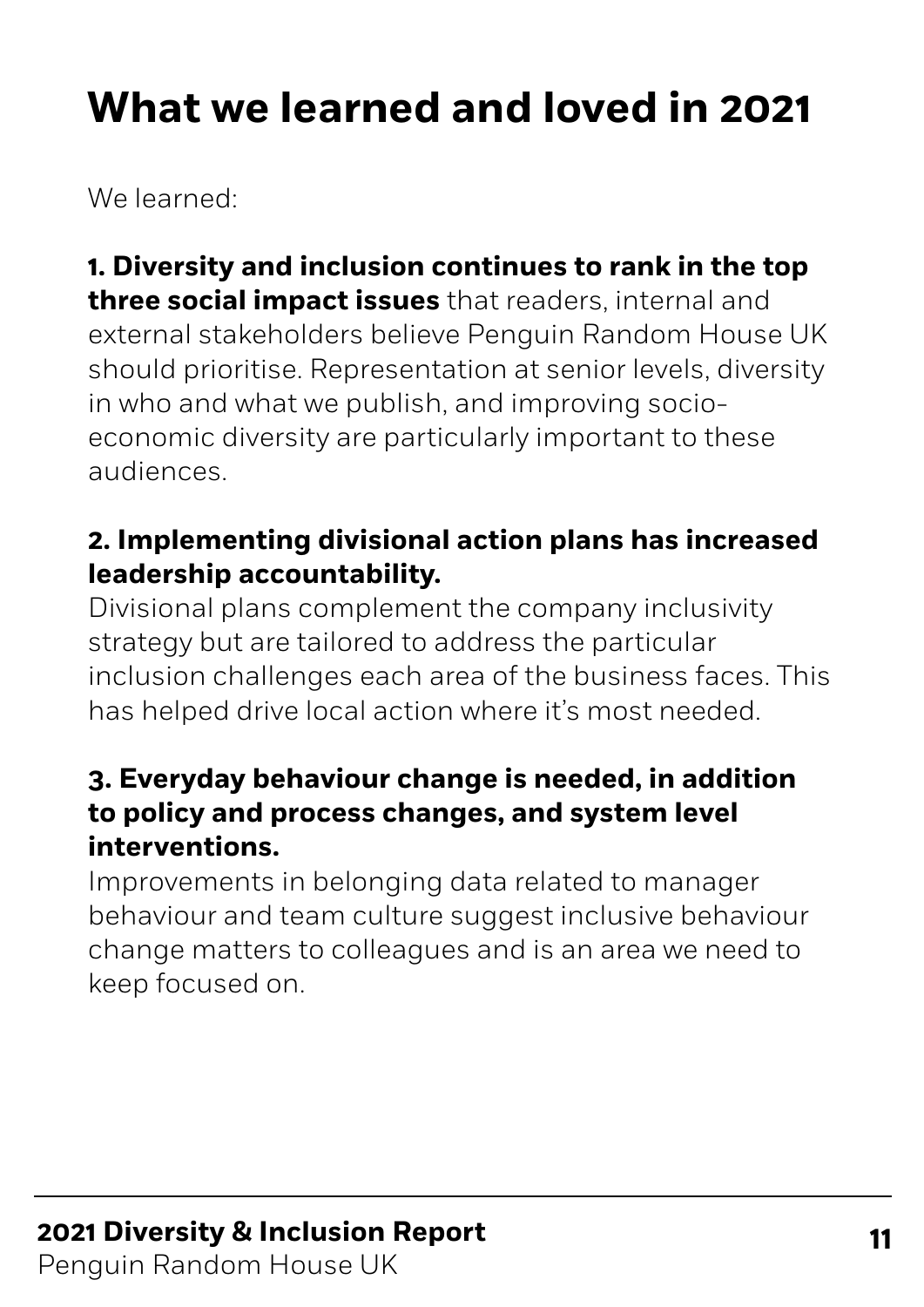### **What we learned and loved in 2021**

We loved:

**Dedicated issues of the The Bookseller** on disability, Black and LGBTQIA+ themes created a much needed space for the industry to learn about inequity and power.

**ITV's updated duty of care protocols** for looking after onscreen talent including an independent advisory board, social media training and psychological support.

**Asian Women Writers mentoring network** which provides free mentoring to unpublished writers and support with manuscript development, pitching and cover letters.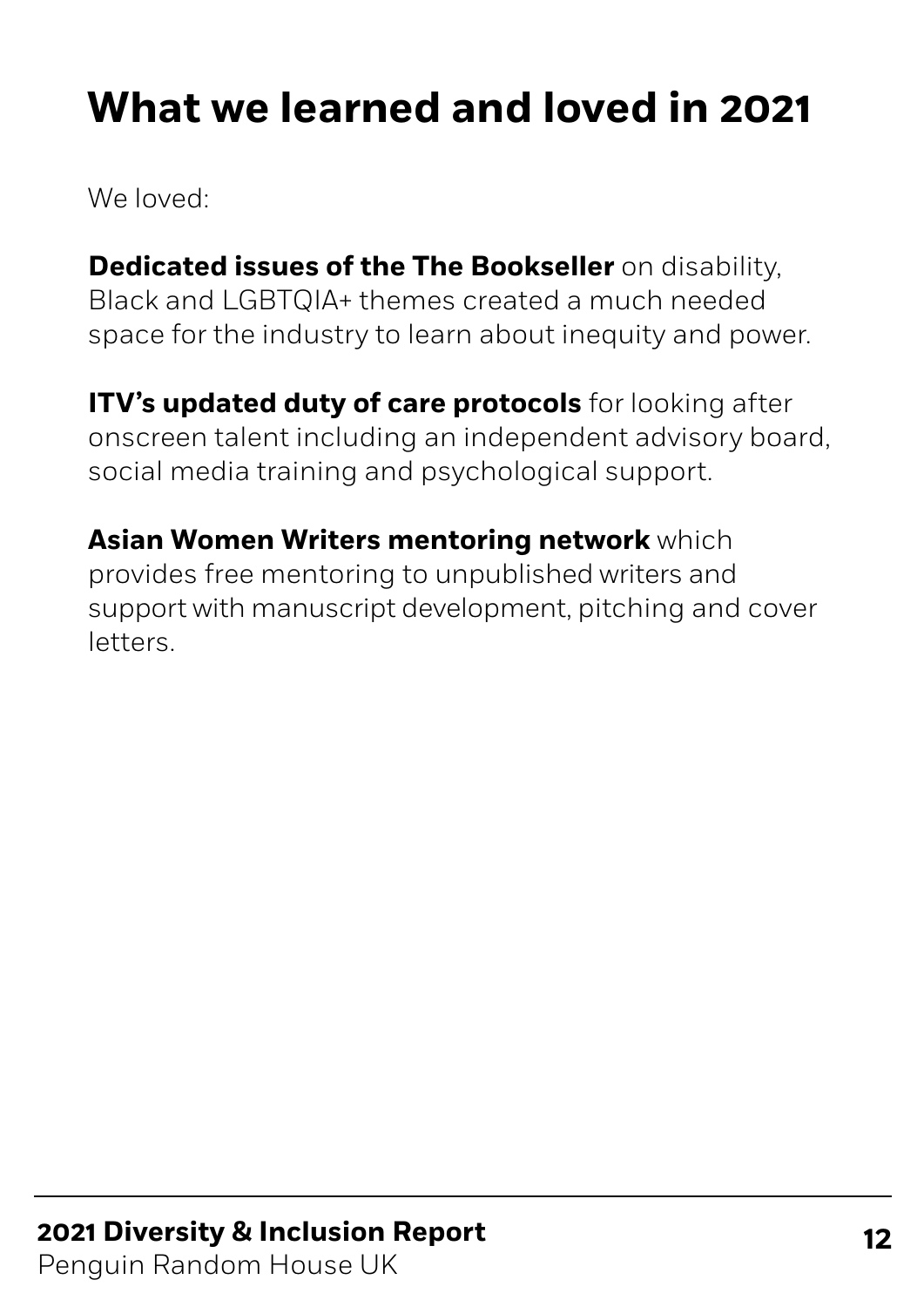## <span id="page-12-0"></span>Priority 1 **Representation in all teams, at all levels**

 "Through the networking, knowledge, and access this mentorship has given me, I am gaining a real sense of how the publishing industry functions and an insight into entry-level roles and how to apply for them. I have access to people and opportunities that otherwise would have been inaccessible. This scheme really works!"

– Mentee participating in our partnership with Creative Access, which seeks to help people wanting to break into the publishing industry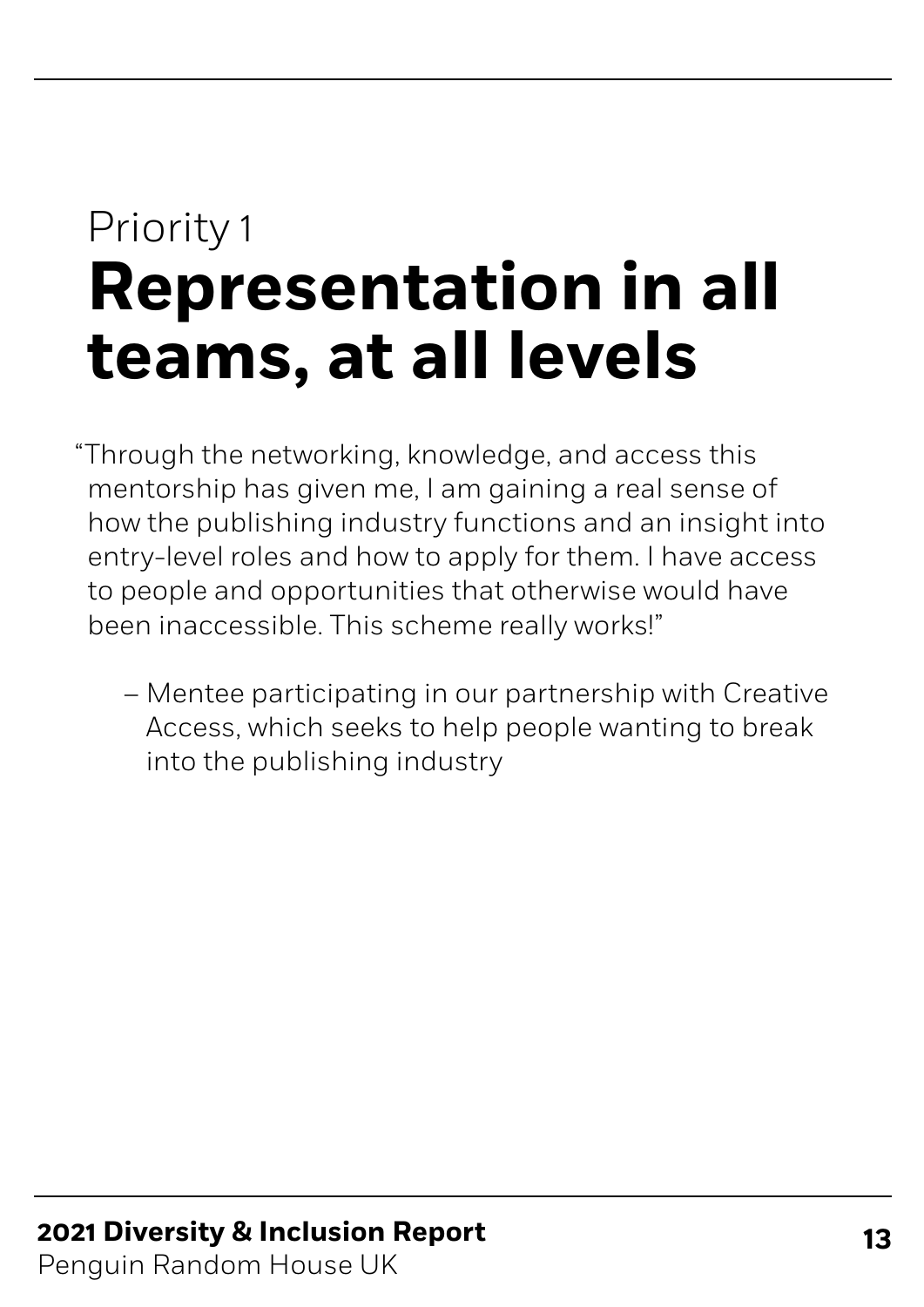#### **Goals**

- New hires reflect UK society by 2023
- Senior leaders reflect UK society by 2026

#### **Progress**

Representation of Black, Asian and minority ethnic, disabled and LGBTQIA+ colleagues improved in 2021. Representation of Black colleagues exceeded the UK benchmark for the first time.

#### **Commentary**

- We need to hire more men as our gender balance is currently skewed towards women, and more people from lower socioeconomic backgrounds, particularly at senior levels.
- New hire representation has improved in the areas of sexual orientation and ethnicity but disability and stateschool educated representation has decreased. Senior leader demographics are mostly unchanged compared to 2020.
- Next, we need to monitor if the recent changes to make our recruitment and career development processes more inclusive are translating to outcomes.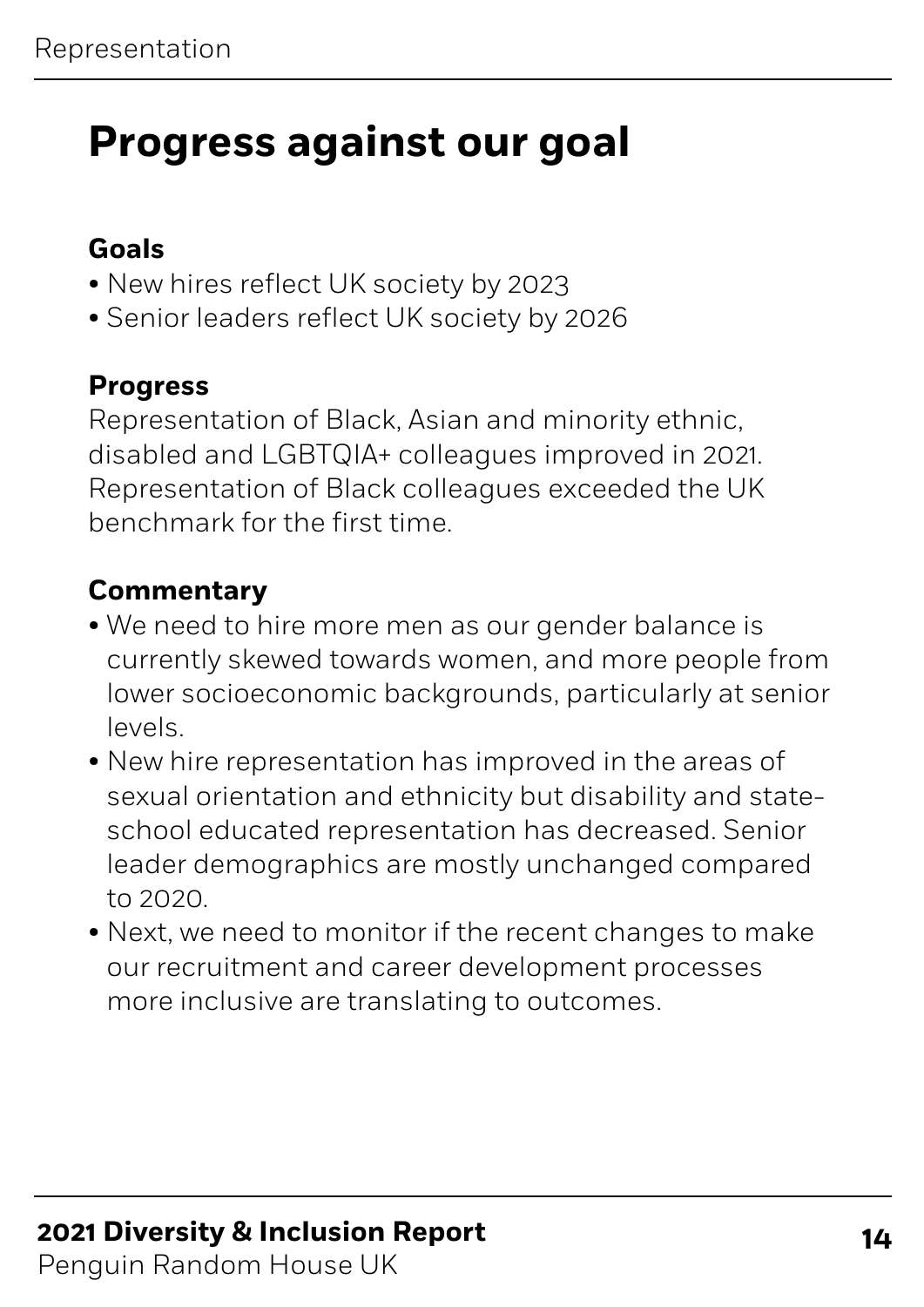#### **Black, Asian & minority ethnic**

| New hires 2021      | 32.8%    |
|---------------------|----------|
| New hires 2020      | 32.2%    |
| Senior leaders 2021 | 4.2%     |
| Senior leaders 2020 | 4.8%     |
| Whole company 2021* | $17.2\%$ |
| Whole company 2020* | $13.3\%$ |
| UK society          | 14%      |

\* including new hires & senior leaders

#### **2021 Diversity & Inclusion Report 15**

Penguin Random House UK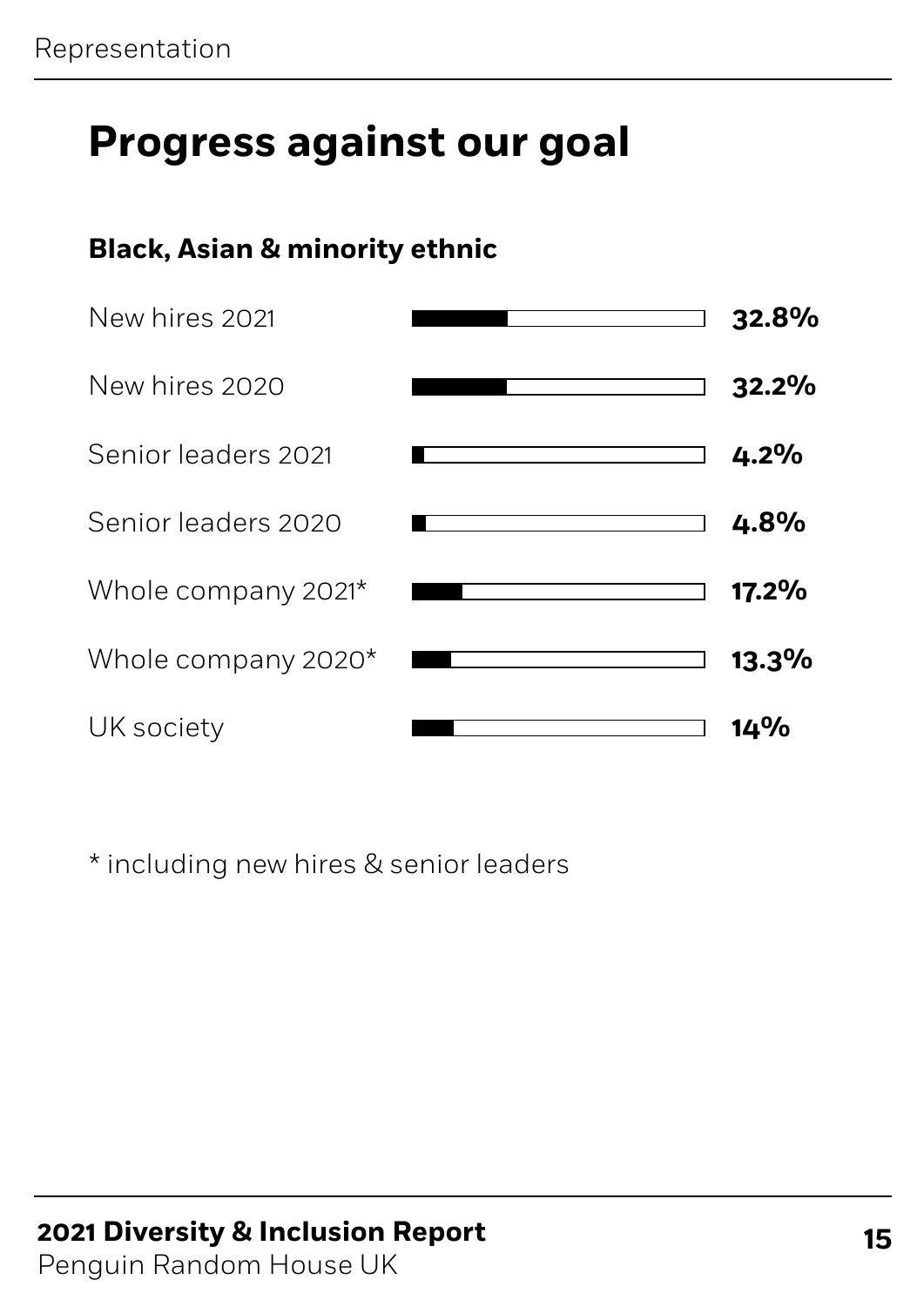#### **LGBTQIA+ or questioning**

| New hires 2021      |         | 22%      |
|---------------------|---------|----------|
| New hires 2020      |         | $10.6\%$ |
| Senior leaders 2021 | no data |          |
| Senior leaders 2020 | no data |          |
| Whole company 2021* |         | $14.2\%$ |
| Whole company 2020* |         | 10.6%    |
| UK society          |         | $2.1\%$  |

\* including new hires & senior leaders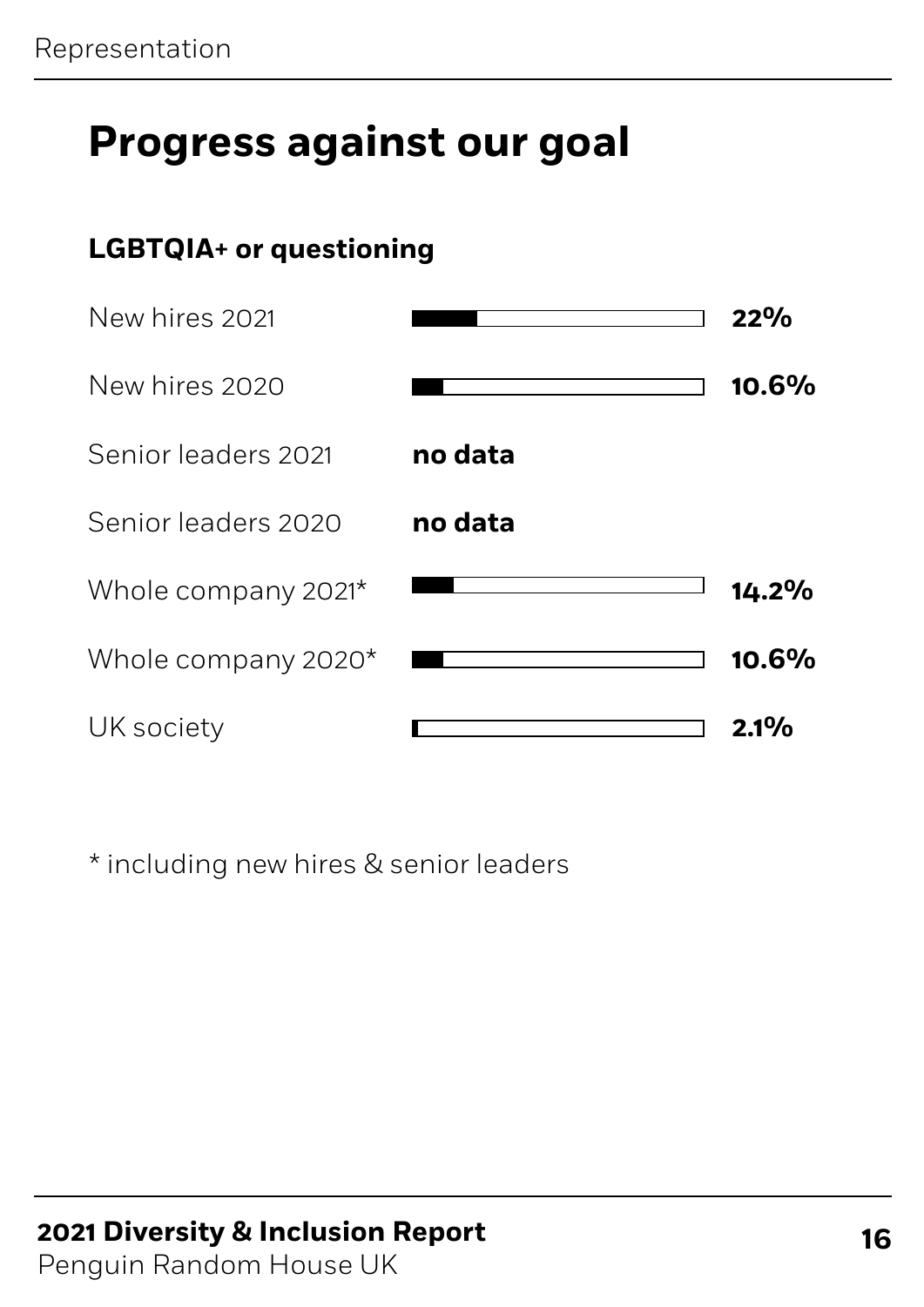#### **Disabled & long term conditions**

| New hires 2021      | 14.7%   |
|---------------------|---------|
| New hires 2020      | 15.3%   |
| Senior leaders 2021 | 9.3%    |
| Senior leaders 2020 | $9.2\%$ |
| Whole company 2021* | 17.9%   |
| Whole company 2020* | 16.1%   |
| UK society          | 19%     |

\* including new hires & senior leaders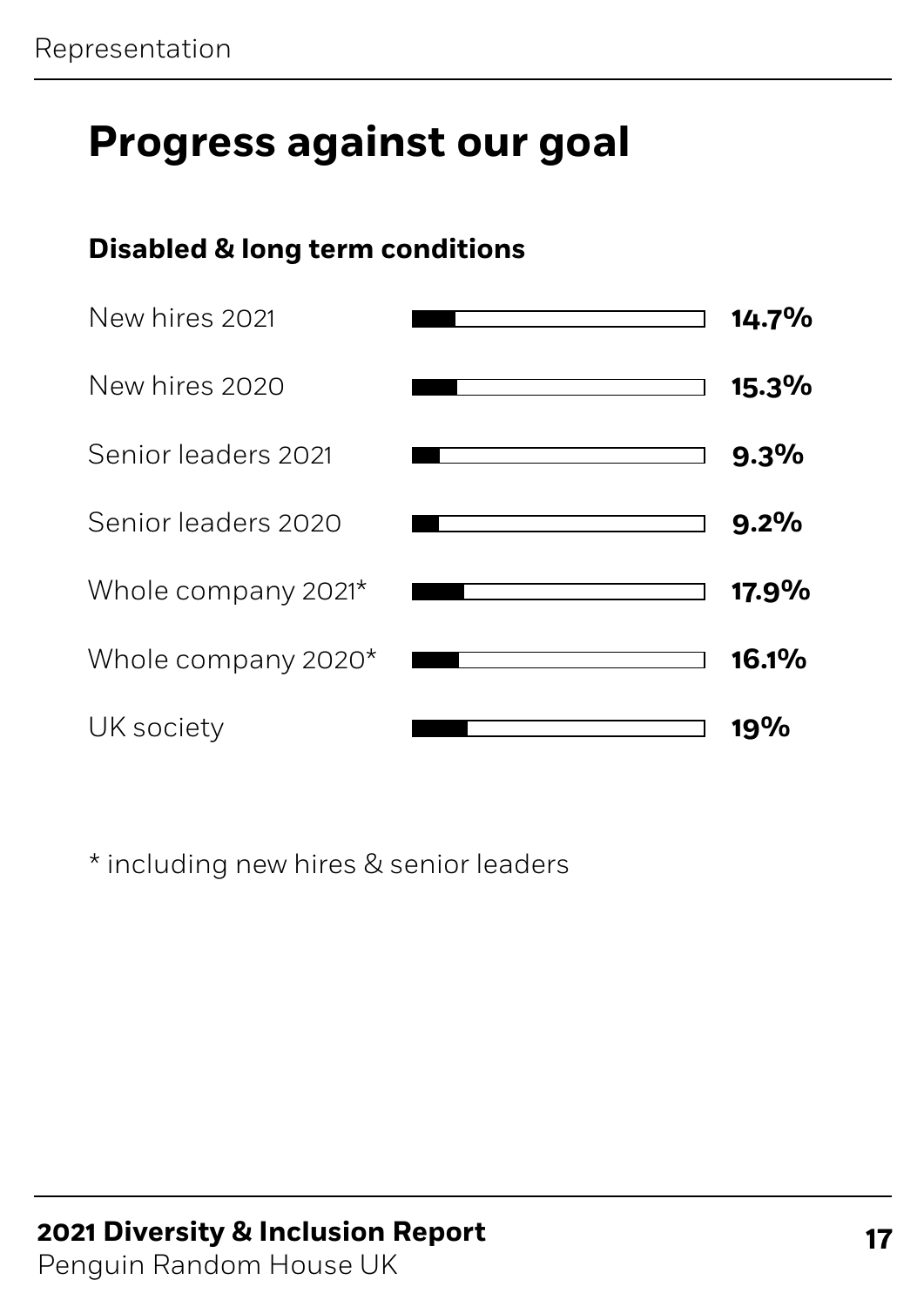#### **At aged 14, had parents in lower socioeconomic occupations\***



\*Asking about parental occupation is recommended by the Social Mobility Commission as the best practice measure of individual socioeconomic background \*\* including new hires & senior leaders

### **2021 Diversity & Inclusion Report 18**

Penguin Random House UK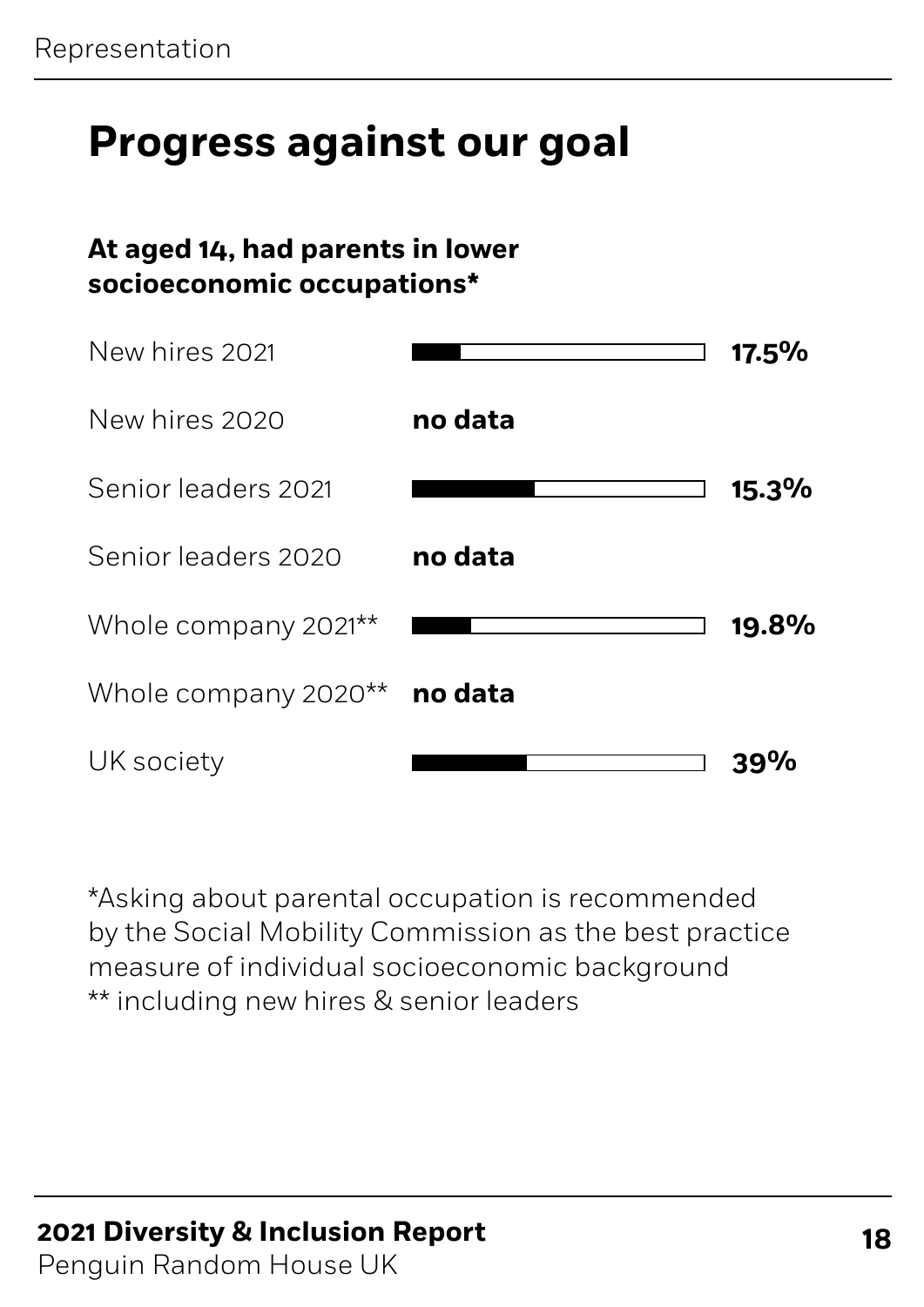#### **Aim**

Remove entry barriers that prevent people from joining the industry, with targeted support for underrepresented groups

#### **Action in 2021**

- Connected 400+ individuals to publishing career advice through sponsorship of The Spare Room / Zoom Project
- ◆ 62 virtual paid work experience placements
- $\vee$  The Scheme our six month traineeship programme expanded from Editorial into Publicity and Sales
- Launched Next Editors positive action senior editorial traineeship
- ◆ 650+ people joined free webinars to demystify The Scheme and careers in Design

- Expand subsidised accommodation offered through The Book Trade Charity partnership
- Continue determining approach to remote based roles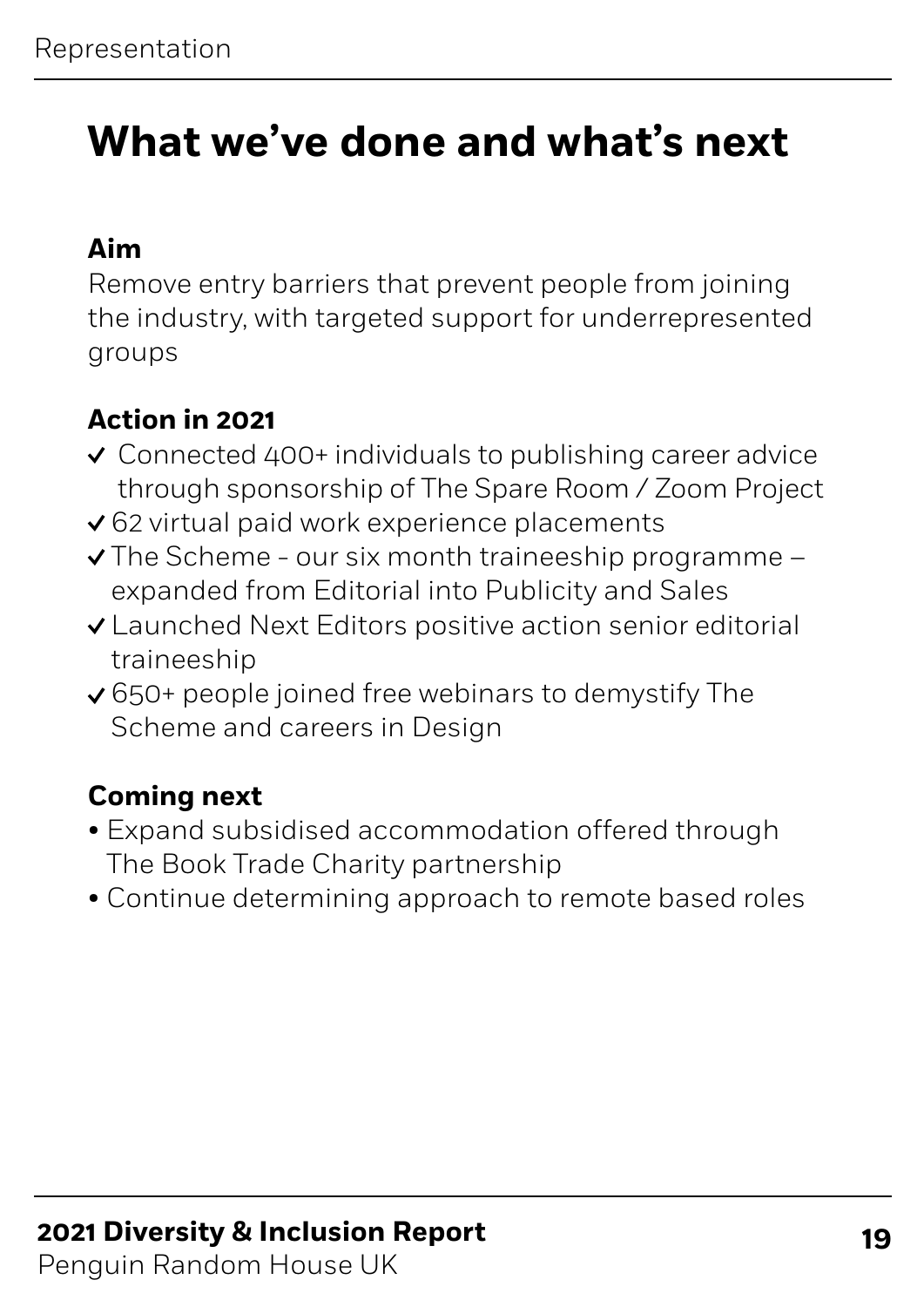#### **Aim**

Ensure equitable progression and career development opportunities for everyone

#### **Action in 2021**

- 255 internal and external mentoring opportunities created through our partnership with Creative Access. All Leadership Team members and Heads of Departments mentor at least two people from underrepresented backgrounds
- Inclusive promotion policy, which includes a peer review process on promotion decisions

- 'Design Your Career' hub to support internal progression through clarity of career pathways and roles
- Review our approach to internal talent management
- Increasing people manager capability to support career development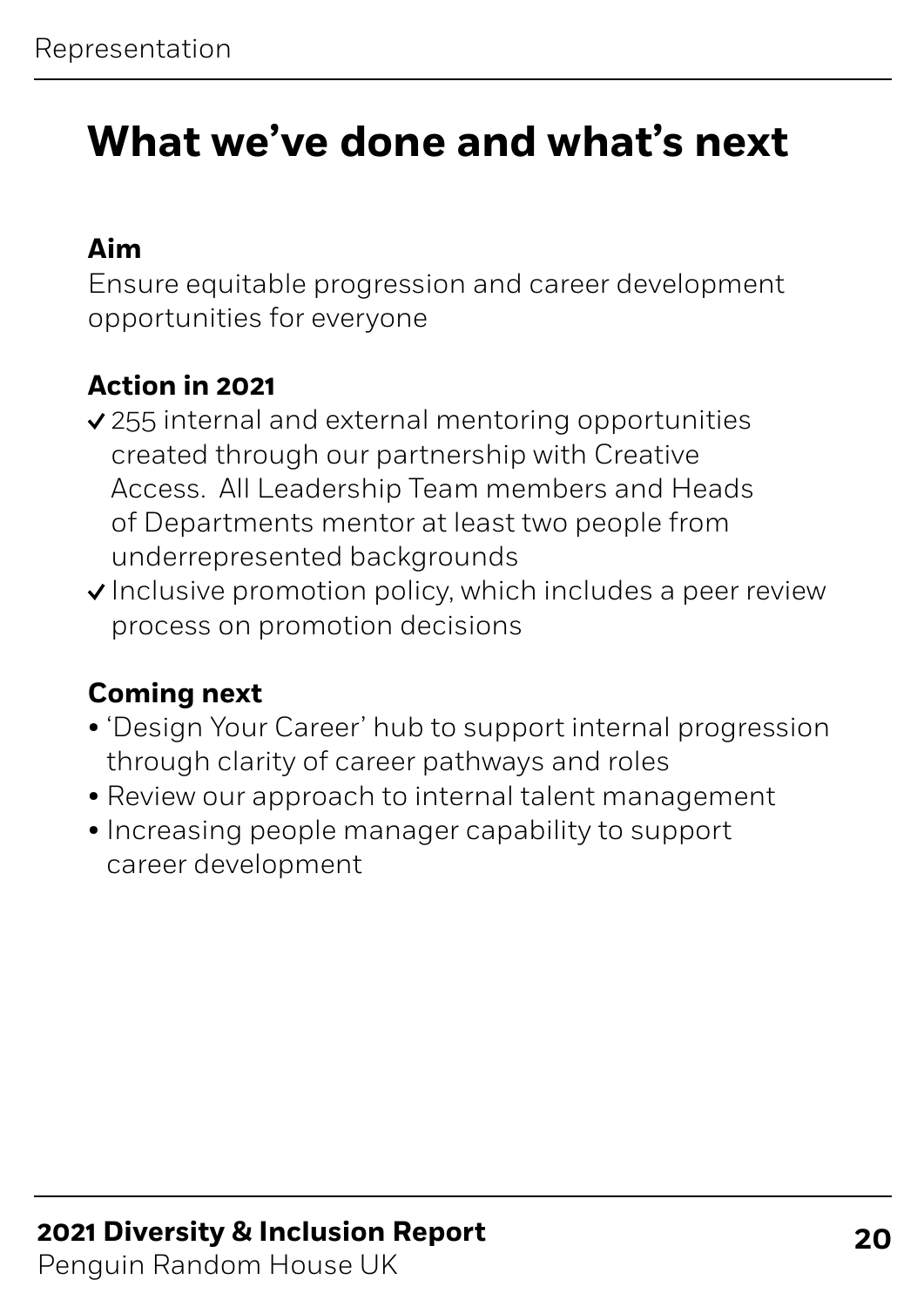#### **Aim**

Build accurate data so we can track and measure progress

#### **Action in 2021**

- First publisher to publish disability, sexual orientation and socioeconomic pay gaps, in addition to gender and ethnicity
- Changes to the way we collect recruitment data to analyse the demographic make-up of candidates at each stage of the recruitment process

- Begin analysing career progression and retention by demographic groups
- Introduce leaver surveys and exit interviews to better understand reasons for leaving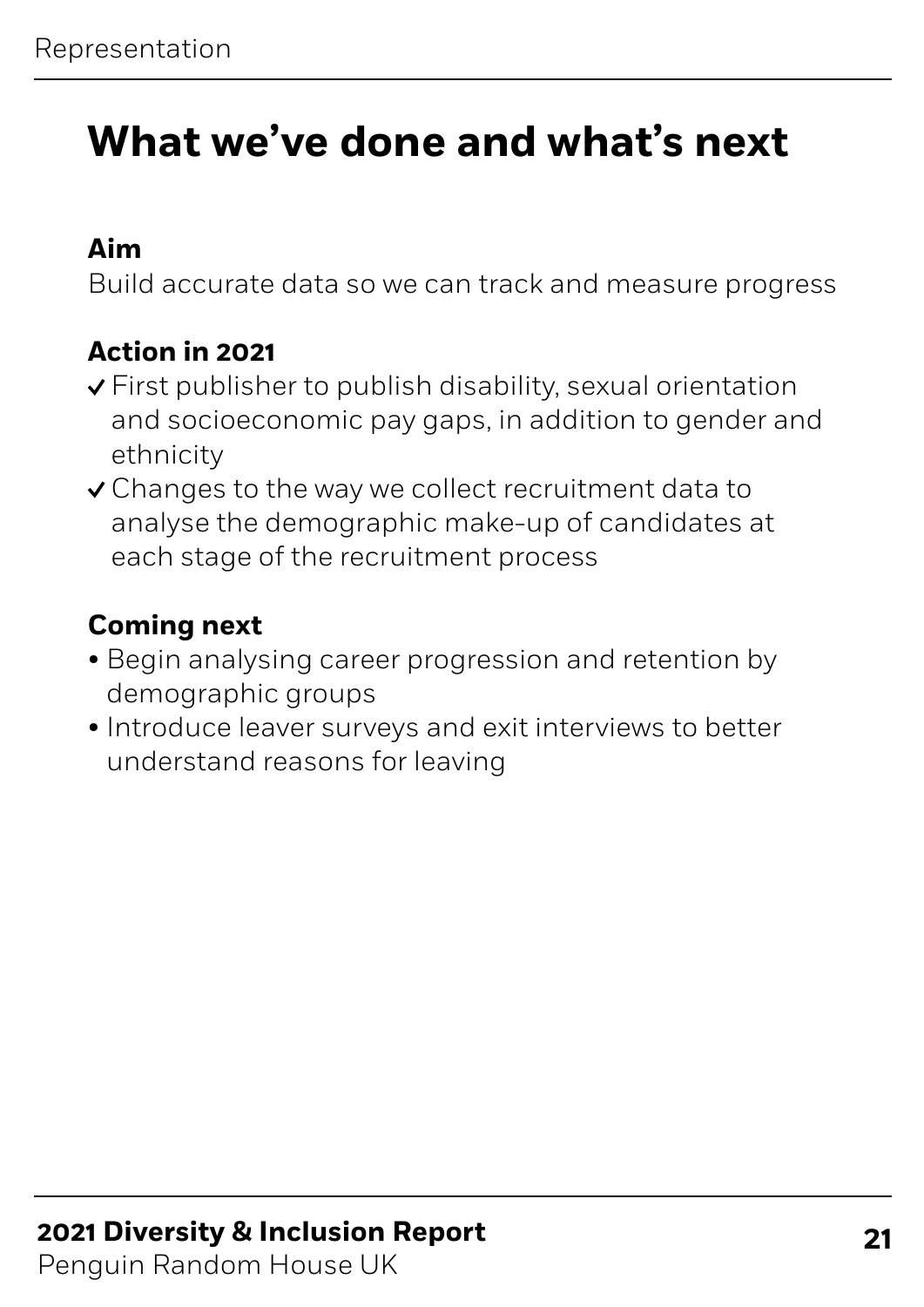### **Feature: inclusive recruitment**

In 2021 we overhauled our approach to recruitment.

To embed inclusion throughout our recruitment processes we've made the following changes:

- All roles are advertised internally
- Pay information added to job adverts to improve transparency
- Introduction of diverse interview slates
- As part of becoming a Disability Confident Employer, we offer an interview to disabled candidates who meet the essential criteria for the role
- Appointed a recruiter dedicated to inclusive hiring in senior roles, as this is a particular challenge

"The introduction of Inclusive Hiring Manager training and diverse interview shortlists has given me confidence that I am embodying our strategy of 'representation in all teams, at all levels' each time I recruit."

– Tom Austin Niel, PRH Children's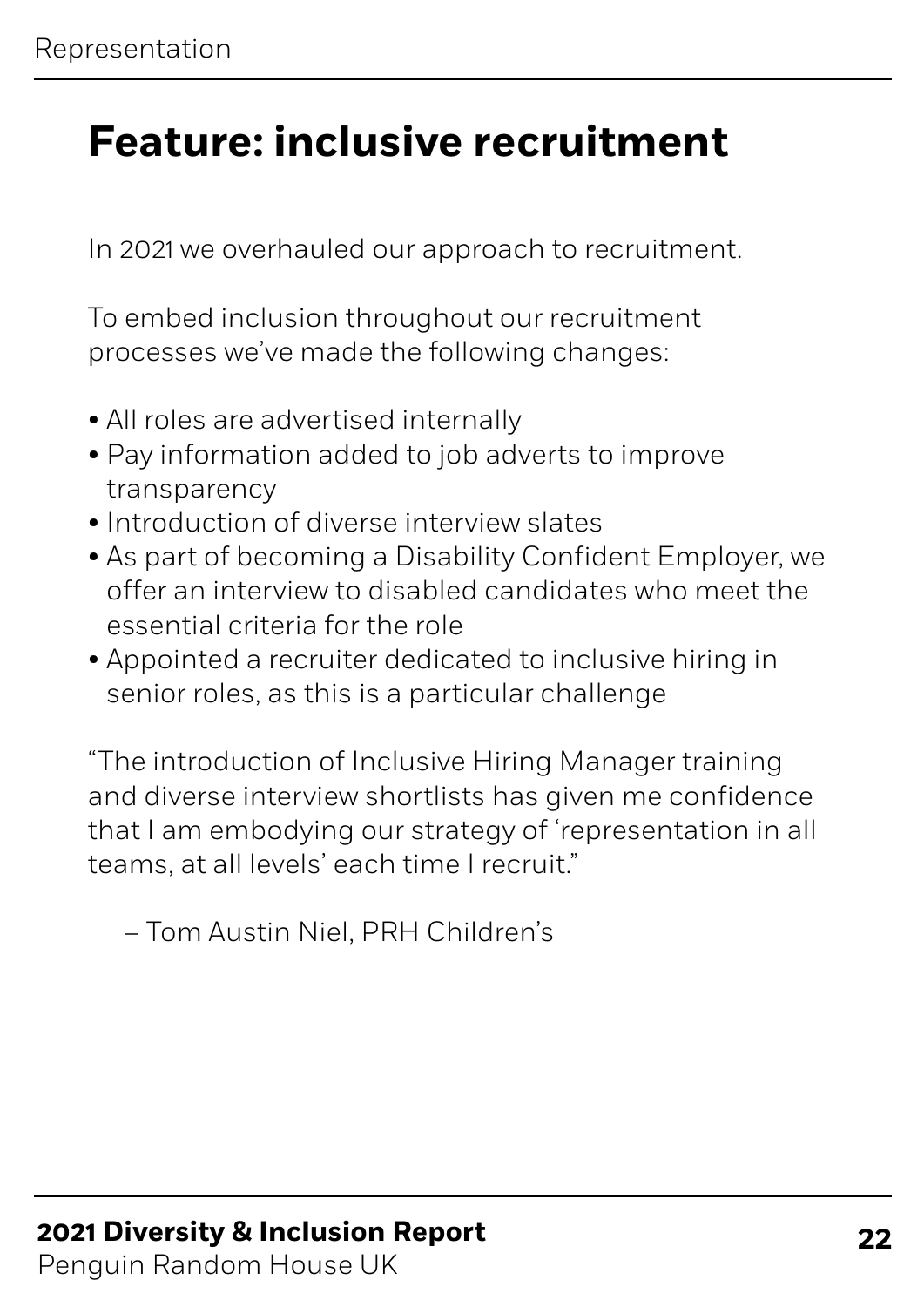"The Inclusive Hiring training was some of the best training I've done. It was full of practical advice on recruiting in a more inclusive way that helped me recognise my biases, and gave me useful ways of getting past these."

– Catherine Ngwong, Group Publishing Operations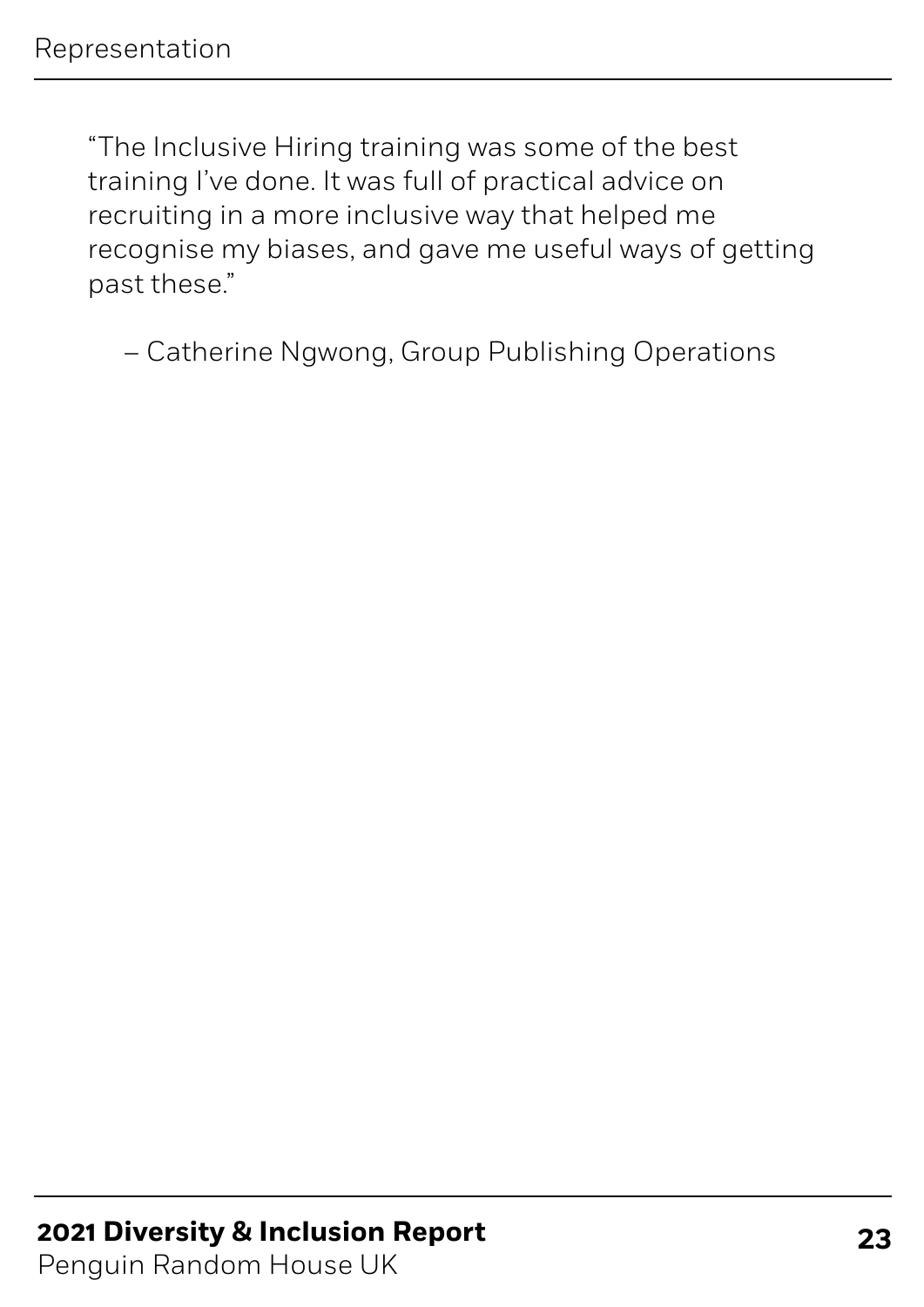## <span id="page-23-0"></span>Priority 2 **A culture where everyone can belong**

When I first joined the publishing industry almost 12 years " ago, I often felt like I didn't belong. There weren't any structures that signposted an obvious way to help bring about change. The existence of the company's thriving employee networks and, more recently, the establishment of the Inclusion Action Group fills me with hope that those starting publishing jobs now and in the future will be entering a more equitable industry."

– Member of the Colour[Full] network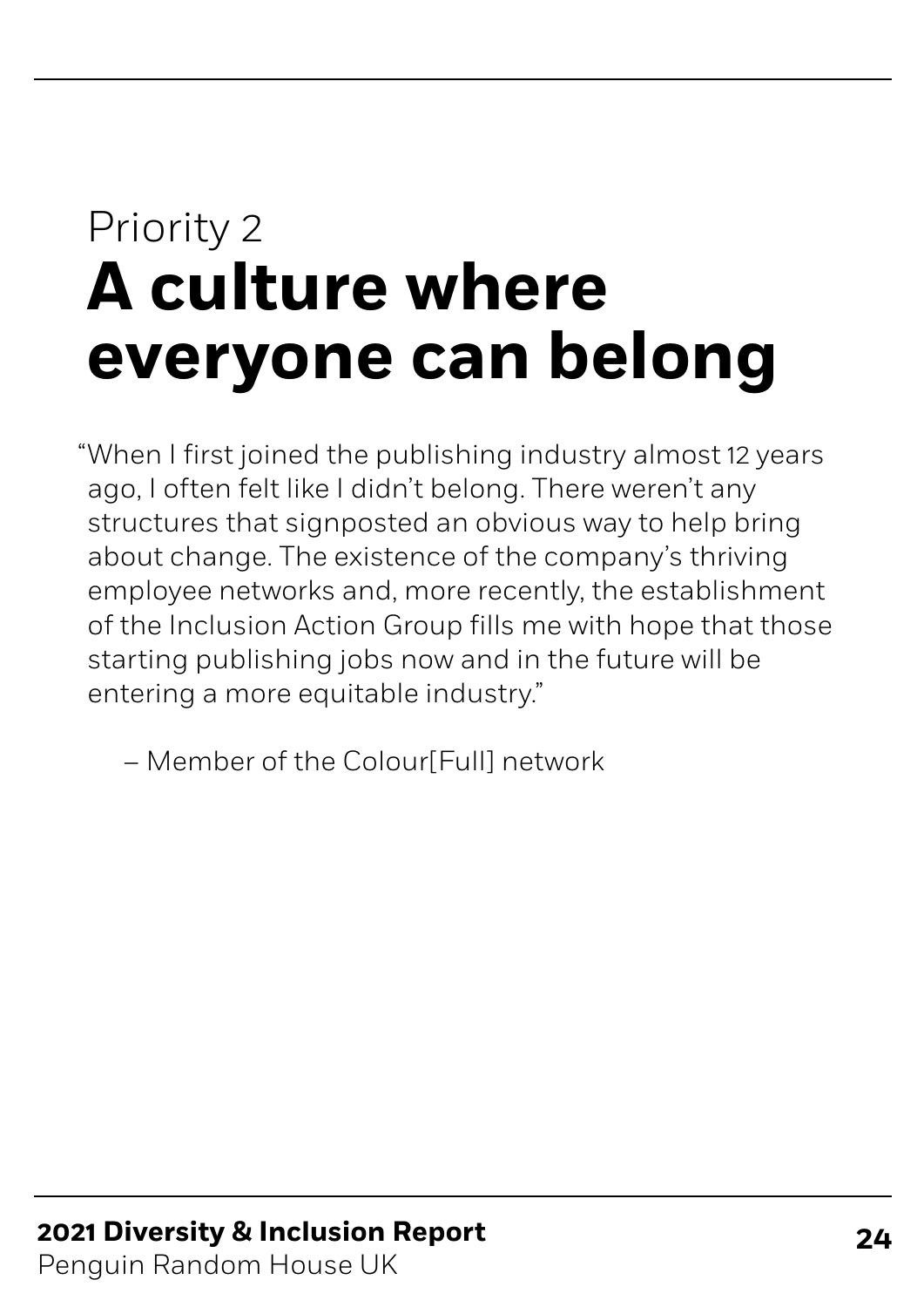#### **Goals**

All colleagues feel an equal sense of belonging, regardless of background

#### **Progress**

Agreement with all belonging statements increased, showing a greater number of colleagues are reporting higher levels of belonging at Penguin Random House UK.

#### **Commentary**

- The level of belonging for Black, Asian and minority ethnic; LGBTQIA+; state-school educated; and disabled colleagues improved but is not yet equal to belonging levels for groups of white; heterosexual; privately educated; and non-disabled colleagues.
- Colleagues increasingly feel able to speak up but we must continue building psychological safety.
- More work is needed to ensure that colleagues feel there are equitable development opportunities for everyone.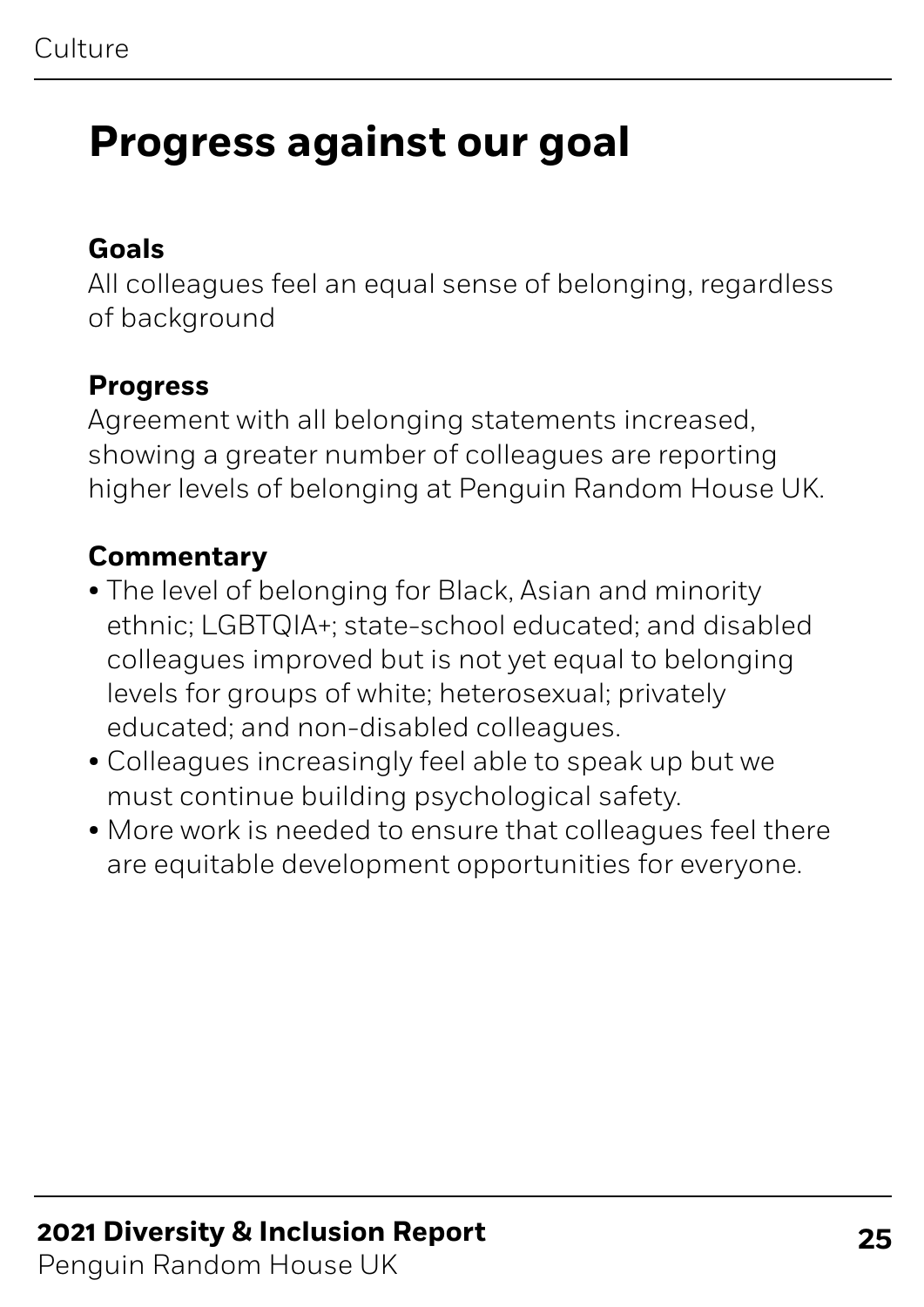#### **Colleagues feel they belong in their team**



#### **Colleagues feel supported, valued and listened to by their manager**



#### **Colleagues feel comfortable voicing opinions, even when different from others**



#### **2021 Diversity & Inclusion Report 26**

Penguin Random House UK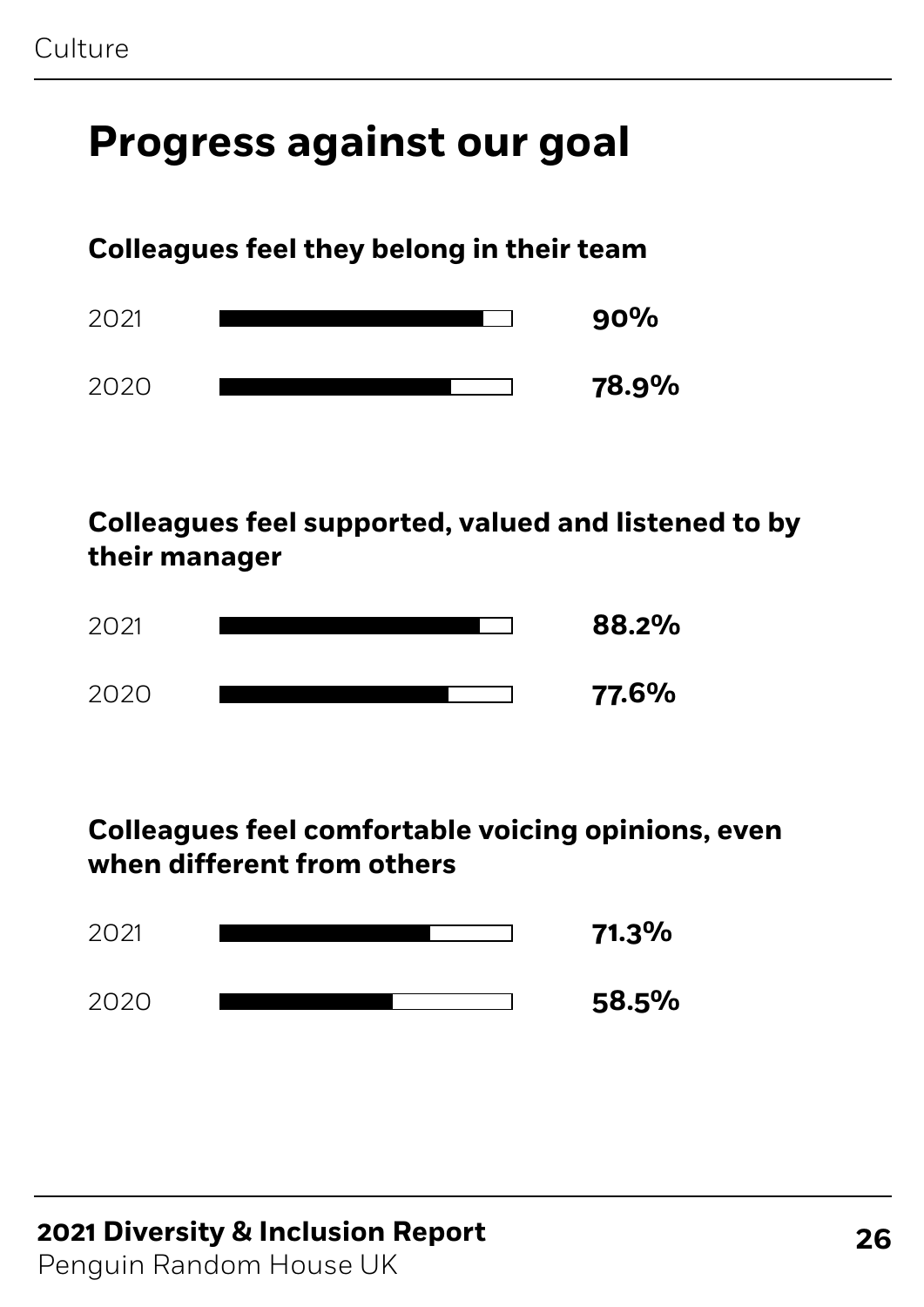**Colleagues feel confident speaking up and challenging disrespectful, inappropriate and discriminatory behaviour**



**Colleagues feel there is a genuine commitment to developing and retaining a diverse workforce**



#### **27 2021 Diversity & Inclusion Report** Penguin Random House UK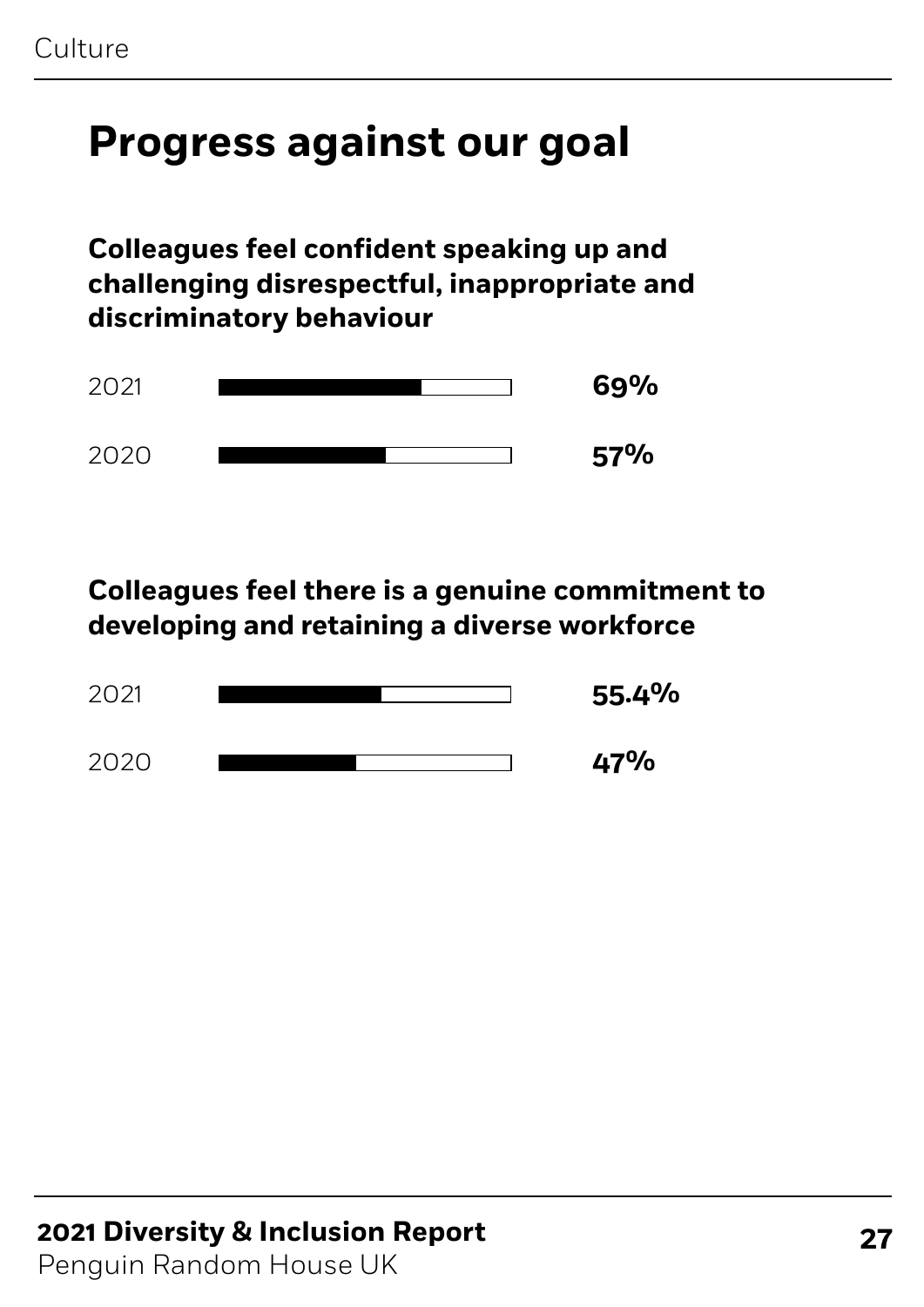#### **Aim**

Develop shared accountability for inclusion across all teams and colleagues

#### **Action in 2021**

- $\vee$  Implemented divisional inclusion action plans to drive local action
- Mandatory inclusion performance goal for every colleague
- √ Inclusion Action Group established to ensure oversight and accountability

- Inclusion Action Group and Leadership Team away day
- Continually evolve divisional plans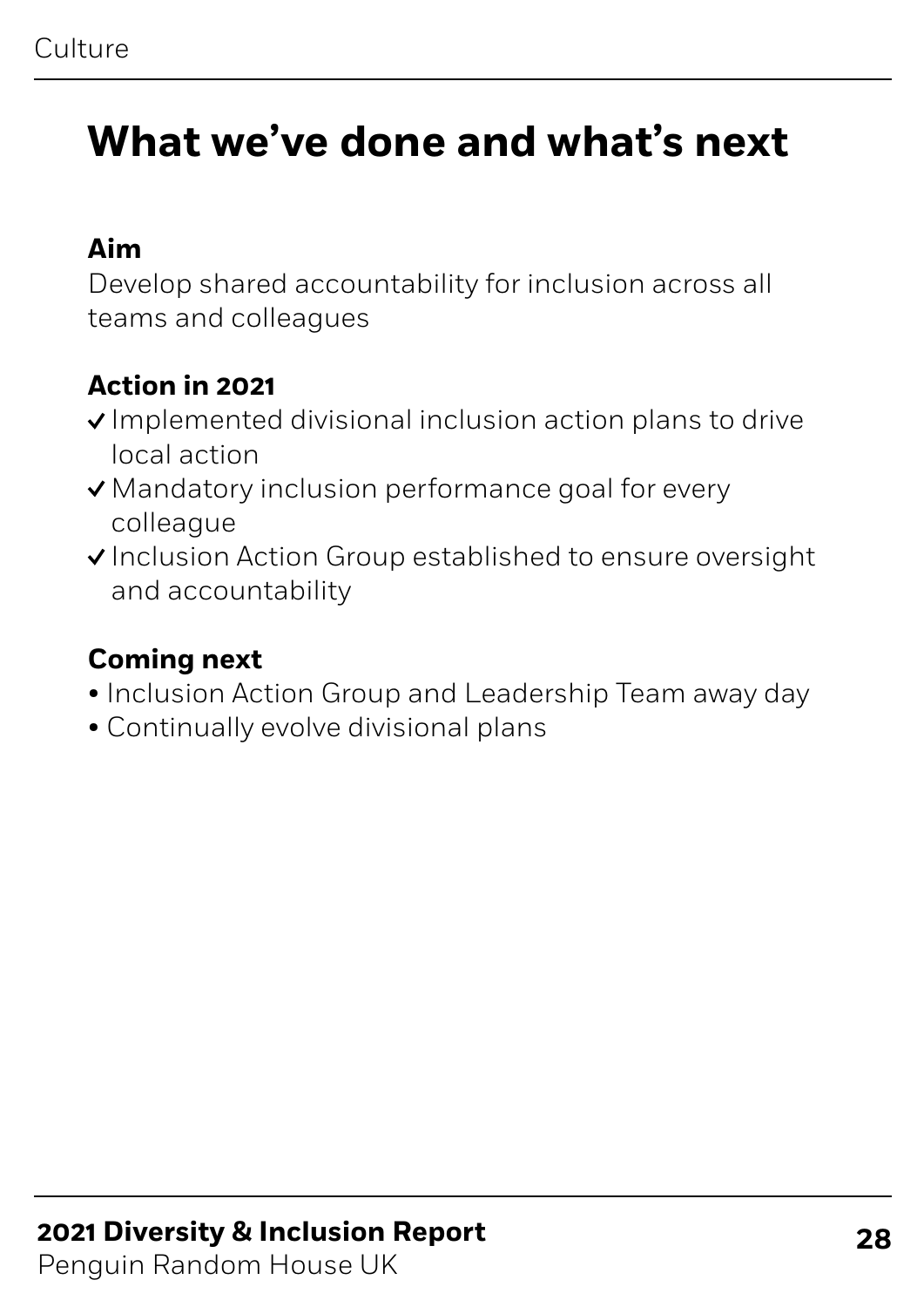#### **Aim**

Create a 'speak up' culture by ensuring everyone feels able to share their views and are listened to

#### **Action in 2021**

- Quarterly staff forum and bi-monthly Inclusion Action Group meetings enable colleagues to raise issues and provide feedback
- Forums for open discussion about inclusivity created across the company, through divisional working groups and at Leadership Team level

- People manager development offering will include training on inclusive management and building psychological safety
- Continue exploring barriers to psychological safety and identify solutions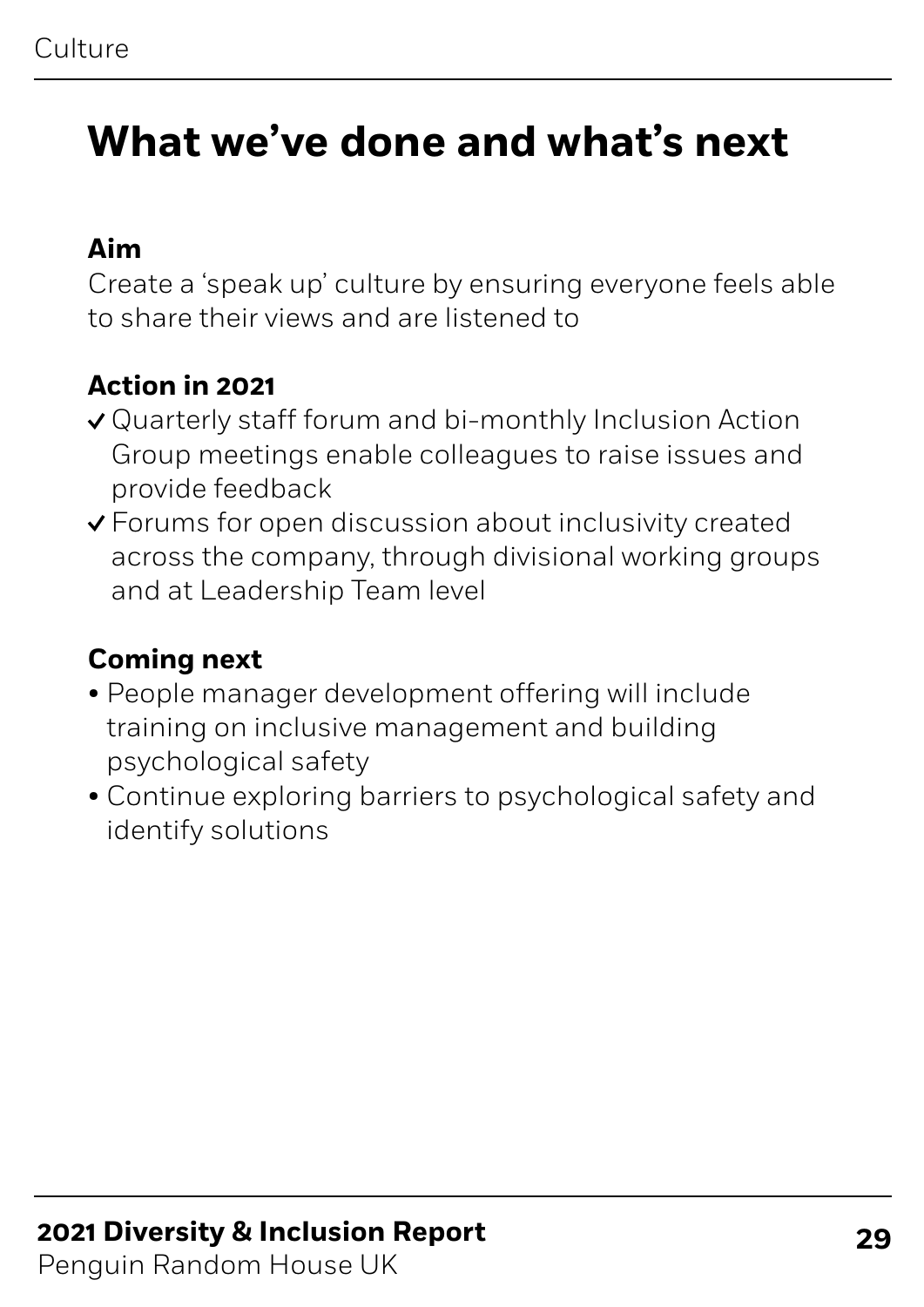#### **Aim**

Ensure our progressive policies help to create an inclusive and welcoming culture

#### **Action in 2021**

- Tailored Adjustment Plan scheme introduced to ensure disabled colleagues have the support and adjustments they need to thrive at work
- Launched our Inclusive Recruitment and Promotion policy

- Mandatory people manager training on how to best support the adjustments process
- HR, Facilities and Technology training on how to better support disabled colleagues
- Inclusive annual leave policy
- Implement findings from accessibility audits of buildings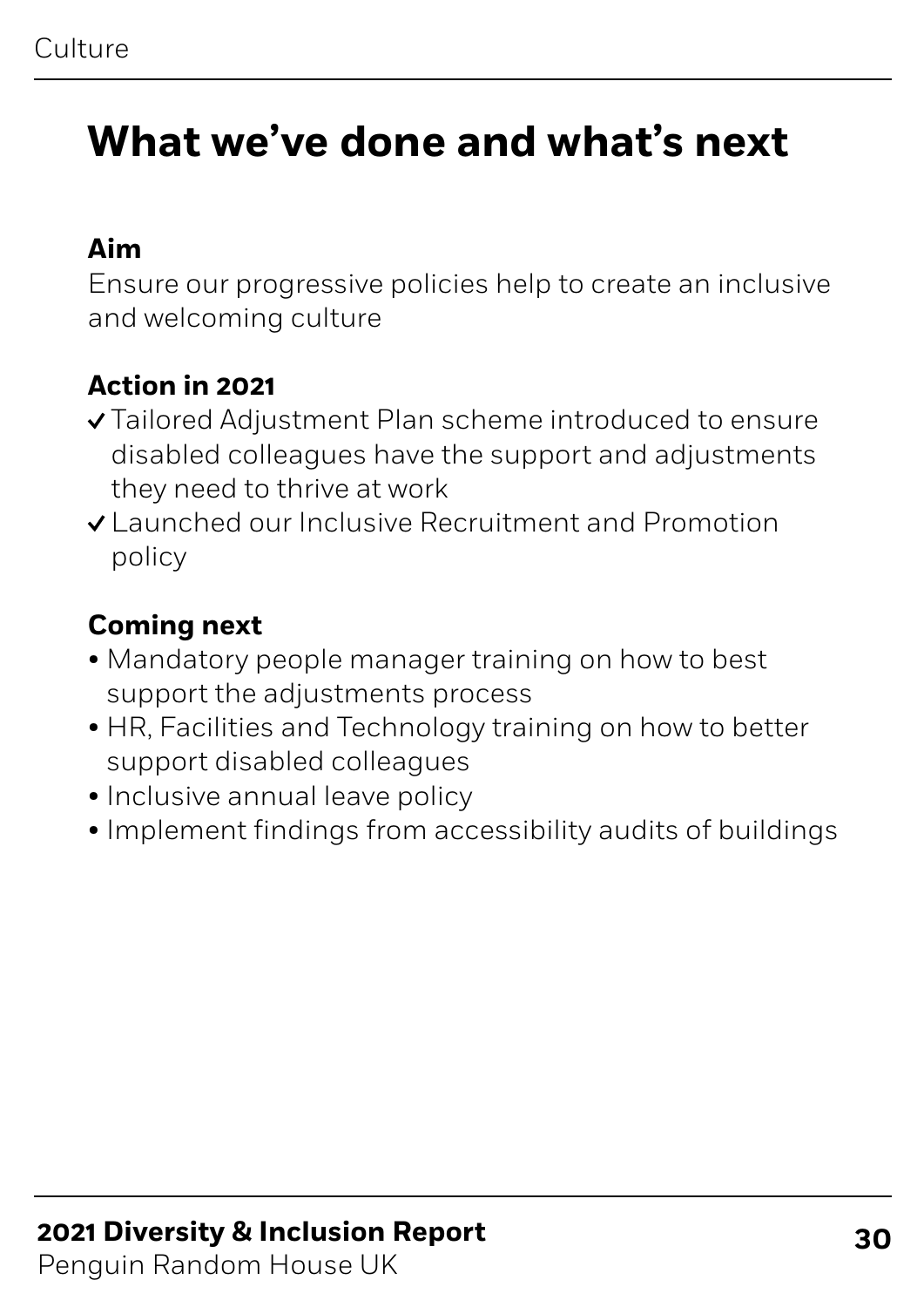#### **Aim**

Equip colleagues to continually learn about inclusion

#### **Action in 2021**

- √ The Other Box training on inclusive language and allyship rolled out to Distribution colleagues. 1800+ colleagues have now taken part
- Inclusive language guide and inclusion calendar created and annually updated
- Four workshops with The Unmistakables trained over 500 colleagues on topics including protecting talent from underrepresented communities and event accessibility

- Internal inclusion speaker series
- Relaunch of internal book club
- Intranet hub on accessibility
- Celebrate and raise awareness of culturally important moments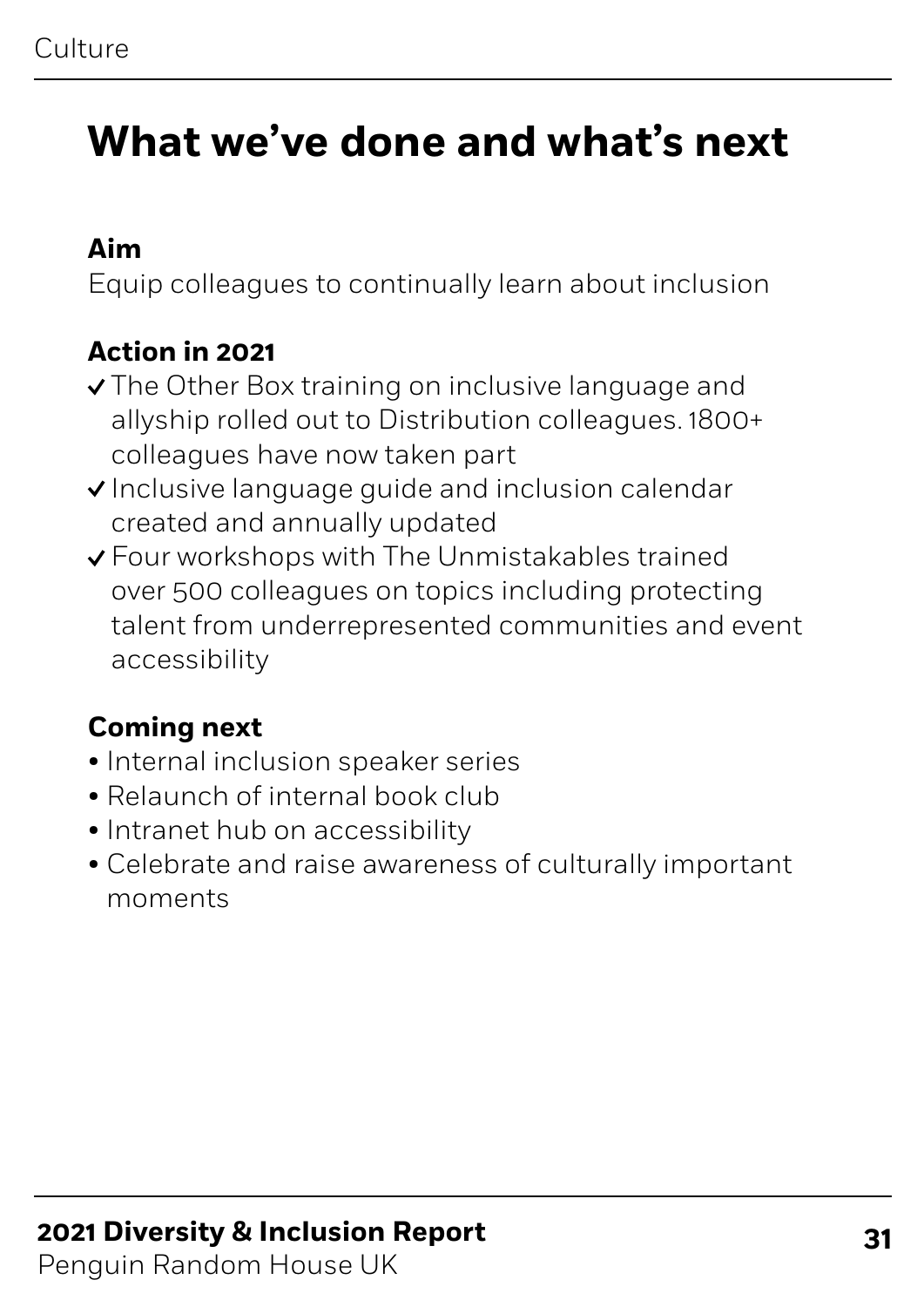#### **Aim**

Empower colleague-led networks to have their voice heard and be safe space for colleagues to connect

#### **Action in 2021**

- Financial compensation for network chairs and representatives on the Inclusion Action Group
- Through the Inclusion Action Group, networks consulted on development of new HR policies, inclusion initiatives and strategy
- ◆ Network chair training programme offered

- Support creation of three new networks focused on socioeconomic inclusion, women working in Technology & Data, and Muslim inclusion
- Support network representatives with training
- Ongoing support of networks to evolve and grow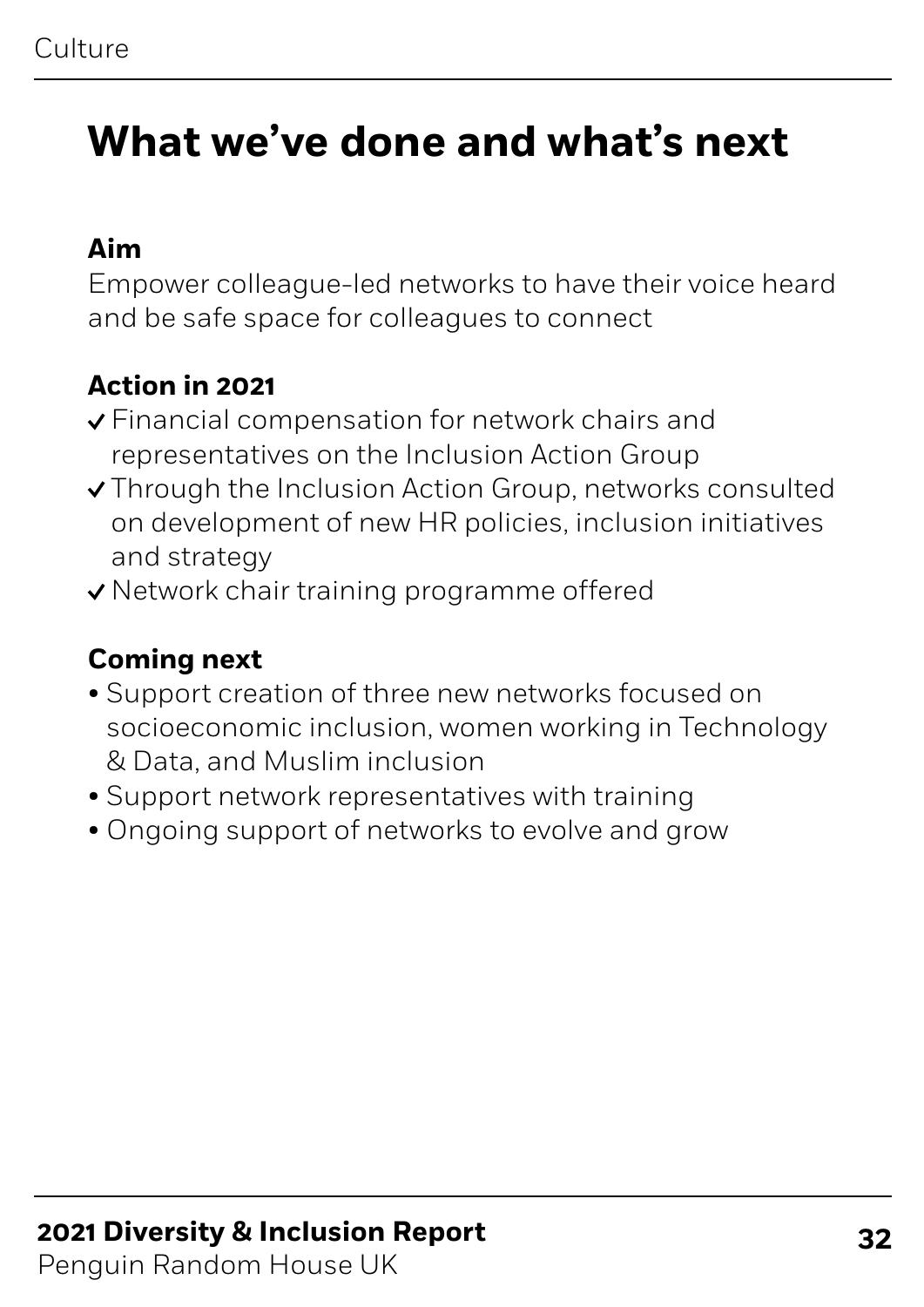### **Feature: disability and adjustments**

We want disabled colleagues and those with long term conditions to easily access the adjustments they need to thrive at work.

Created in partnership with the Business Disability Forum and AccessAbility – our disability inclusion colleague network – the Tailored Adjustment Plan (TAP) is a practical and personalised tool. The TAP consists of an adjustments plan document and accompanying colleague and people manager guidance. Together, these tools help:

- Structure a conversation between colleagues and people managers about barriers at work
- Identify and record adjustments, such as requesting additional technology or working pattern flexibility
- Signpost to further support
- Provide clarity on how adjustments will be reviewed and updated
- Maintain a record of adjustments, even if a colleague changes team or manager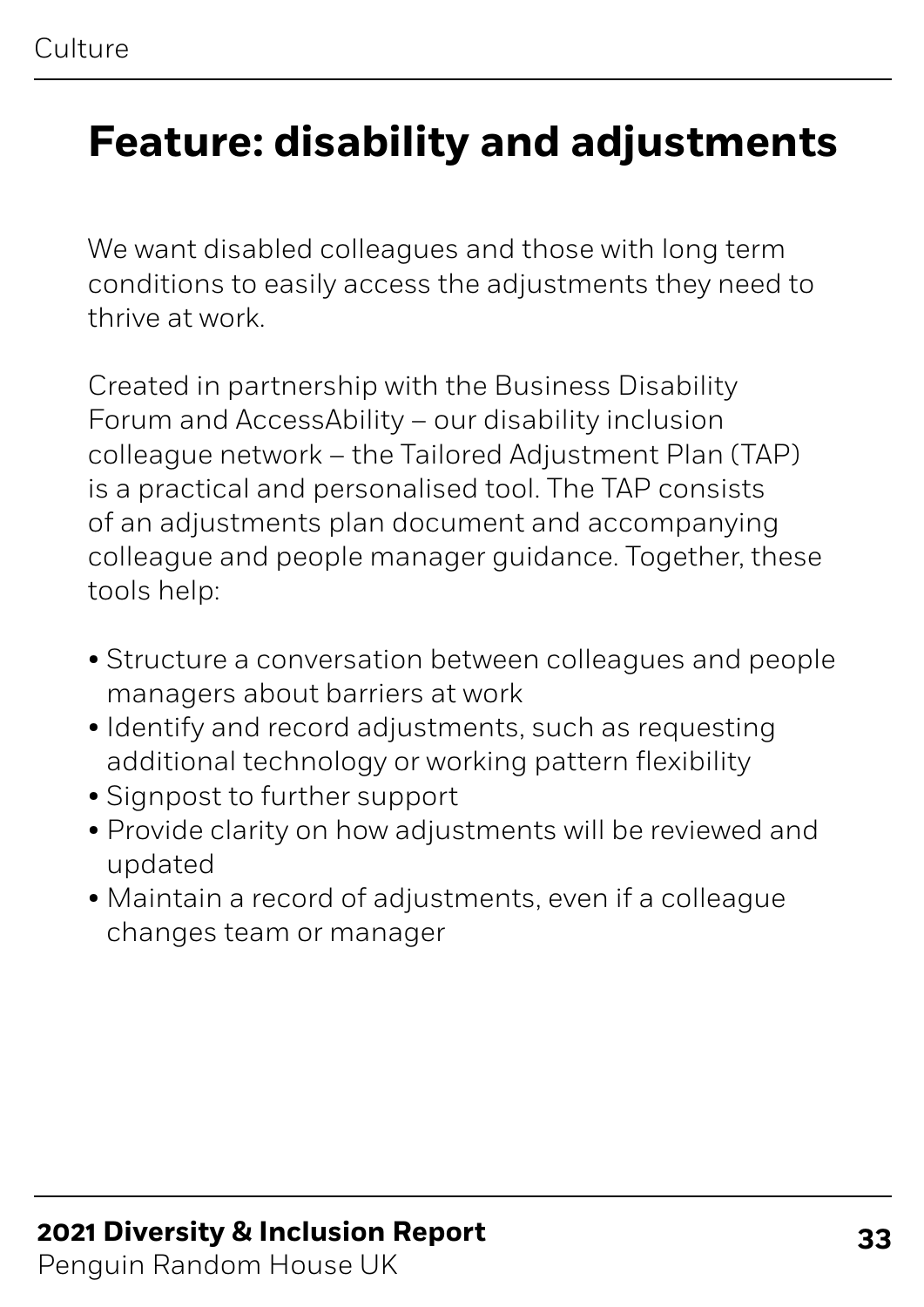"I couldn't do my job without my adjustments, and the importance of having safe, supportive conversations around disability in the workplace cannot be overstated."

– Ellie Drewry, Co-Chair of AccessAbility

"Listening and collaborating with AccessAbility, as well as our Facilities and Technology teams, was a vital part of creating the Tailored Adjustment Plan. It allowed us to understand concerns, better shape the guidance, and create a smoother process so colleagues felt supported and clear about how to access the adjustments they need."

– Val Garside, HR Director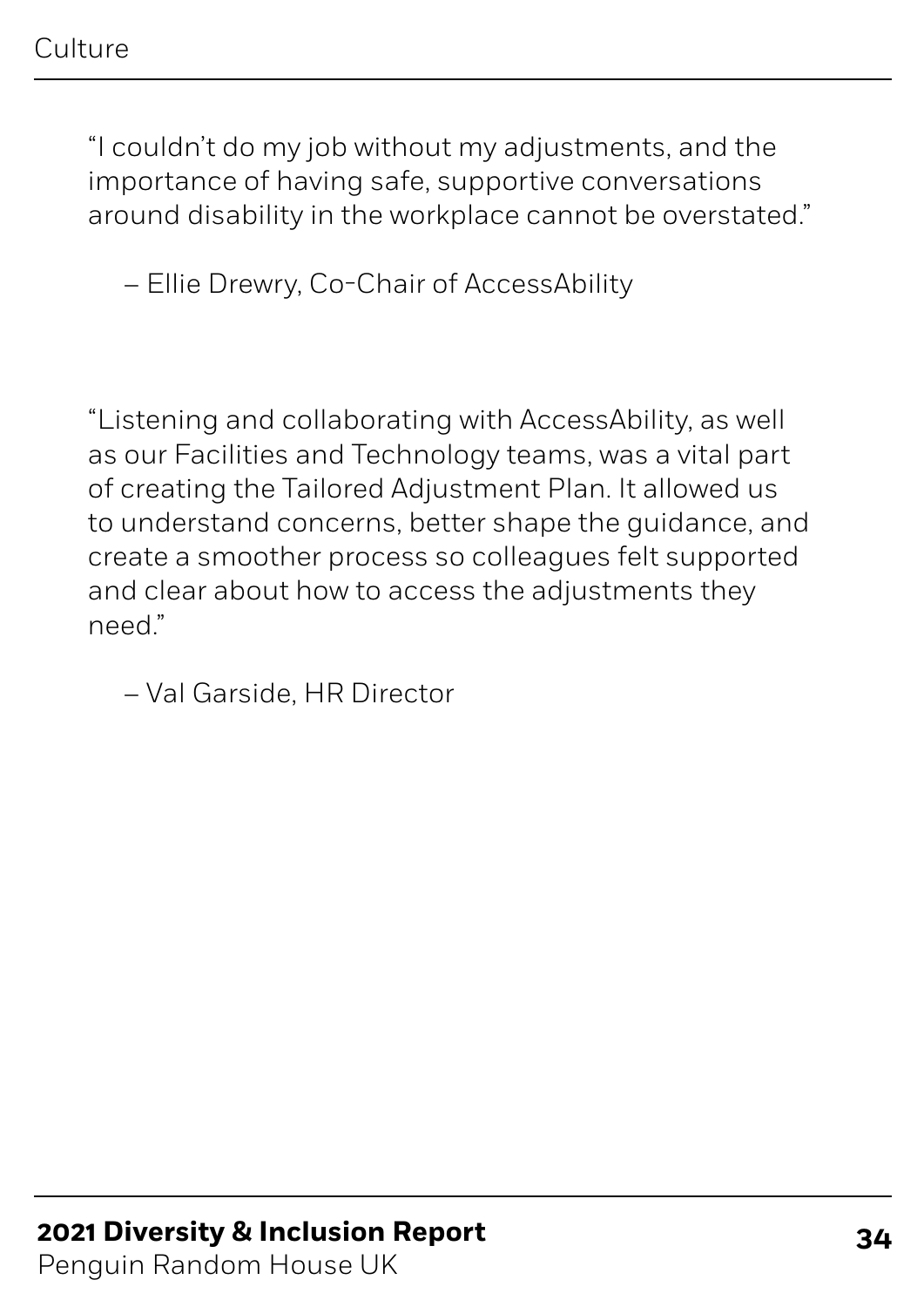## <span id="page-34-0"></span>Priority 3 **Publishing books for everyone**

Thank you for creating this content in a way that felt " so welcoming, and for the open and honest insight. I feel like I walked away with a realistic and motivated expectation of the process. I've already thought about the work I need to do to transform the manuscript I submitted. I think this is a starting point and now the real work begins."

– Writer attending a WriteNow workshop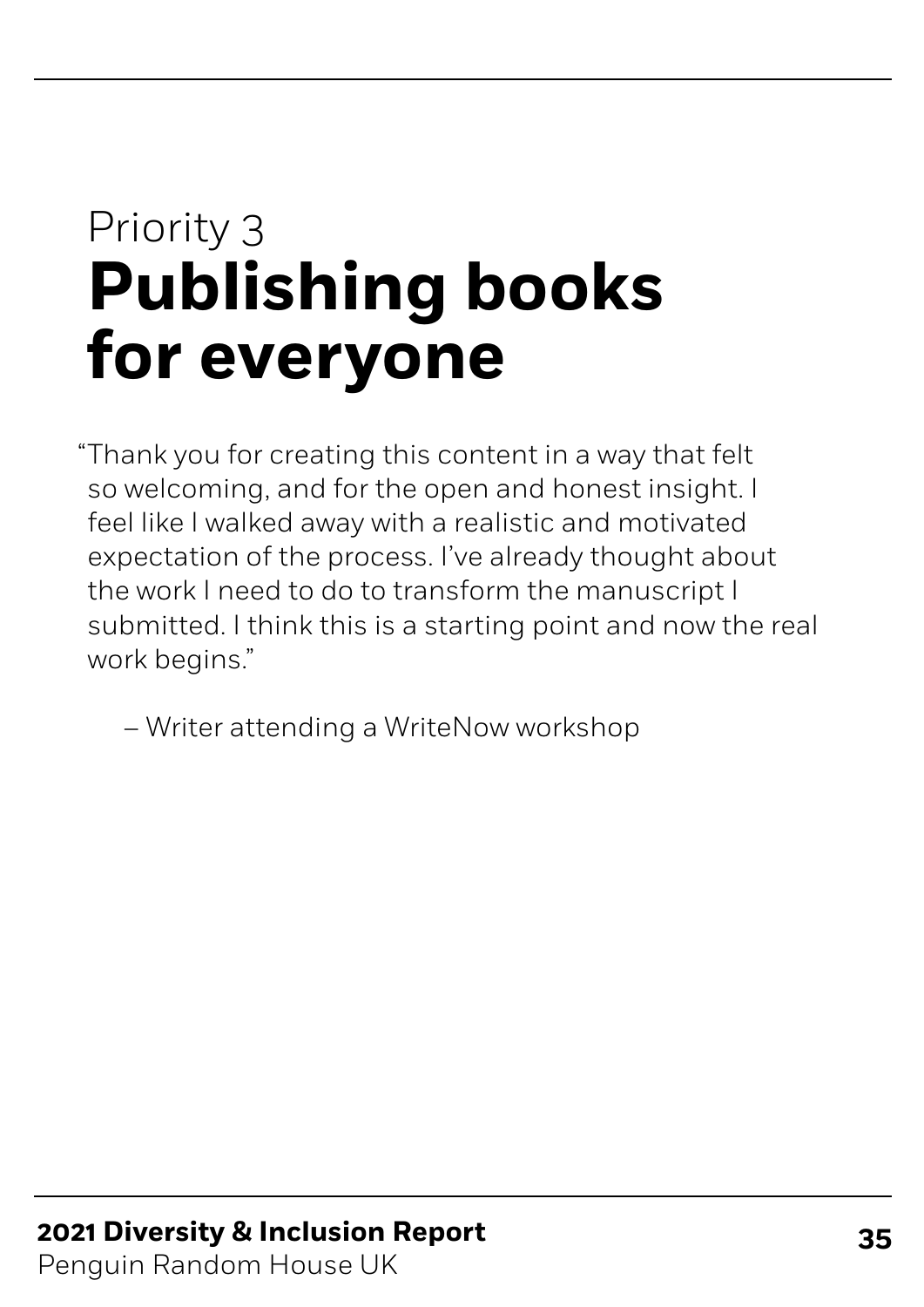#### **Goals**

The authors and illustrators we acquire reflect UK society by 2023

#### **Progress**

Representation of LGBTQIA+ and questioning authors and illustrators is almost 10x greater than UK society. Representation of Black, Asian and minority ethnic individuals increased. The proportion of Black authors and illustrators more than doubled from 5.2% to 11%.

#### **Commentary**

- Only 30.3% of authors and illustrators shared their data (2020 – 35%) which makes it difficult to draw meaningful conclusions.
- The data we do have indicates we are not on track to meet the goal with regards to socioeconomic diversity and disability & long term conditions representation. 24.3% of our authors and illustrators attended private school compared to 7.5% of the UK's general population and 8.4% identify as disabled, compared to 19% of UK society.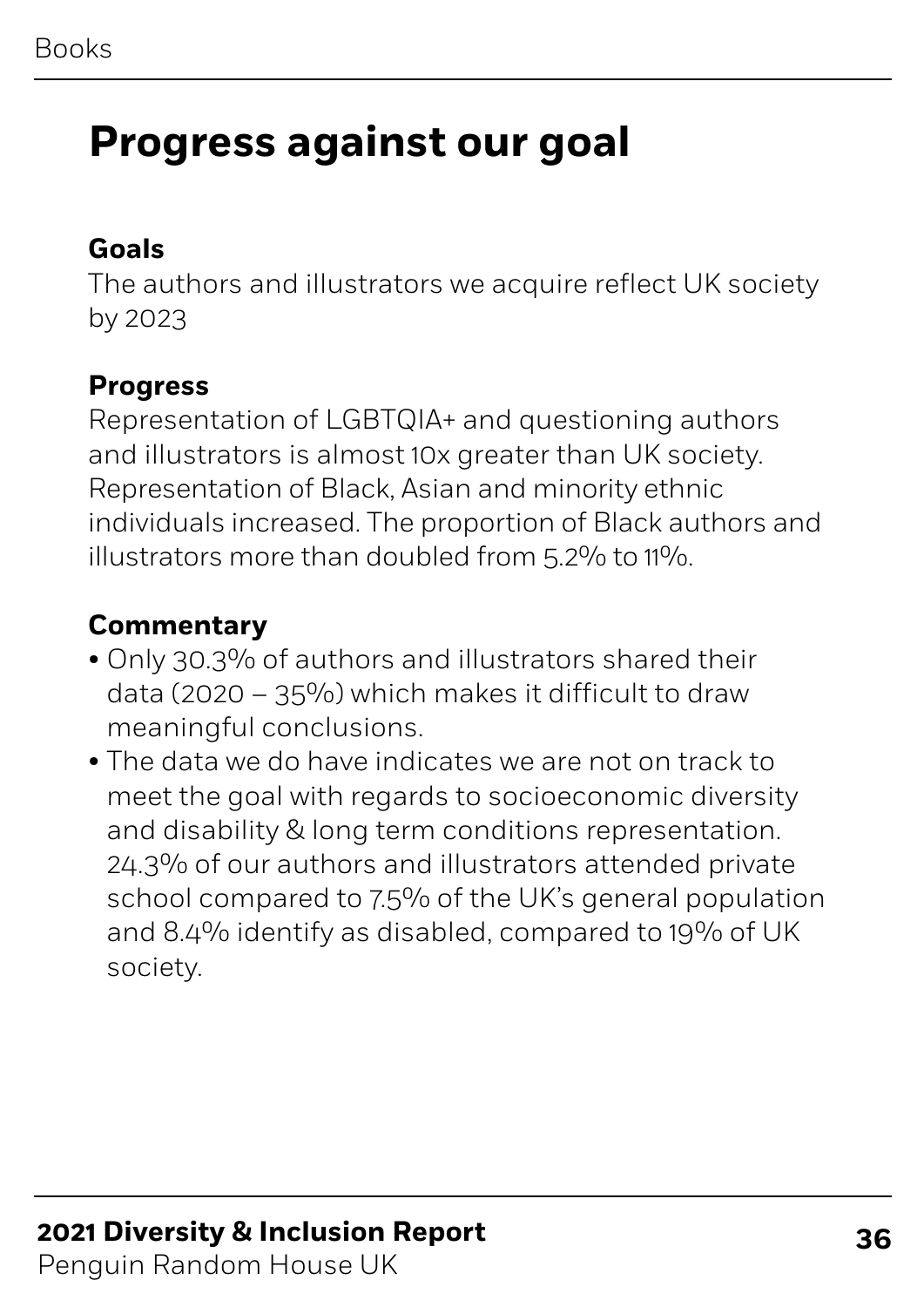# **Progress against our goal**

#### **Black, Asian & minority ethnic**



| 2021       | 32.3%        |
|------------|--------------|
| 2020       | <b>13.8%</b> |
| UK society | 14%          |

#### **LGBTQIA+ or questioning**

| Authors and illustrators |  |
|--------------------------|--|
|--------------------------|--|

| 2021       | $19.9\%$ |
|------------|----------|
| 2020       | 16.5%    |
| UK society | 2.1%     |

#### **37 2021 Diversity & Inclusion Report**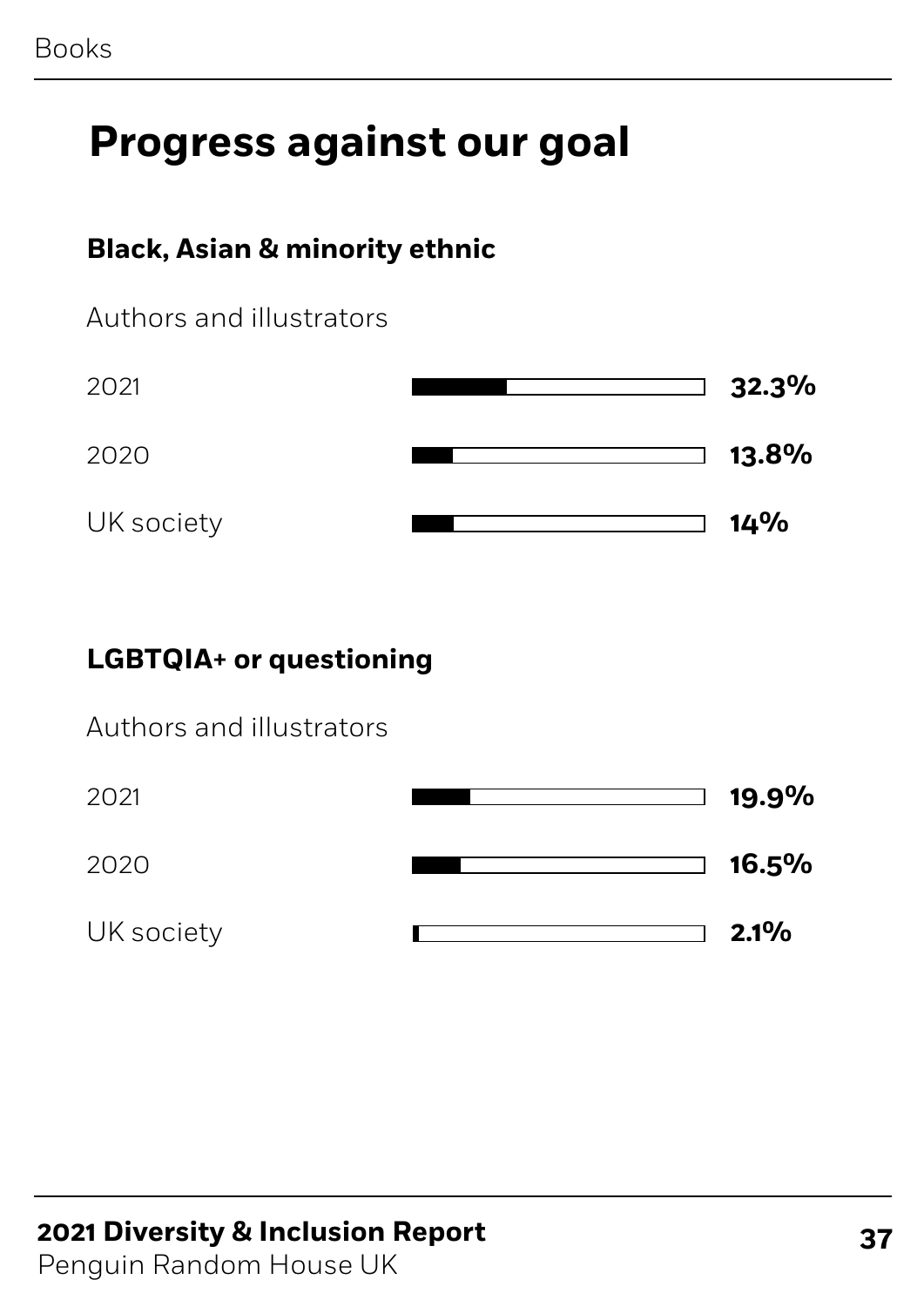# **Progress against our goal**

#### **Disabled & long term condition**



| 2021       | 8.4%  |
|------------|-------|
| 2020       | 13.6% |
| UK society | 19%   |

#### **Attended private school**

Authors and illustrators



#### **2021 Diversity & Inclusion Report 38**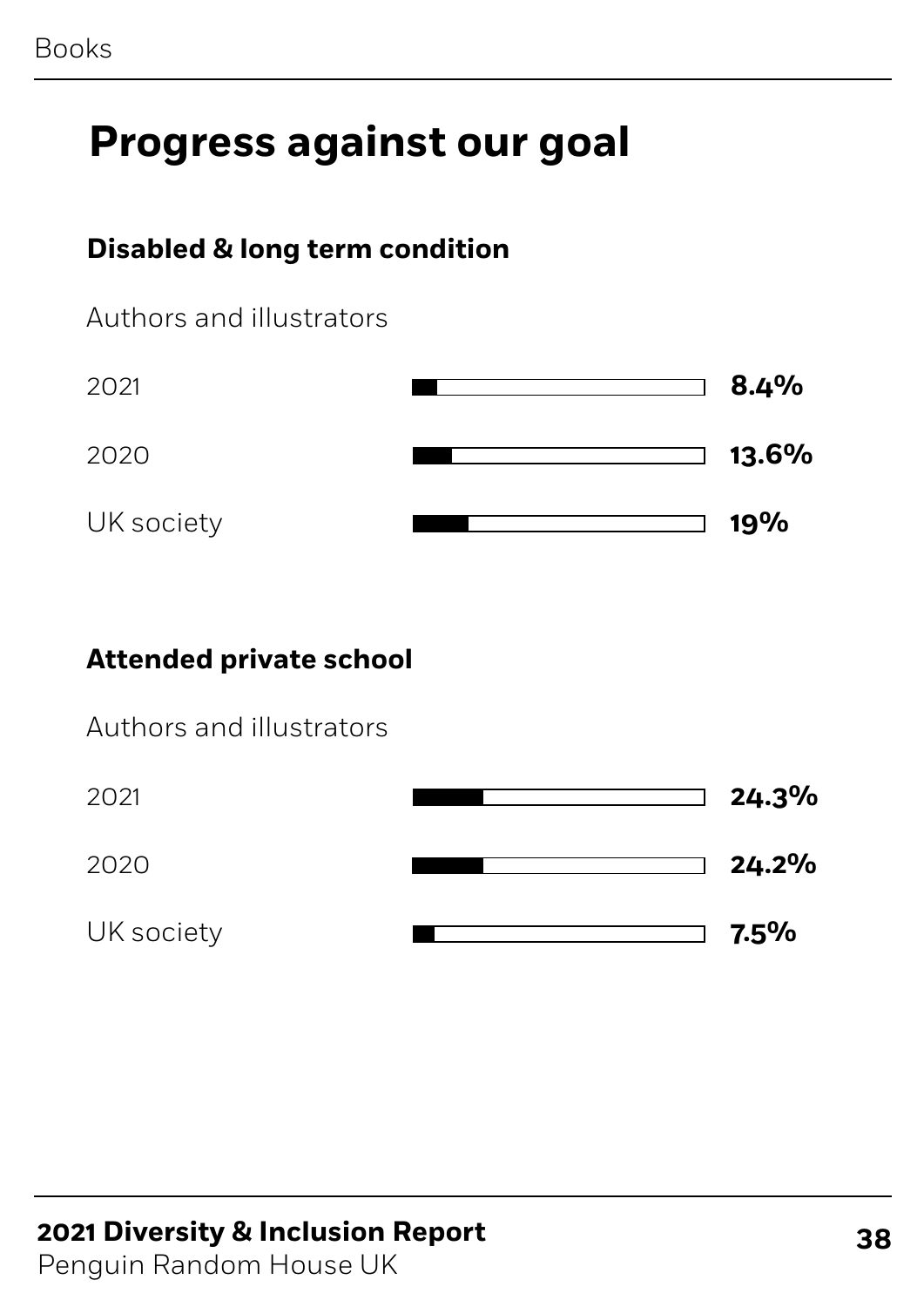# **What we've done and what's next**

#### **Aim**

Open up the publishing process by providing practical guidance on getting a publishing deal, with targeted support for writers from underrepresented backgrounds

#### **Action in 2021**

- 125,000 people read content on our online hub 'how to get published'
- ◆ Sponsored 2021 Working Class Writers Festival & Birmingham's first Black British Book Festival
- Partnership with D&AD Shift, a free night school for creatives without degrees to learn and develop
- √ Inaugural Lit in Colour Creative Student prize to engage 14-18 year olds
- ◆ Jonathan Cape Comic Creators Prize for emerging Black creatives working on comic books and graphic novels
- WriteNow programme to accelerate Children's authors from underrepresented backgrounds through the publishing process

#### **Coming next**

- Getting Published podcast aimed at demystifying the publishing process
- Widen eligibility for the Cover Design Award by removing educational requirement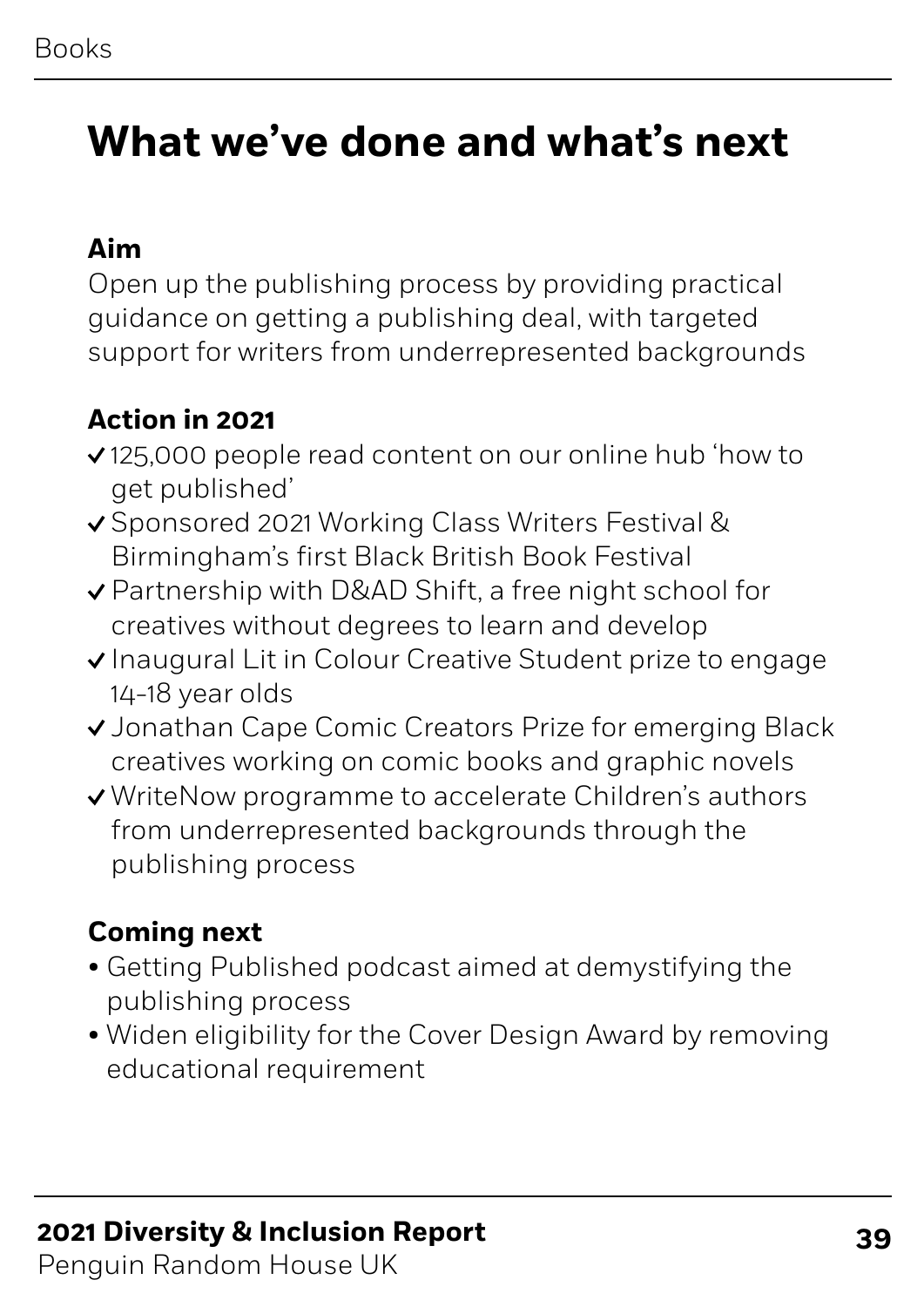#### Books

- Free, open webinar on 'how to get published'
- 'The Great Cookbook Challenge' with Jamie Oliver to demystify publishing for aspiring cookery writers
- WriteNow programme focused on finding underrepresented commercial fiction writers, which is a genre historically lacking in author diversity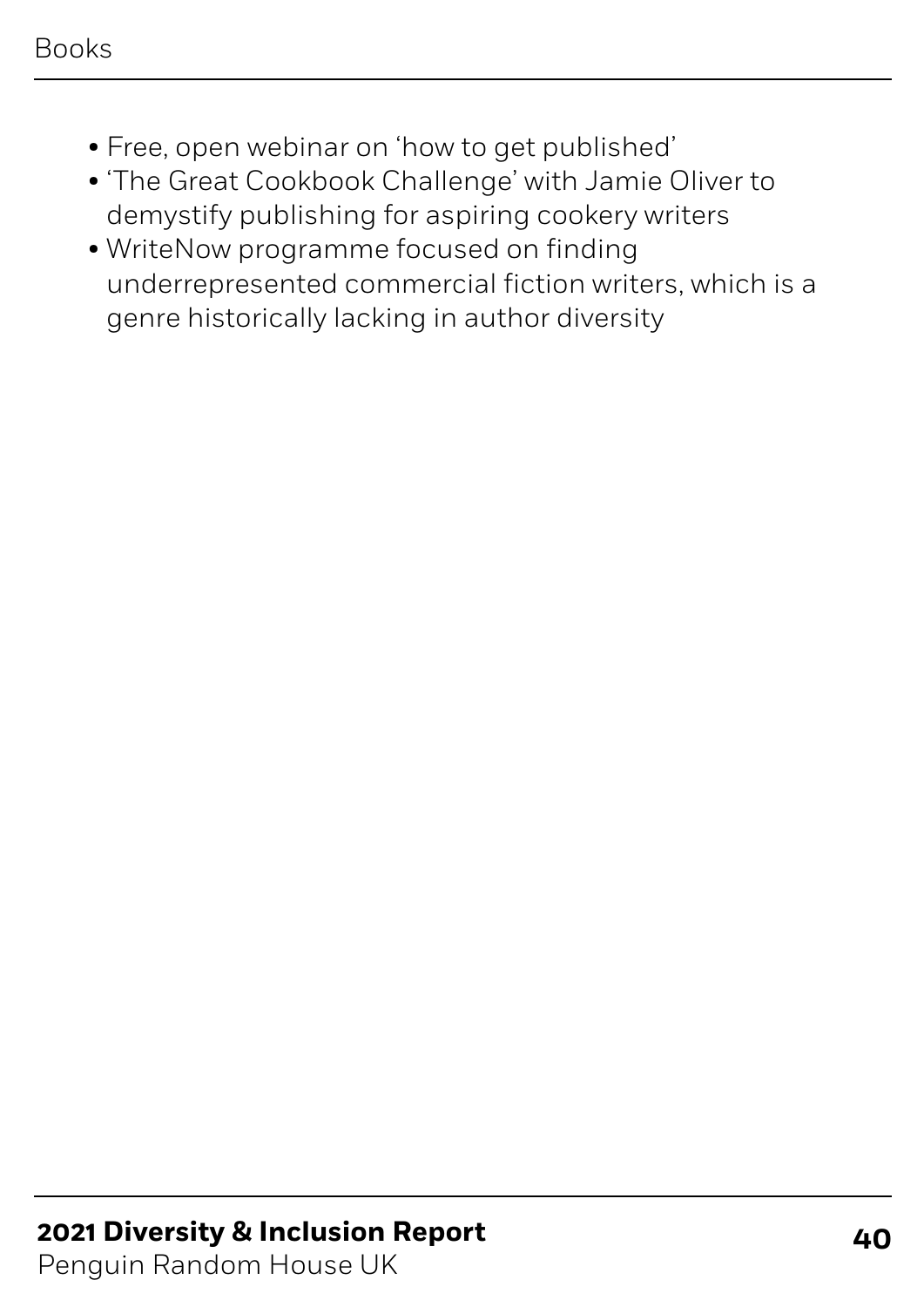## **What we've done and what's next**

#### **Aim**

Develop diverse audiences through introducing our books and authors to new audiences, including those traditionally under-served

#### **Action in 2021**

- Completion of Versiti research into Black, Asian and minority ethnic consumer perspectives on reading
- $\vee$  Improved ethnic diversity on our reader insight panel 'Bookmarks'

#### **Coming next**

- Calibre partnership to help print disabled readers
- Recruit parents, disabled and LGBTQIA+ readers to Bookmarks panel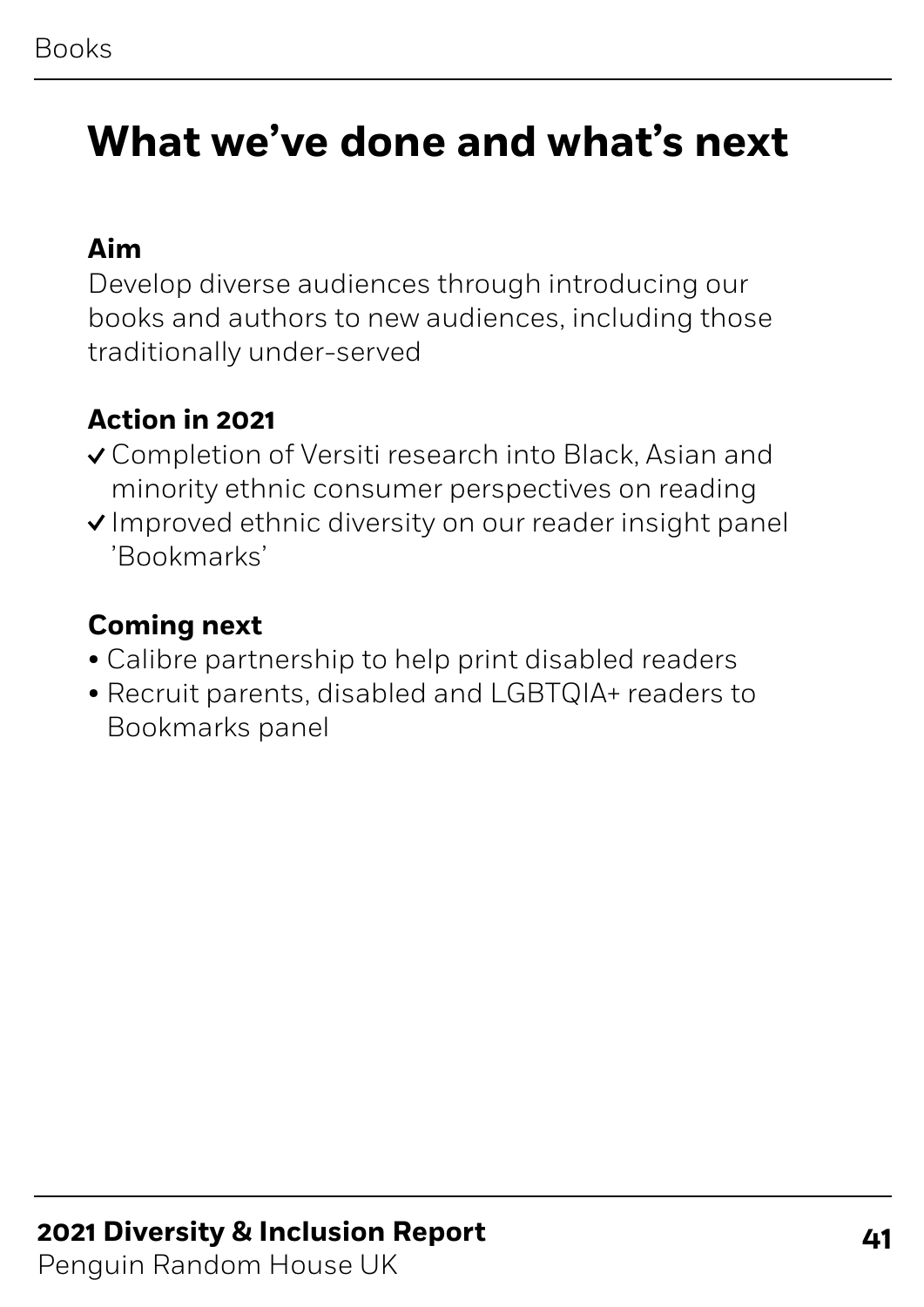# **Feature: Lit in Colour**

Lit in Colour is our campaign to support UK schools to diversify the teaching and learning of English literature. Our research found that just 1% of students in England study a book by a writer of colour at GCSE.

#### **In 2021:**

- New partners joined the campaign including exam boards OCR, Pearson Edexcel and Oxford University Press
- Over 98,000 books by writers of colour were donated to secondary schools across the UK
- Texts by writers of colour were added to GCSE and A level curriculums
- 93 schools joined the Lit in Colour Pioneers pilot with Pearson Edexcel to change the texts they teach at GCSE or A Level, reaching approximately 12,000 students
- In 2022 we will do a book giveaway to 500 primary schools across the UK and recruit another 12,000 learners to our Lit in Colour Pioneers pilot

[Read](https://litincolour.penguin.co.uk/) the Lit in Colour research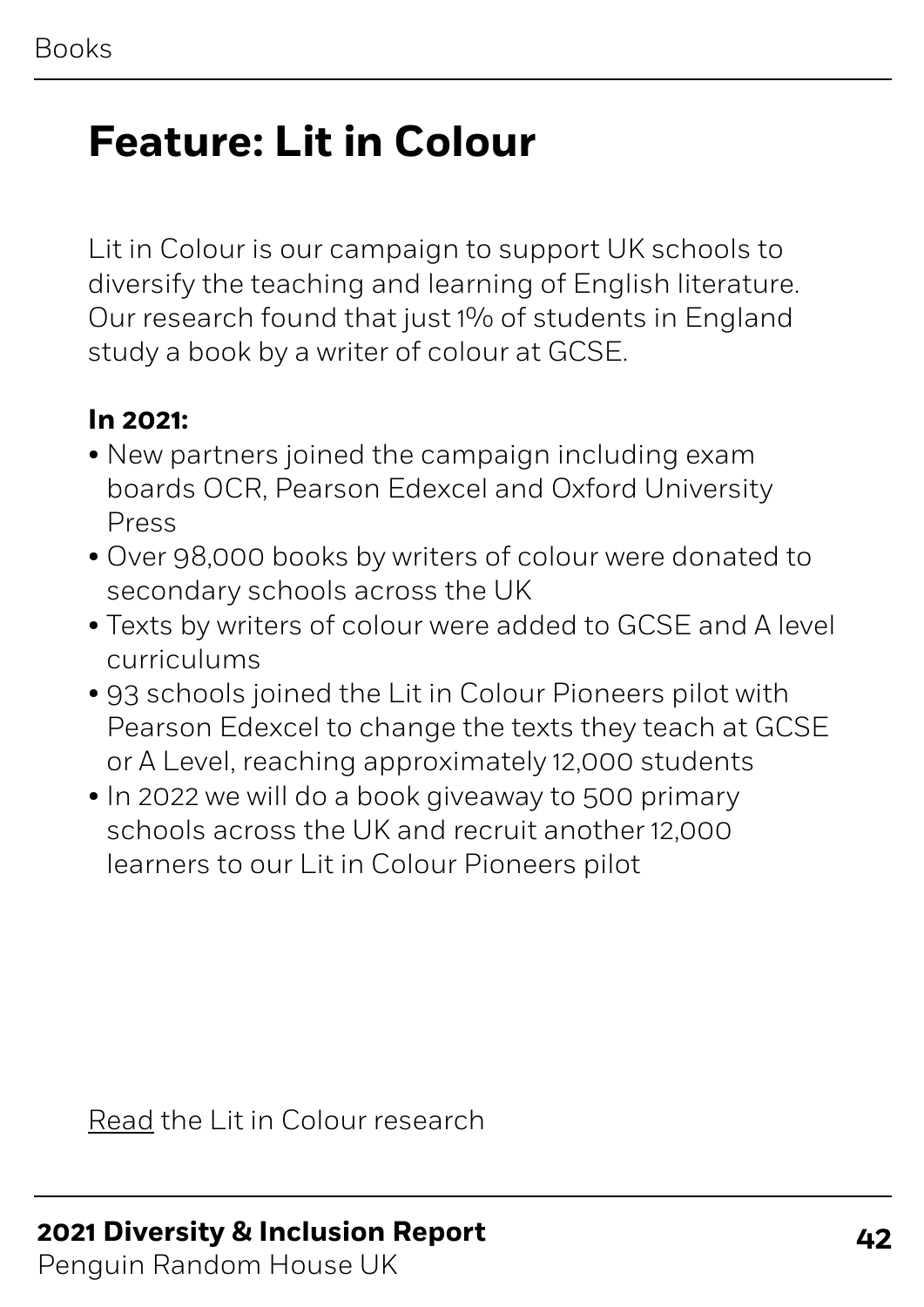# **What we've done and what's next**

#### **Aim**

Sensitively publish and publicise our books

#### **Action in 2021**

- ◆ 4 consumer workshops with The Unmistakables
- Completed rollout of training on publishing principles to 400 marketing & publicity colleagues
- ↓ Sensitivity readers policy

#### **Coming next**

- Deliver two consumer workshops on accessibility and engaging Black communities through media
- Partially fund Inklusion research and guide into making literary events accessible for disabled people
- Develop activity to continue to embed the publishing principles
- Training for editors on working with sensitivity readers
- Help authors manage social media and online abuse, and offer enhanced welfare support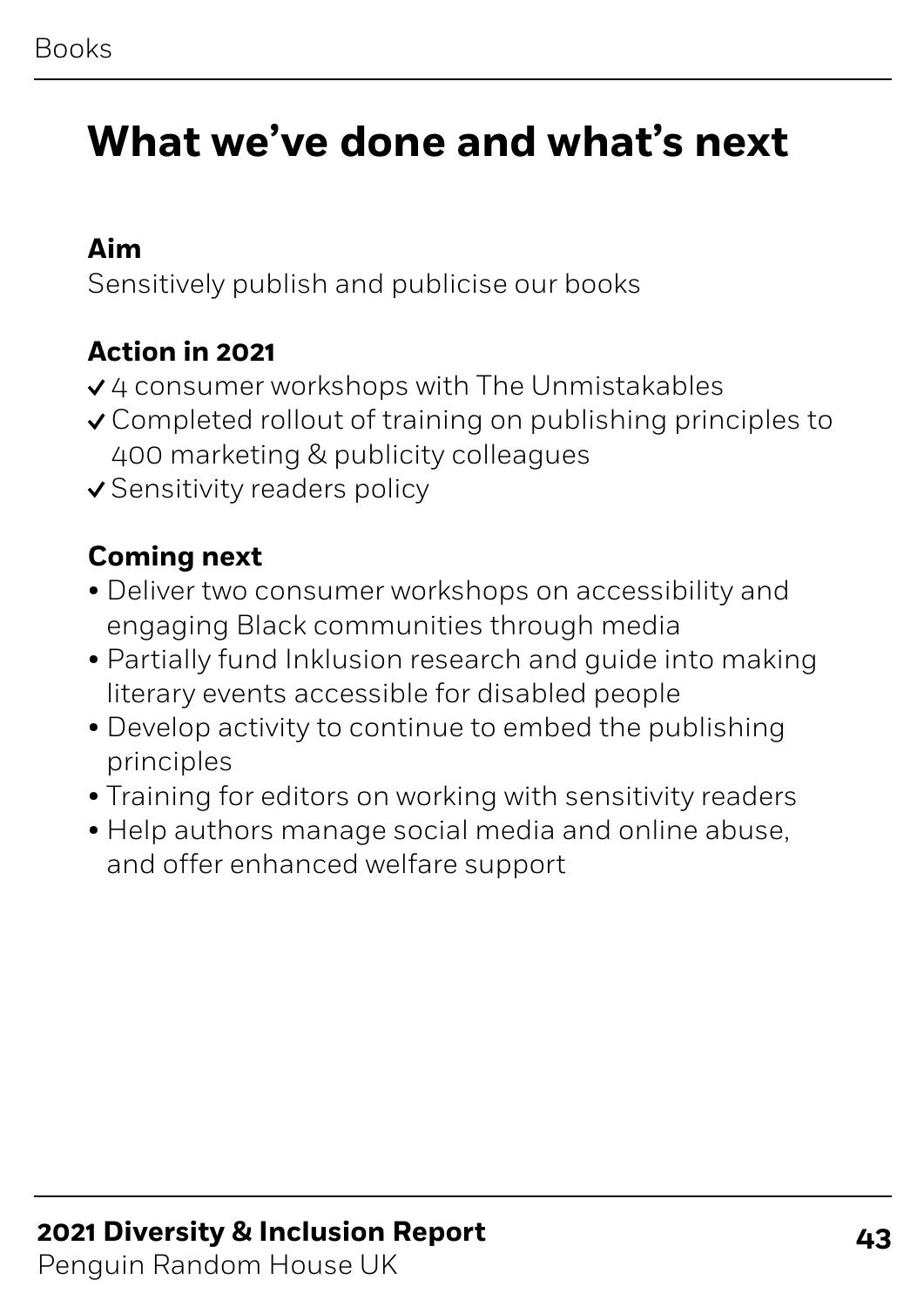# **What we've done and what's next**

#### **Aim**

Build accurate data so we can track and measure progress

#### **Action in 2021**

Authors and illustrators receive an optional nonattributable survey at point of contract signing

#### **Coming next**

- Begin capturing freelancer data to ensure we are using a representative group
- Encourage greater author and illustrator participation to improve response rate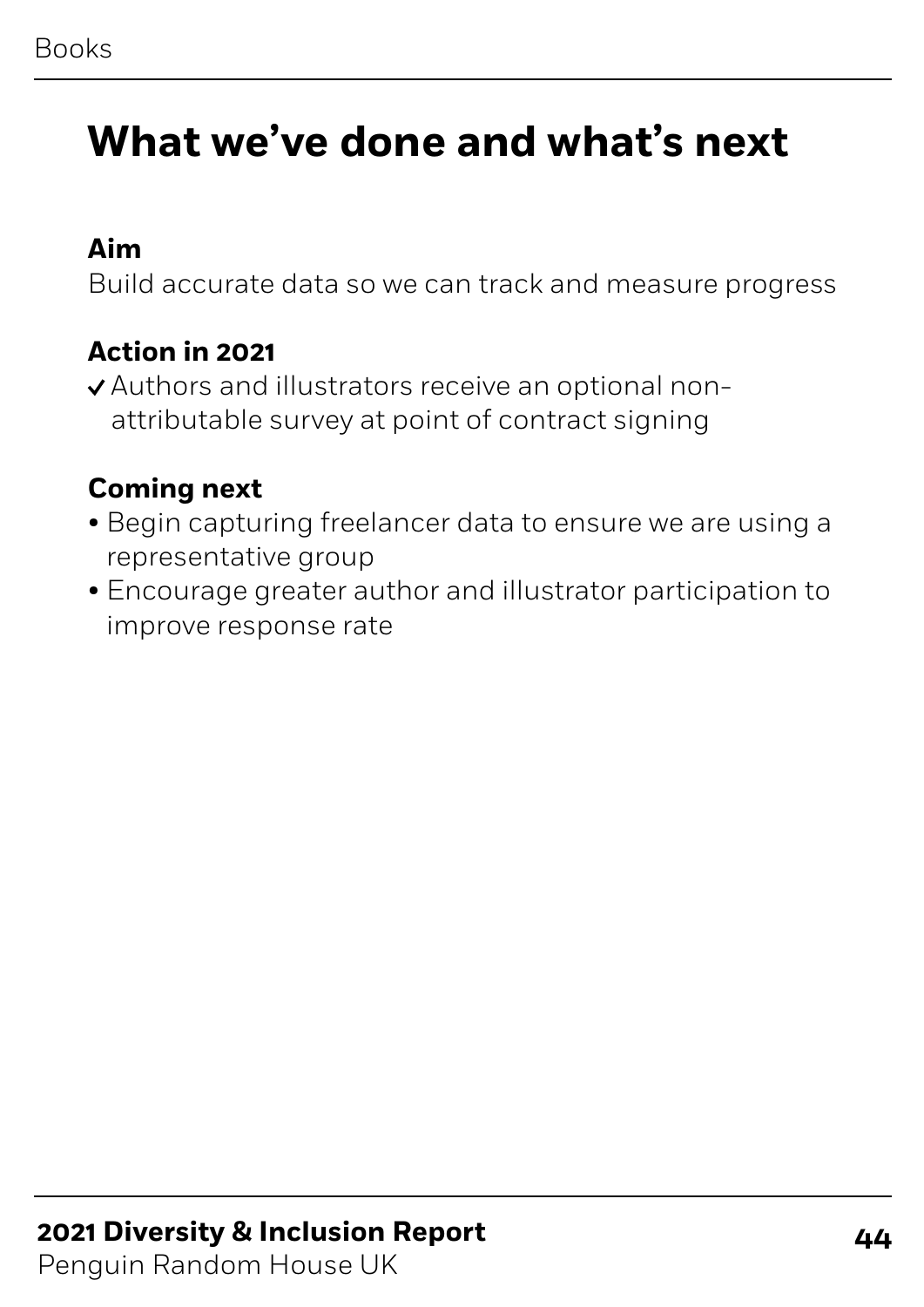# **Feature: books that reflect society**

#### **Representation in children's books**

Research by the Centre for Literacy in Primary Education found that representation of characters of colour in children's books has been steadily increasing since 2017, from 4% to 15%. Whilst progress is promising, children's books have a long way to go to reflect the UK's primary school population who are 34% Black, Asian and minority ethnic.

41% of characters in Penguin Random House Children's first format books aimed at 3-11 year olds featured a Black, Asian or minority ethnic character.\*

\* Data is from 2020 and was part of the Centre for Literacy in Primary Education's 2021 Reflecting Realities report.

#### **Industry wide representation of characters of colour in children's books, compared to Penguin Random House UK**



#### **2021 Diversity & Inclusion Report 45**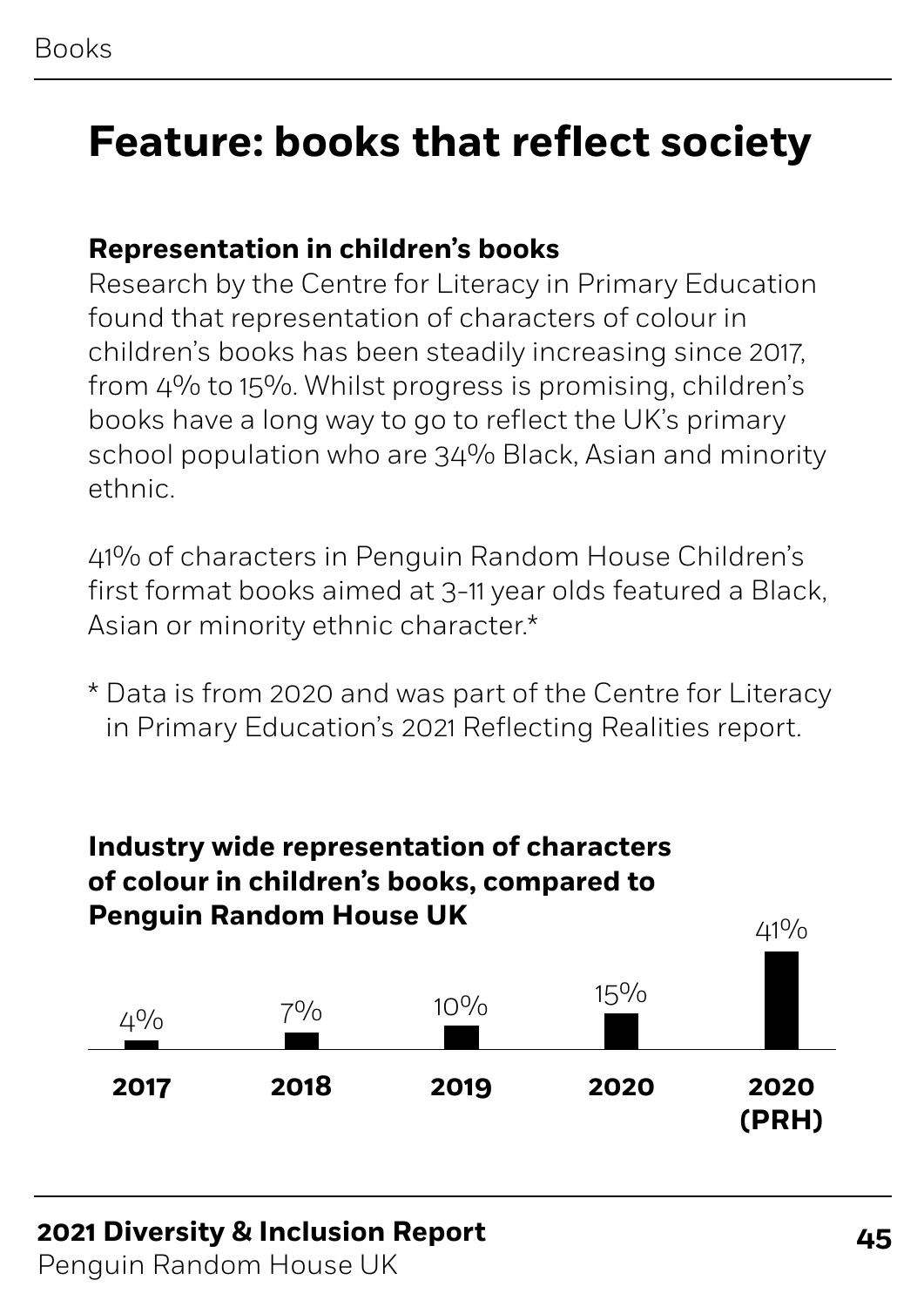### **Feature: books that reflect society**

#### **Black Britain: Writing Back**

Booker Prize-winning author Bernardine Evaristo curated and wrote introductions for six novels and five non-fiction titles that Penguin General re-published in their Black Britain: Writing Back series. The series aims to rediscover books that offer important and diverse Black British perspectives, and will continue in 2022.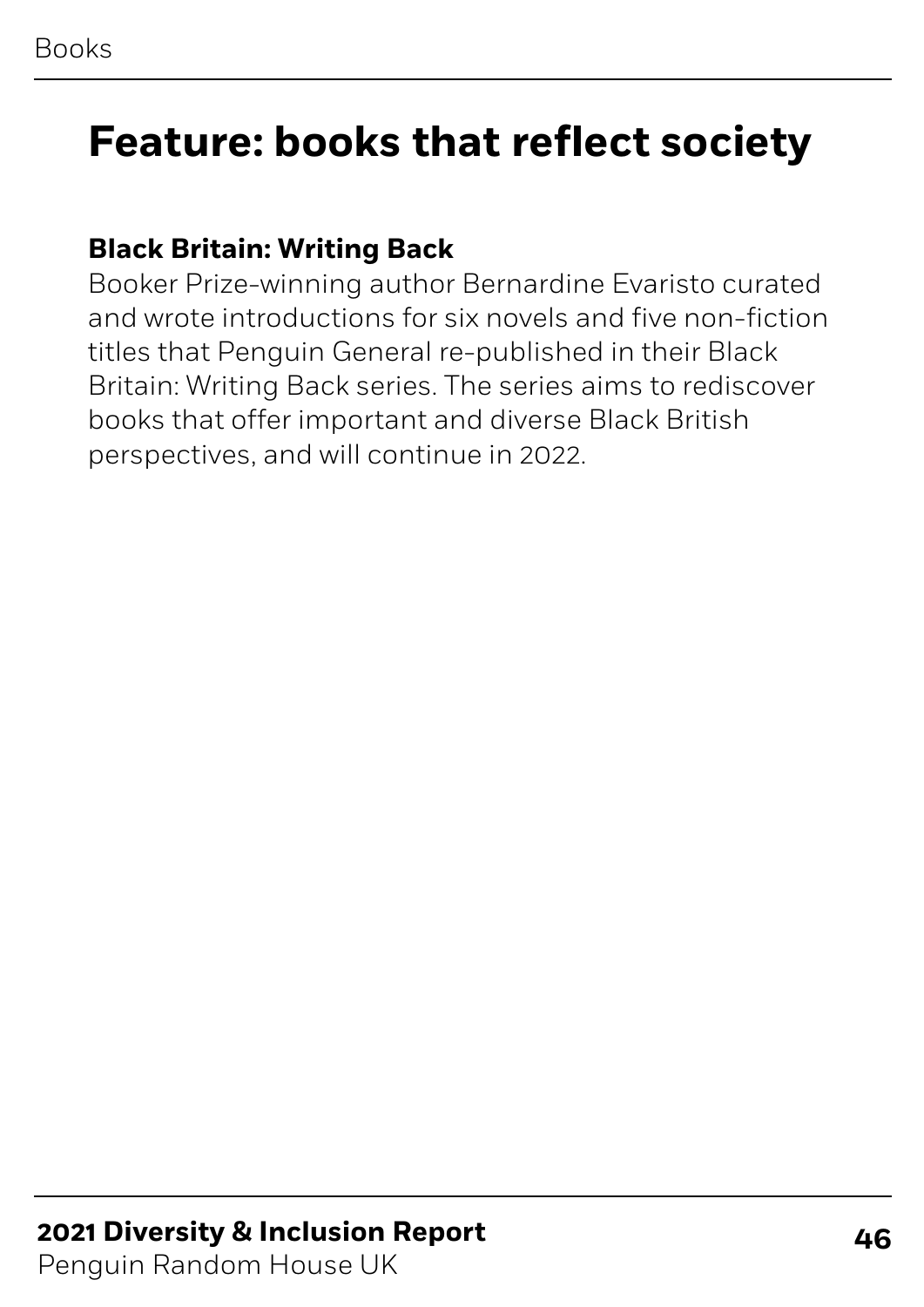#### Books

# **Feature: supporting visually impaired readers**

Visually impaired readers should have access to the same choice and quality of books that sighted people do. That's why we donated all of our books to the Royal National Institute of Blind People (RNIB) in 2021.

- 5,000 Penguin Random House UK titles borrowed by people with sight loss from the RNIB Library
- Nearly 14,000 of our titles downloaded by print disabled learners

 "It's impossible to overstate the significance of Penguin Random House UK's donation of their catalogue to RNIB's library and their help in creating a more inclusive world for people with sight loss. As a lifelong reader with a visual impairment, I know the importance of books as soul food, as a way of exploring the world and its people."

– Anna Tyler, RNIB Chair



See differently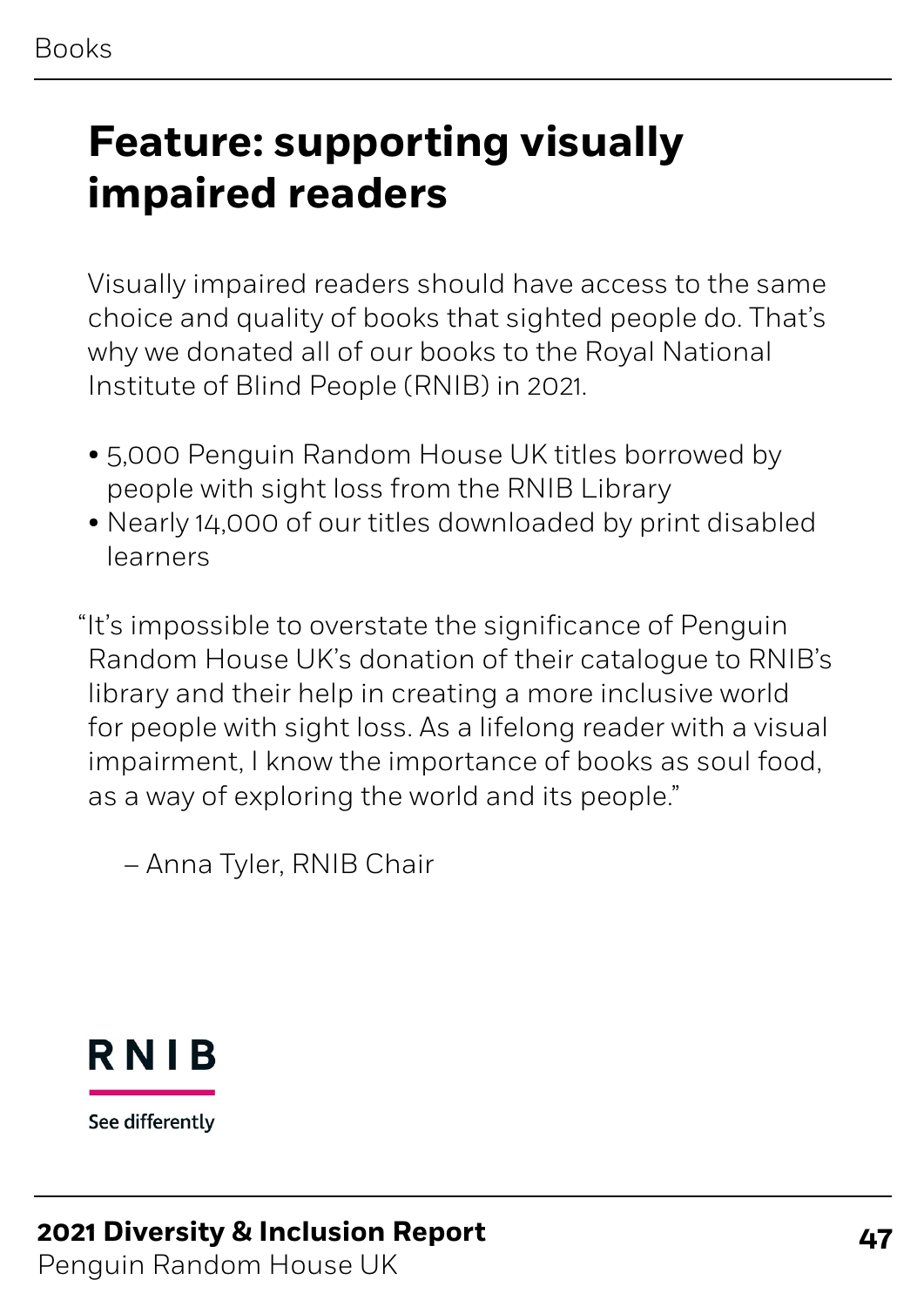#### **Red's story**

 "I had just begun an English degree at university when I was told I could expect to be blind by the age of 30. The RNIB Library is quite simply a lifeline to those of us with print disabilities; providing us with a skyscraper's worth of windows onto a world that for many of us would otherwise remain unseen and inaccessible.

I used to feel like a second-class citizen not having the same access to books my friends were raving about it. With major publishers like Penguin Random House UK publishing titles in print, eBook and audio and giving the files to RNIB, I can join the conversation at the same time as my sighted peers.

That is progress!"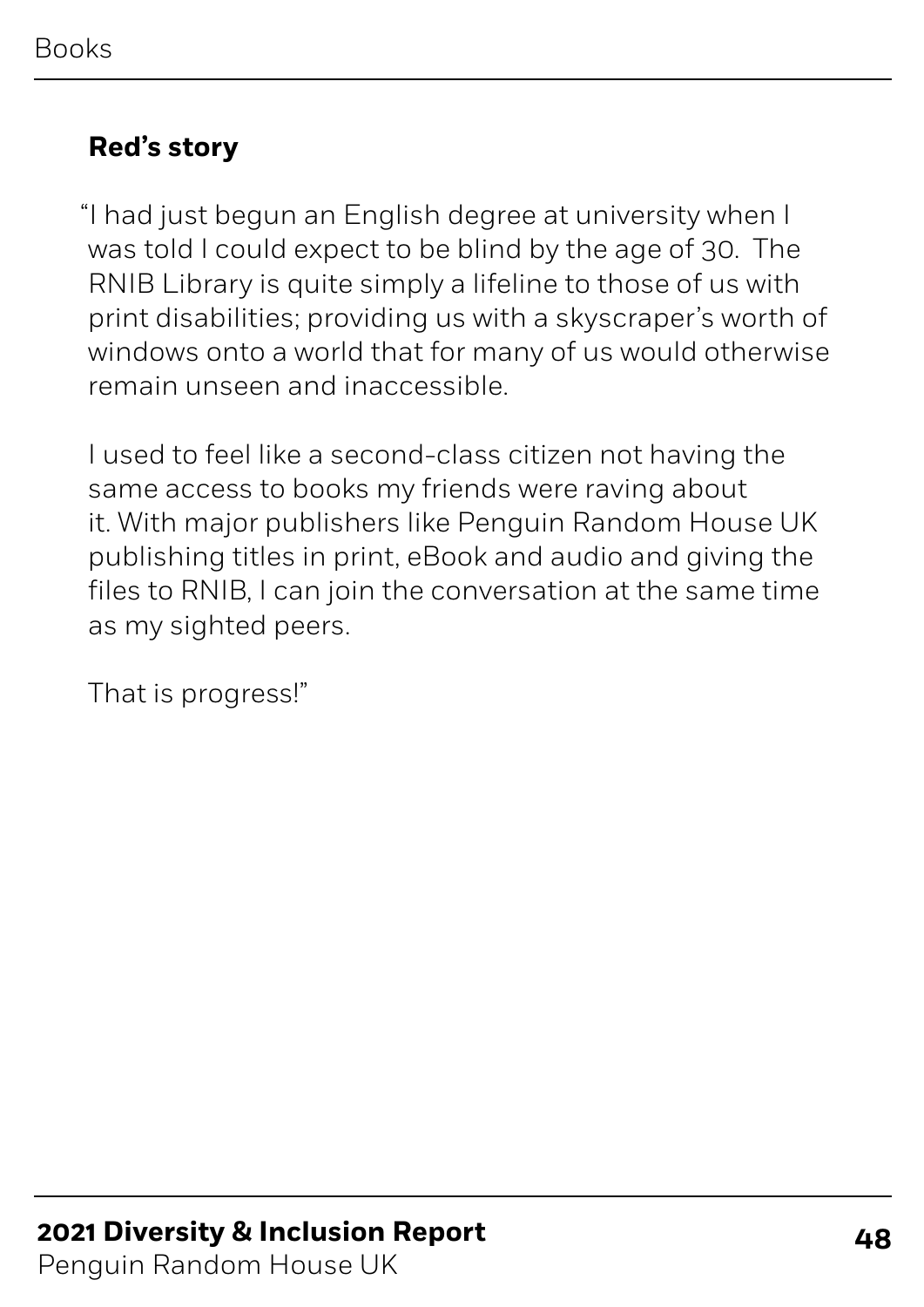# **Data appendix and governance**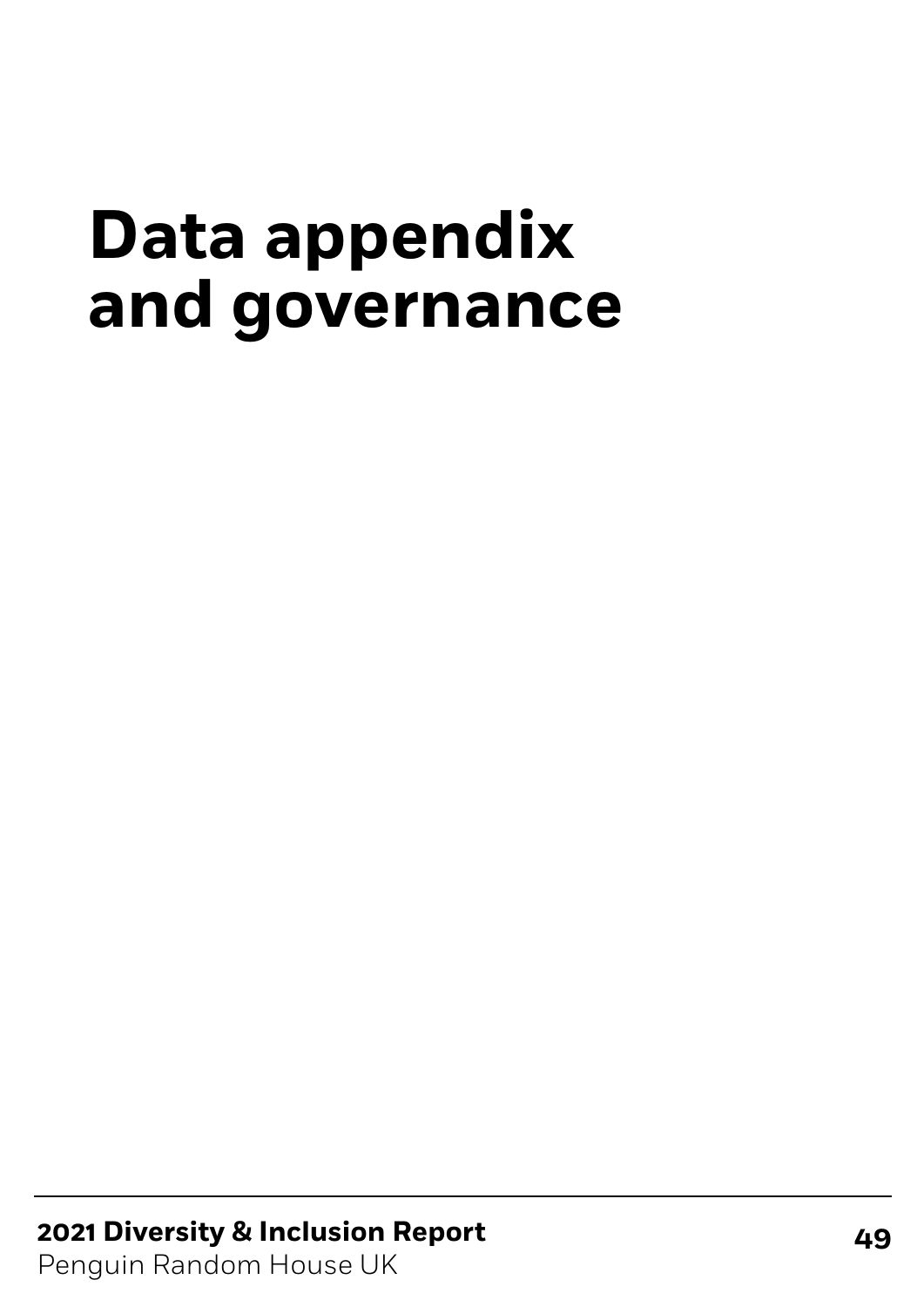# **Ensuring robust governance**

Our governance structure means there is clear accountability for achieving our inclusion strategy. Action at a company, divisional and individual level is important to create both the everyday, incremental change and the wide-scale strategic change that's needed to implement the strategy.

#### **Inclusion Action Group**

The Inclusion Action Group helps shape the inclusion strategy, escalates colleague feedback, is consulted on proposed projects, and holds the business accountable for progress. It is chaired by CEO Tom Weldon and attended by Leadership Team members, the Social Impact & Sustainability team, key HR team members, and two representatives from colleague-led inclusion networks – Colour[Full], LGBTQIA+ and AccessAbility.

#### **Company wide**

CEO & Leadership Team are ultimately accountable and responsible for implementing the strategy. Involving colleagues in the creation of the strategy and departmental plans helps hold leaders to account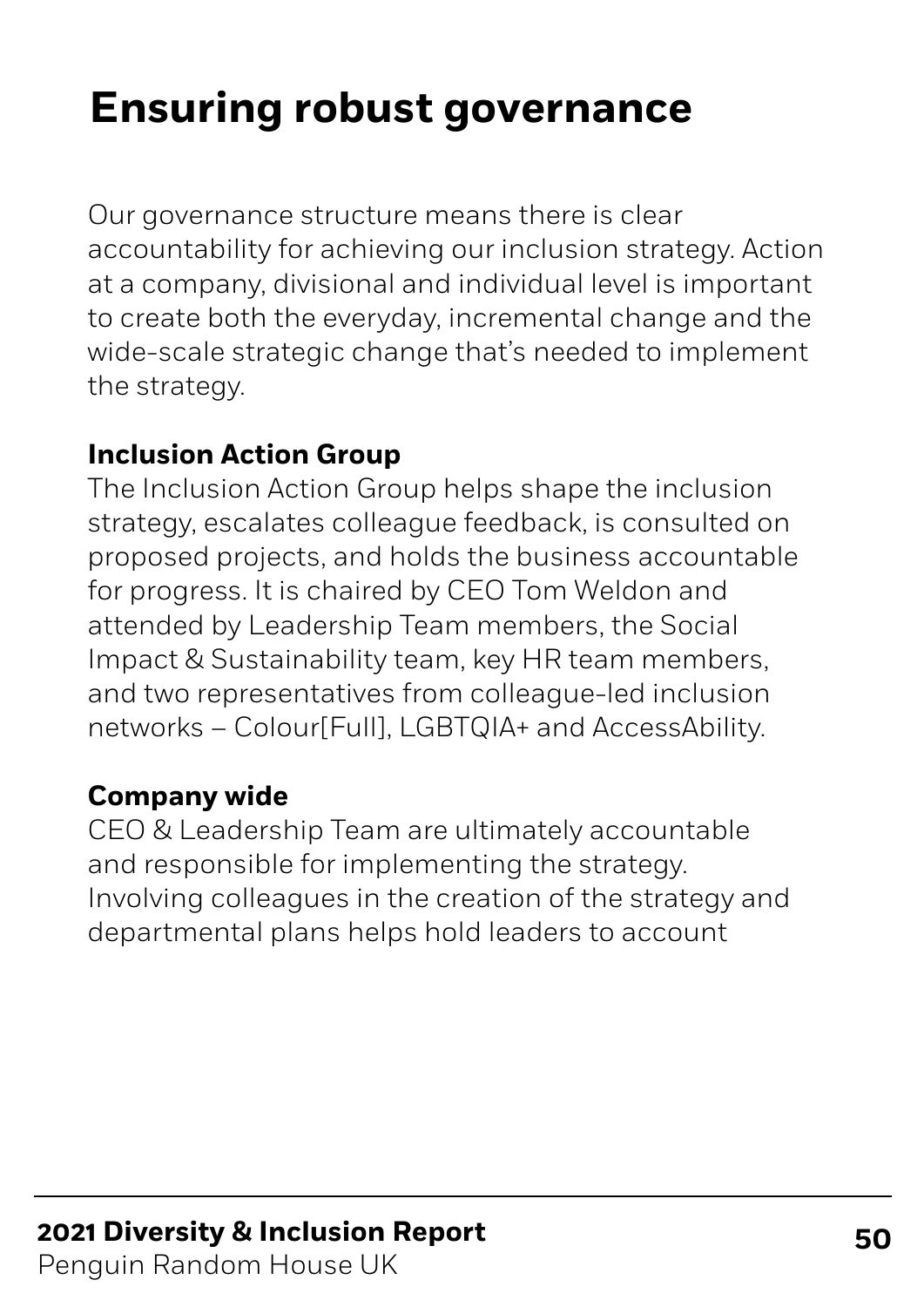#### **Department**

Our nine independent publishing houses and eleven central departments have a bespoke action plan which is tailored to their particular inclusivity priorities and challenges

#### **Individual**

All colleagues have an inclusion-related goal in their annual performance objectives. This develops personal ownership for inclusion and increasingly embeds it in everyday actions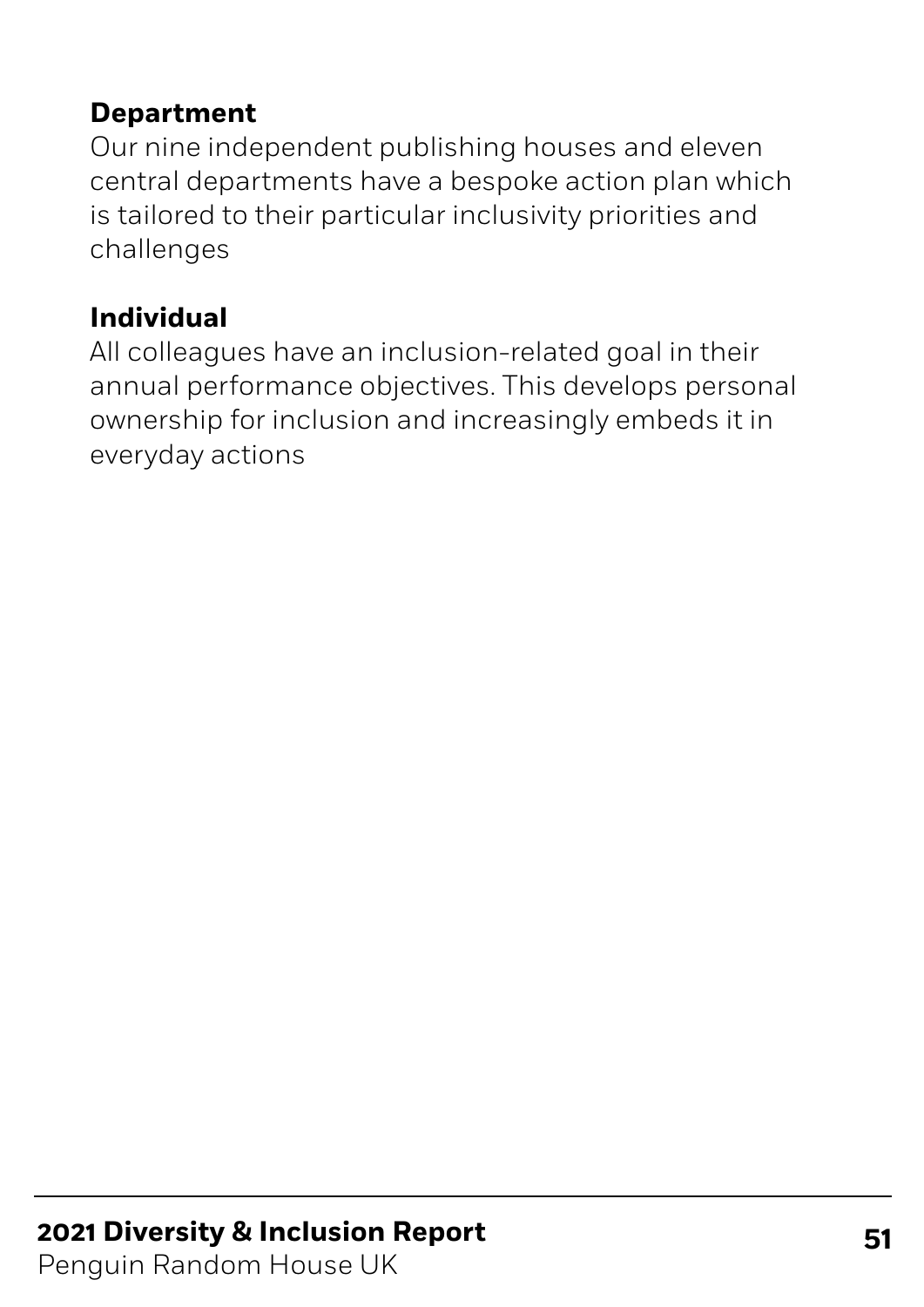# **Data sources**

#### **1. Colleagues – 57% response rate**

Colleagues can complete the annual inclusivity survey in a non-attributable way, or give consent to link their demographic data to their HR record. This enables us to track career progression by demographic group and identify senior leaders (top 160 decision-makers, budget holders and managers) through job grades. Over the past two years of surveys, 78% of senior leaders have consented to link their demographic data to their HR record.

#### **2. Author & illustrators – 30.3% response rate**

This non-attributable survey is sent at the point of signing a UK publishing contract with us.

#### **3. Census data**

Unless otherwise stated, our definition of UK society is based on 2011 census data and will be updated when results from the 2021 census are published. Where census data is unavailable, we use the following sources for a UK society benchmark:

- 2015 Annual Population survey for sexual orientation benchmark
- Department for Work and Pensions for disability & long term conditions benchmark

### **2021 Diversity & Inclusion Report 52**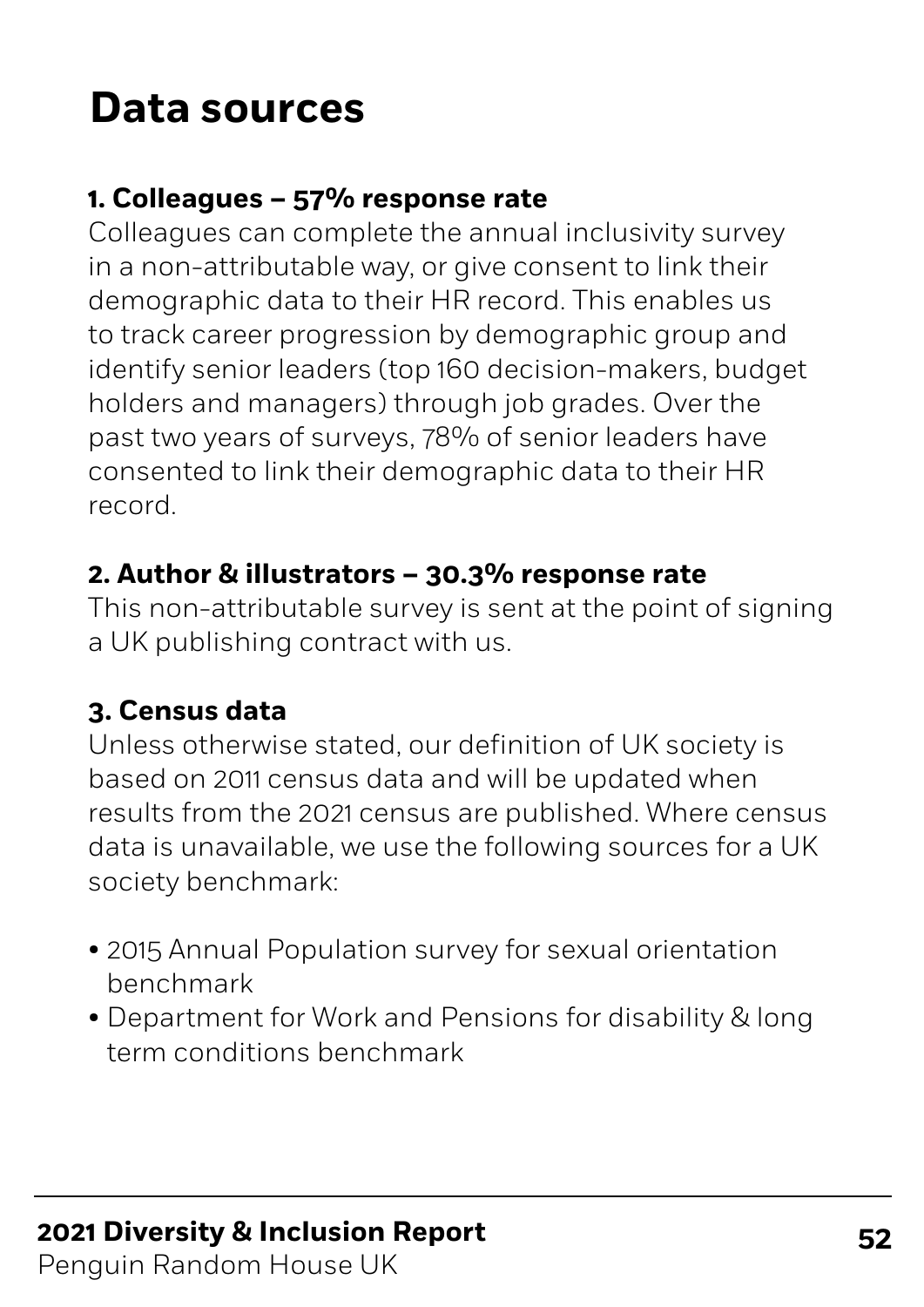• Social Mobility Commission's Employer Toolkit and the Department for Education for Free School Meals benchmark

#### **4. Publishers Association**

The publishing industry benchmark is taken from the Publishers Association's report: UK Publishing Workforce 2020: Diversity, inclusion and belonging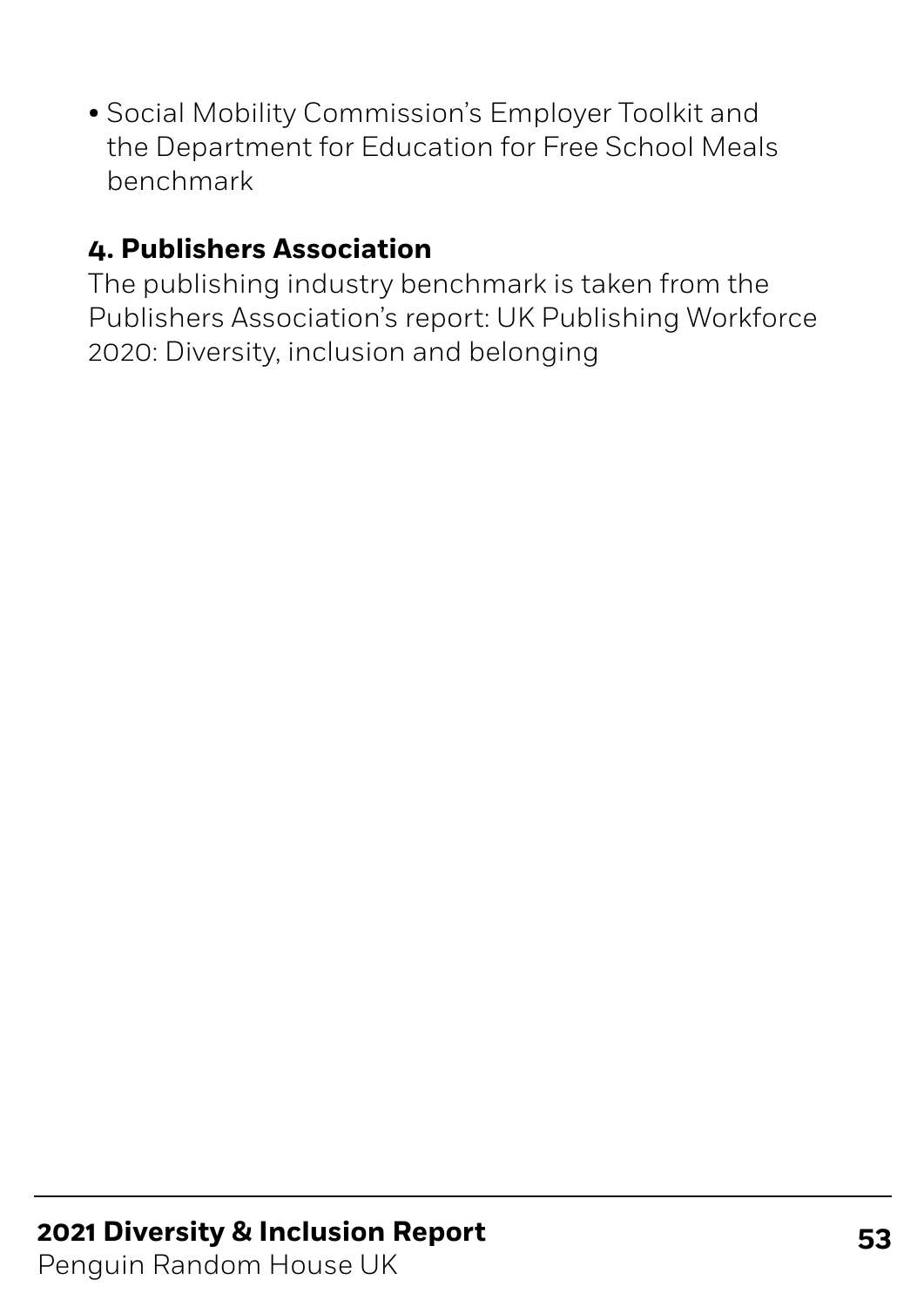# **Why we share data**

For many years we have published data, even when it's not where we want it to be, because we want to role model the transparency we believe is needed to drive change.

This report includes a more comprehensive data set than ever before covering gender, disability and long term conditions, sexual orientation, ethnicity and socioeconomic indicators for our workforce, new hires, senior leaders, and authors & illustrators. Pay gap and belonging data for colleagues is also included, broken down by demographic groups.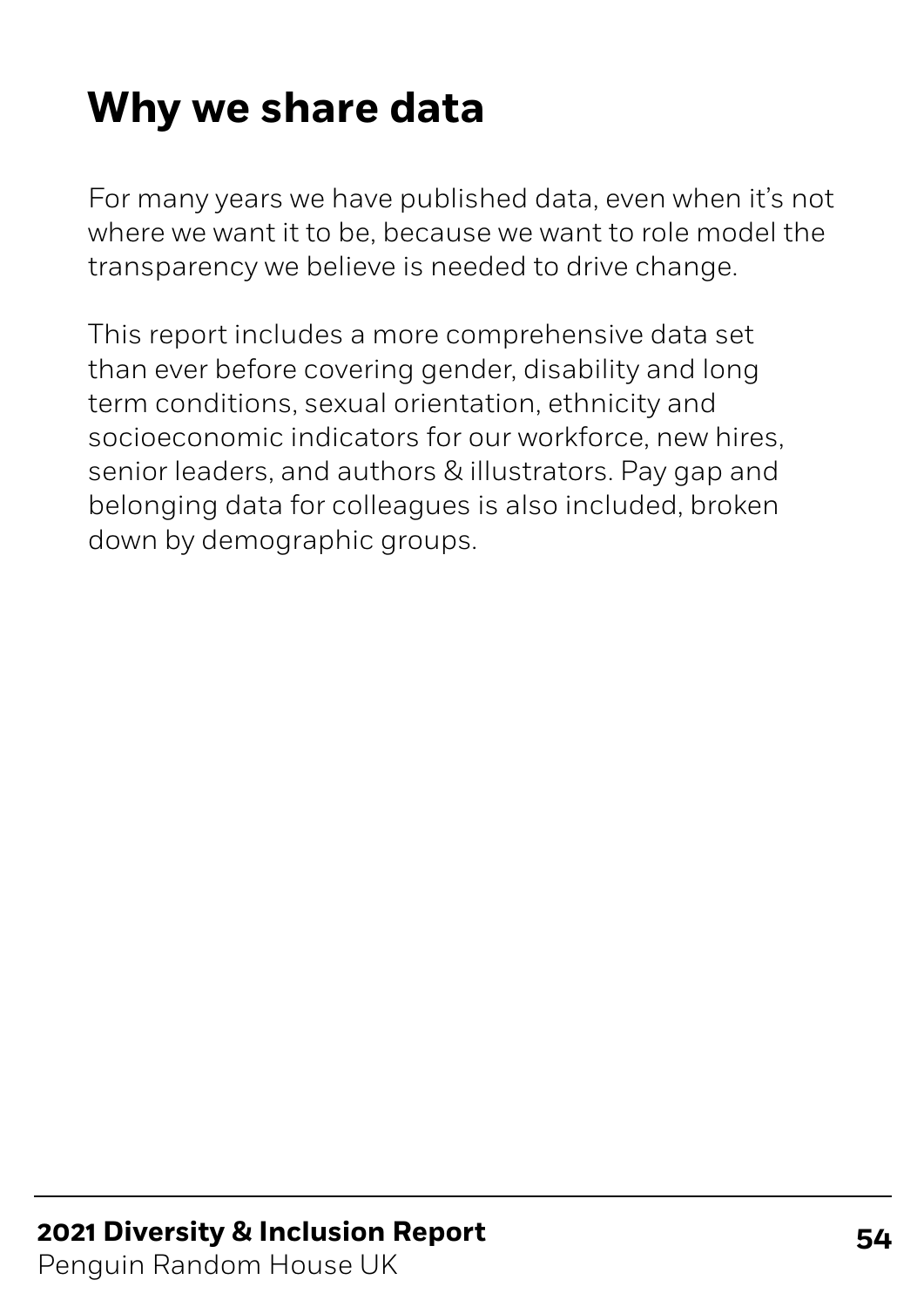### **Gender**

|                             | <b>UK</b><br>society | <b>Publishing</b><br>industry |
|-----------------------------|----------------------|-------------------------------|
| <b>Female</b>               | $51.0\%$             | 64.0%                         |
| <b>Male</b>                 | $49.0\%$             | $36.0\%$                      |
| Use own term                |                      | no data                       |
| Non-binary or gender queer* | no data              | <10/0                         |
| Questioning*                |                      | no data                       |
| <b>Prefer not to say</b>    |                      | no data                       |

|                             | <b>Employees</b> |                                    |
|-----------------------------|------------------|------------------------------------|
|                             | 2021             | % point<br>difference<br>from 2020 |
| <b>Female</b>               | 72.9%            | $14.1\%$                           |
| <b>Male</b>                 | $25.4\%$         | $1 - 5.7\%$                        |
| Use own term                |                  |                                    |
| Non-binary or gender queer* | $1.4\%$          |                                    |
| Questioning*                |                  |                                    |
| <b>Prefer not to say</b>    | $0.3\%$          | $10.1\%$                           |

 $*$  = categories differ from 2020, so 2020 % point difference is unavailable to share

#### **2021 Diversity & Inclusion Report 55**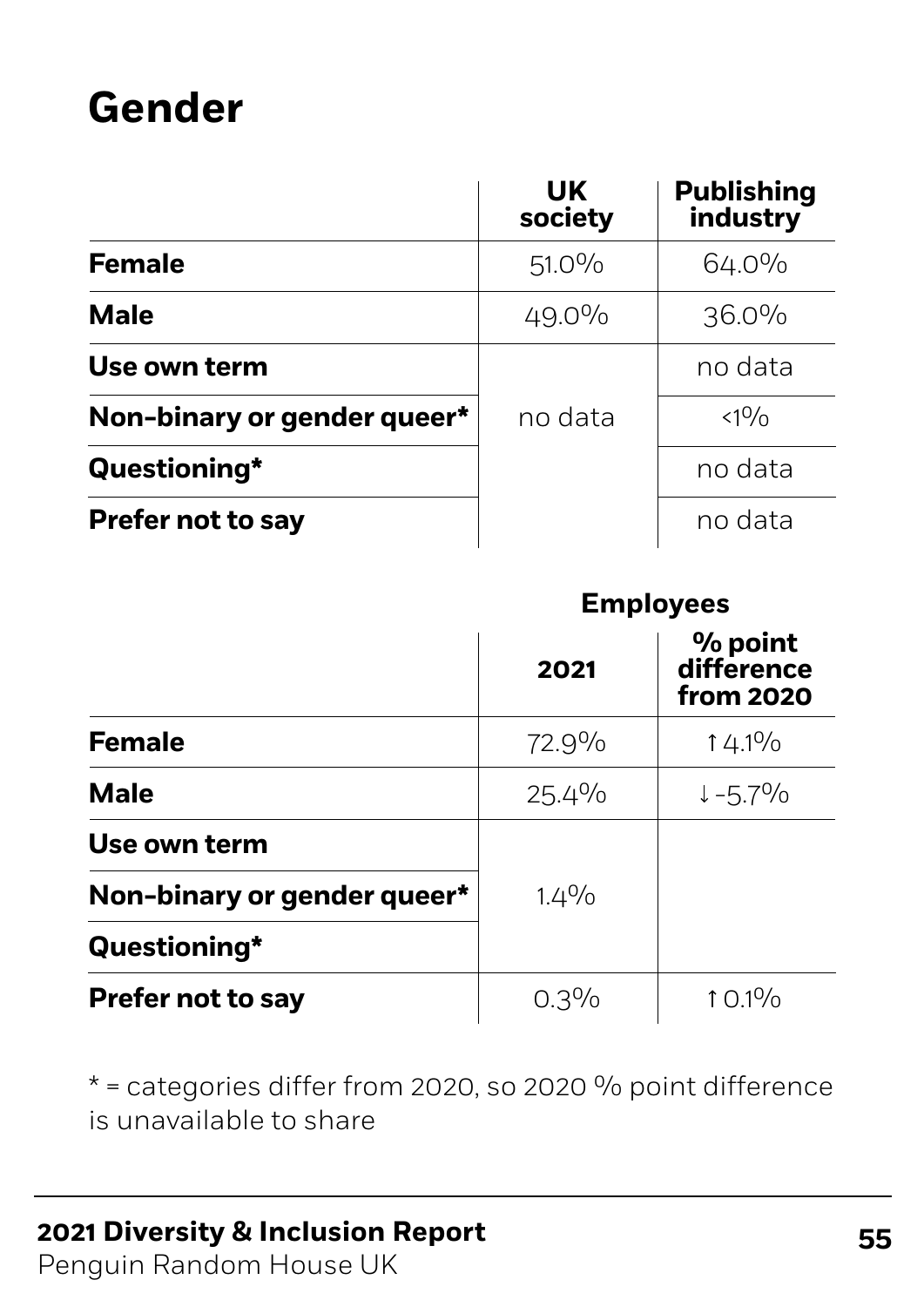### **Gender**

#### **New hires**

|                             | 2021     | % point<br>difference<br>from 2020 |
|-----------------------------|----------|------------------------------------|
| <b>Female</b>               | 73.4%    | $\downarrow$ -3.1%                 |
| <b>Male</b>                 | $22.6\%$ | $1 - 0.9\%$                        |
| Use own term                |          |                                    |
| Non-binary or gender queer* | $4.0\%$  |                                    |
| Questioning*                |          |                                    |
| <b>Prefer not to say</b>    | $0.0\%$  | ∩ ∩%                               |

#### **Senior leadership**

|                             | 2021     | % point<br>difference<br>from 2020 |
|-----------------------------|----------|------------------------------------|
| <b>Female</b>               | 67.4%    | $\downarrow$ -4.1%                 |
| <b>Male</b>                 | $32.6\%$ | $\downarrow$ -4.1%                 |
| Use own term                |          |                                    |
| Non-binary or gender queer* | $0.0\%$  |                                    |
| Questioning*                |          |                                    |
| <b>Prefer not to say</b>    | $0.0\%$  | no data                            |

 $*$  = categories differ from 2020, so 2020 % point difference is unavailable to share

#### **2021 Diversity & Inclusion Report 56**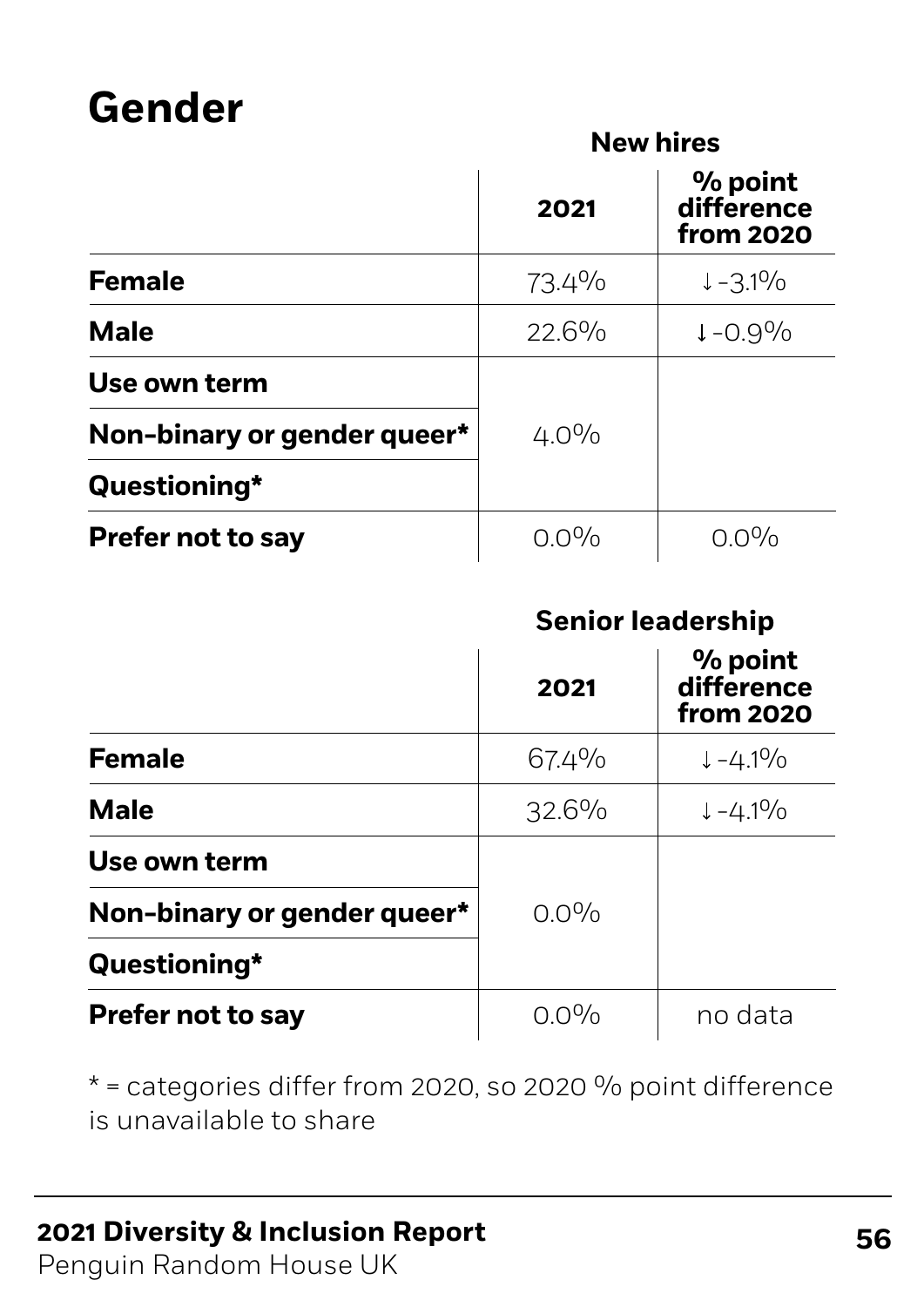### **Gender**

#### **Authors & illustrators acquired**

|                             | 2021     | % point<br>difference<br>from 2020 |
|-----------------------------|----------|------------------------------------|
| <b>Female</b>               | $57.4\%$ | $\downarrow -1.1\%$                |
| <b>Male</b>                 | $42.2\%$ | $1.8\%$                            |
| Use own term                |          |                                    |
| Non-binary or gender queer* | n        |                                    |
| Questioning*                |          |                                    |
| <b>Prefer not to say</b>    | $0.4\%$  | $\downarrow$ -0.7%                 |

n = to protect anonymity, where a group is fewer than 5 people the data has been removed and proportionately redistributed to the other groups (the impact is minimal on the  $\frac{0}{0}$ 

 $*$  = categories differ from 2020, so 2020 % point difference is unavailable to share

#### **57 2021 Diversity & Inclusion Report**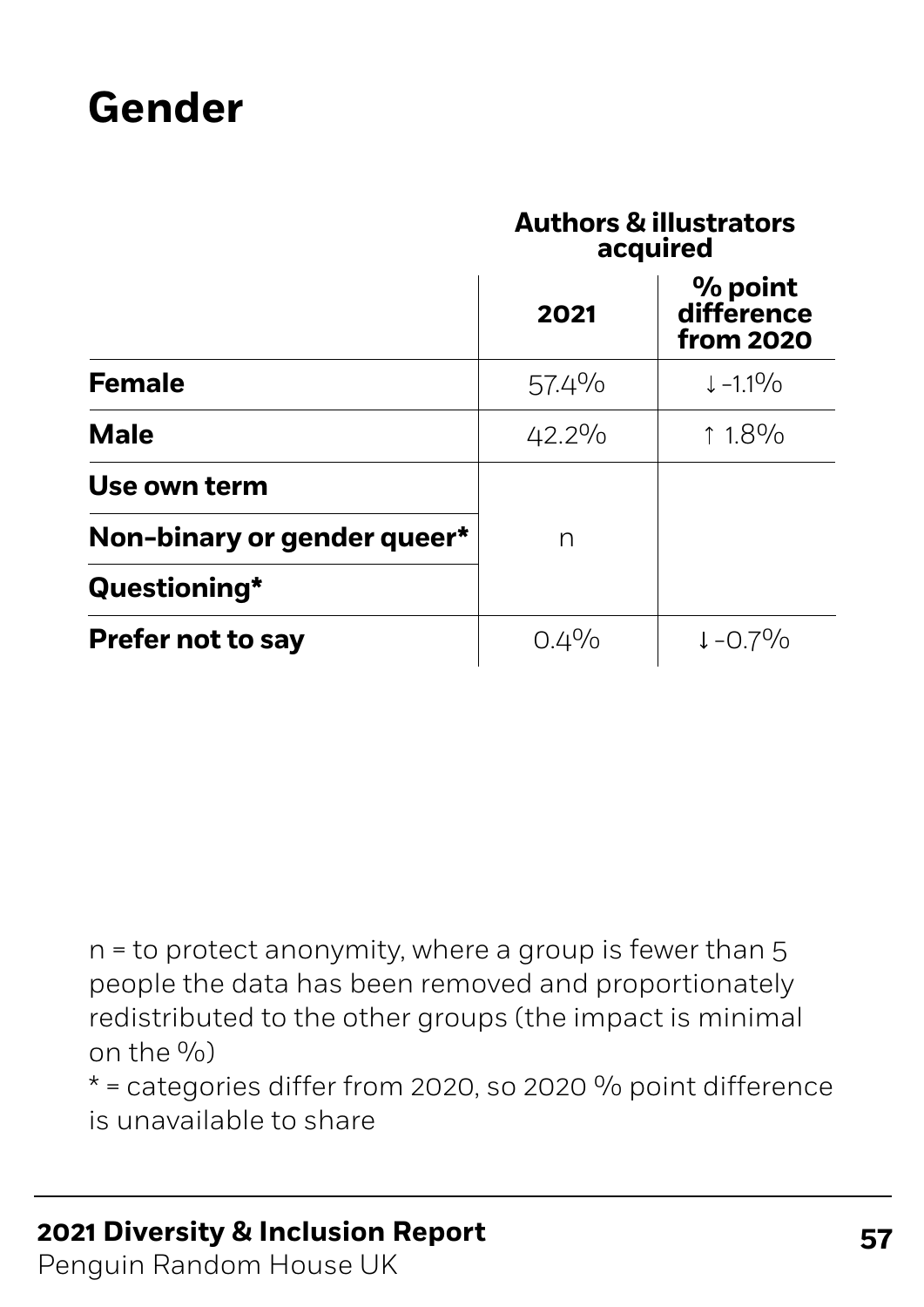# **Disability & long term conditions**

|                          | <b>UK</b><br>society | <b>Publishing</b><br>industry |
|--------------------------|----------------------|-------------------------------|
| <b>Yes</b>               | $19.0\%$             | $8\%$                         |
| <b>No</b>                | $81.0\%$             | no data                       |
| <b>Prefer not to say</b> | no data              | no data                       |

#### **Employees**

**New hires**

|                          | 2021     | $ %$ point difference<br>from 2020 |
|--------------------------|----------|------------------------------------|
| <b>Yes</b>               | $17.9\%$ | $1.8\%$                            |
| <b>No</b>                | 78.5%    | $\downarrow$ -0.7%                 |
| <b>Prefer not to say</b> | $3.6\%$  | $\downarrow -1.1\%$                |

|                          | NEW IIIES |                                             |  |
|--------------------------|-----------|---------------------------------------------|--|
|                          | 2021      | $\frac{9}{6}$ point difference<br>from 2020 |  |
| <b>Yes</b>               | $14.7\%$  | $1 - 0.6\%$                                 |  |
| <b>No</b>                | 78.0%     | $1.5\%$                                     |  |
| <b>Prefer not to say</b> | $7.3\%$   | $1 - 0.9\%$                                 |  |

#### **2021 Diversity & Inclusion Report 58**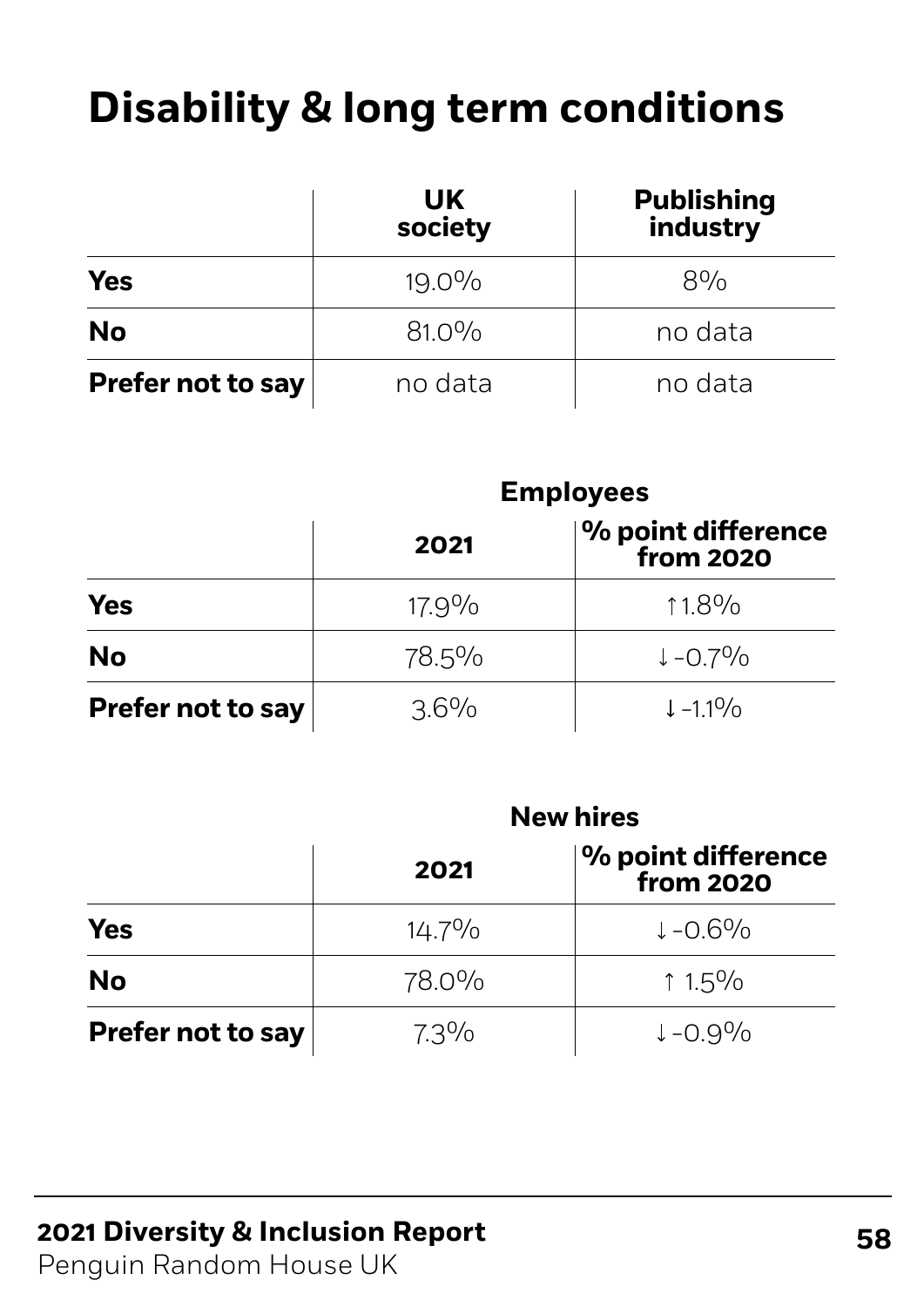# **Disability & long term conditions**

#### **Senior leadership**

|                          | 2021     | $ %$ point difference<br>from 2020 |
|--------------------------|----------|------------------------------------|
| <b>Yes</b>               | $9.3\%$  | $10.1\%$                           |
| <b>No</b>                | $89.9\%$ | $1 - 0.9\%$                        |
| <b>Prefer not to say</b> | $0.8\%$  | no data                            |

#### **Authors & illustrators acquired**

|                          | 2021    | $\vert$ % point difference<br>$\vert$ from 2020 |
|--------------------------|---------|-------------------------------------------------|
| <b>Yes</b>               | $8.4\%$ | $\downarrow$ -5.2%                              |
| <b>No</b>                | 88.1%   | $15.5\%$                                        |
| <b>Prefer not to say</b> | $3.5\%$ | $1 - 0.3\%$                                     |

### **2021 Diversity & Inclusion Report 59**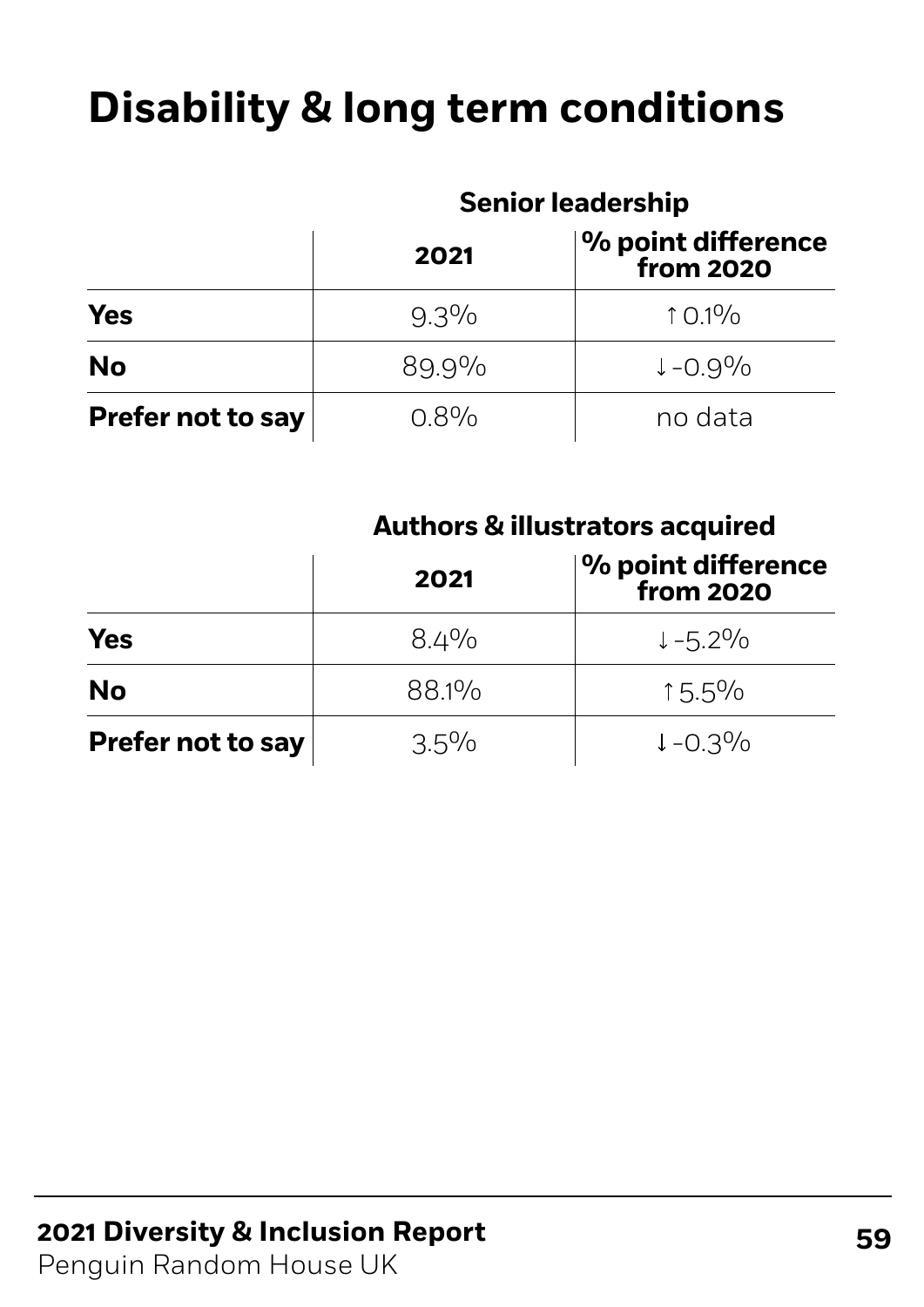|                          | <b>UK</b><br>society | <b>Publishing</b><br>industry |
|--------------------------|----------------------|-------------------------------|
| Bi                       | $0.6\%$              | $5\%$                         |
| Gay/lesbian              | $1.1\%$              | $4\frac{0}{0}$                |
| Use own term             | $0.4\%$              | $2^{0}/_{0}$                  |
| Questioning*             | no data              | no data                       |
| Heterosexual/straight    | $93.7\%$             | no data                       |
| <b>Prefer not to say</b> | 4.1% $**$            | no data                       |

#### **Employees**

|                          | 2021    | % point<br>difference<br>from 2020 |
|--------------------------|---------|------------------------------------|
| Bi                       | $7.0\%$ | $11.9\%$                           |
| Gay/lesbian              | $4.4\%$ | $10.3\%$                           |
| Use own term             | $1.5\%$ | $10.1\%$                           |
| Questioning*             | $1.3\%$ |                                    |
| Heterosexual/straight    | 82.2%   | $1 - 3.5\%$                        |
| <b>Prefer not to say</b> | $3.6\%$ | $\downarrow$ -0.1%                 |

\* = categories differ from 2020, which impacts where 2020 % point difference is available to share \*\* = Do not know or refuse

#### **2021 Diversity & Inclusion Report 60**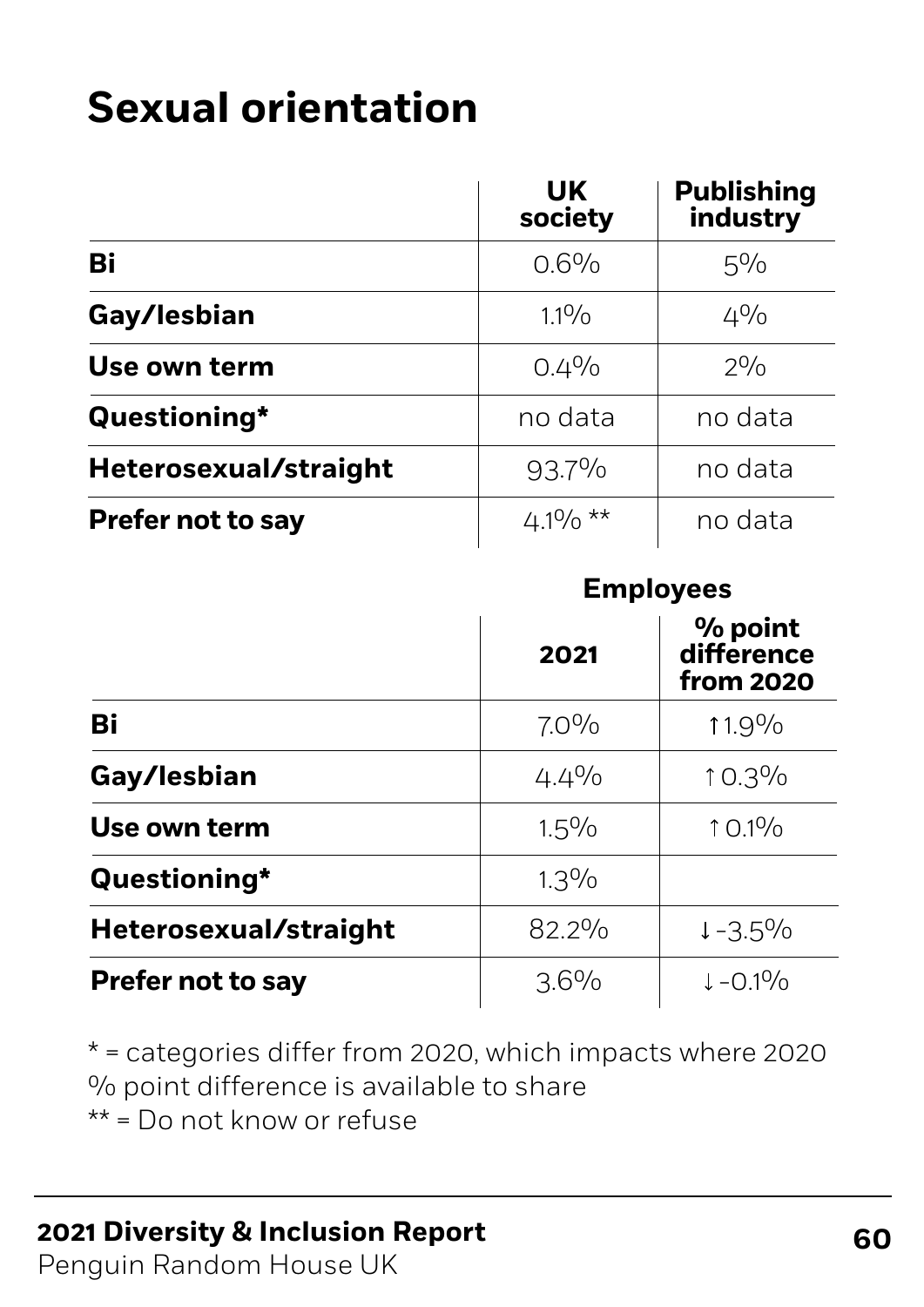|                          | <b>New hires</b> |                                    |
|--------------------------|------------------|------------------------------------|
|                          | 2021             | % point<br>difference<br>from 2020 |
| Bi                       | $13.6\%$         | $15.1\%$                           |
| Gay/lesbian              | $5.7\%$          |                                    |
| Use own term             | $2.8\%$          | $1 - 3.3\%$                        |
| Questioning*             | n                |                                    |
| Heterosexual/straight    | 73.9%            | $\downarrow$ -10.2%                |
| <b>Prefer not to say</b> | $4.0\%$          | $12.8\%$                           |

n = to protect anonymity, where a group is fewer than 5 people the data has been removed and proportionately redistributed to the other groups (the impact is minimal on the  $\frac{0}{0}$ 

\* = categories differ from 2020, which impacts where 2020 % point difference is available to share

 $-$  = 'n' value was used in 2020, so the % point difference from 2020 cannot be calculated

#### **61 2021 Diversity & Inclusion Report**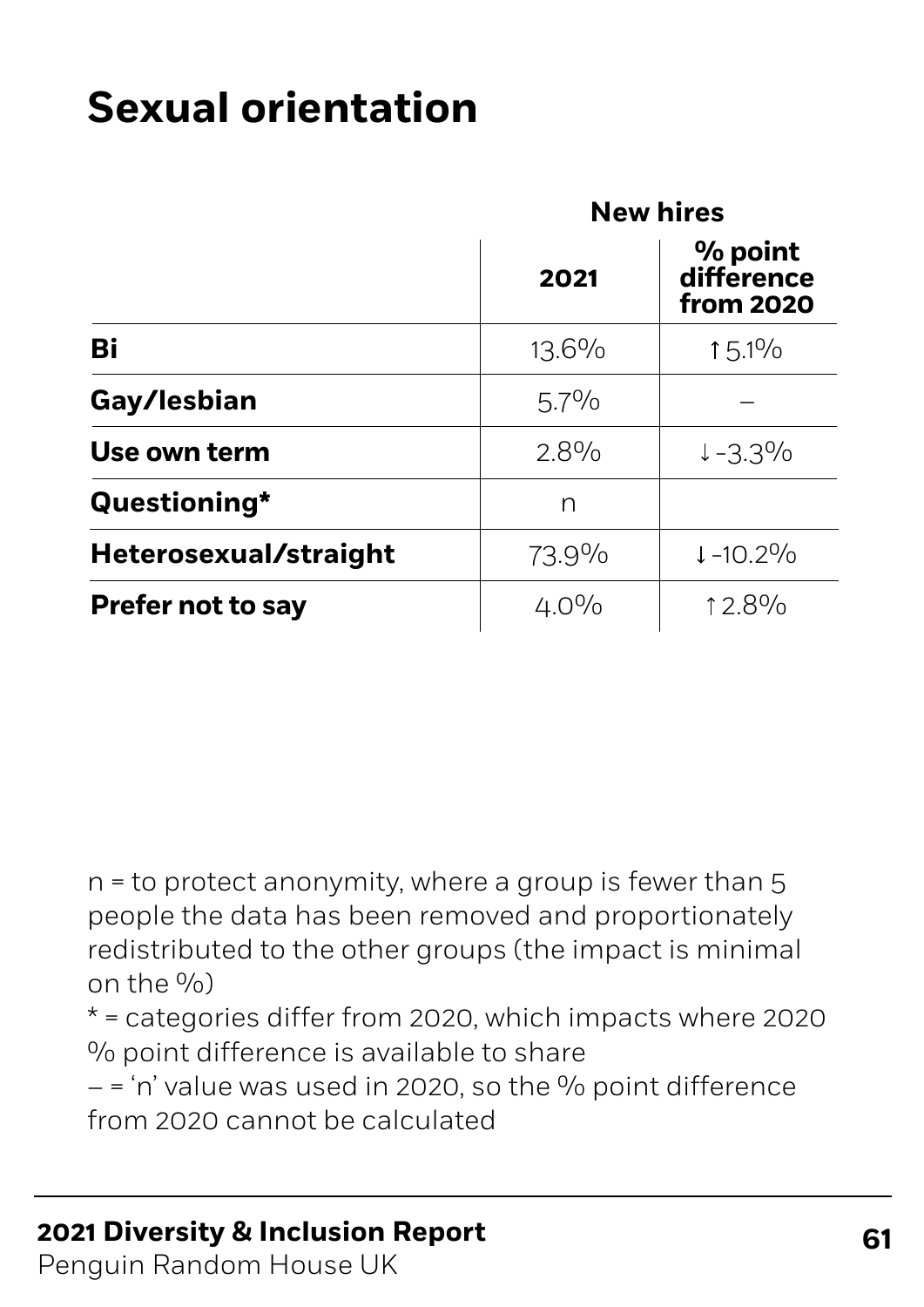#### **Senior leadership**

|                          | 2021     | % point<br>difference<br><b>from 2020</b> |
|--------------------------|----------|-------------------------------------------|
| Bi                       | n        |                                           |
| Gay/lesbian              | $4.8\%$  | $1 - 0.4\%$                               |
| Use own term             | $0.0\%$  | $\rightarrow$ 0.0%                        |
| Questioning*             | $0.0\%$  |                                           |
| Heterosexual/straight    | $92.0\%$ | $1 - 2.8\%$                               |
| <b>Prefer not to say</b> | $3.2\%$  | no data                                   |

n = to protect anonymity, where a group is fewer than 5 people the data has been removed and proportionately redistributed to the other groups (the impact is minimal on the  $\%$ )

\* = categories differ from 2020, which impacts where 2020 % point difference is available to share

 $-$  = 'n' value was used in 2020, so the % point difference from 2020 cannot be calculated

#### **2021 Diversity & Inclusion Report 62**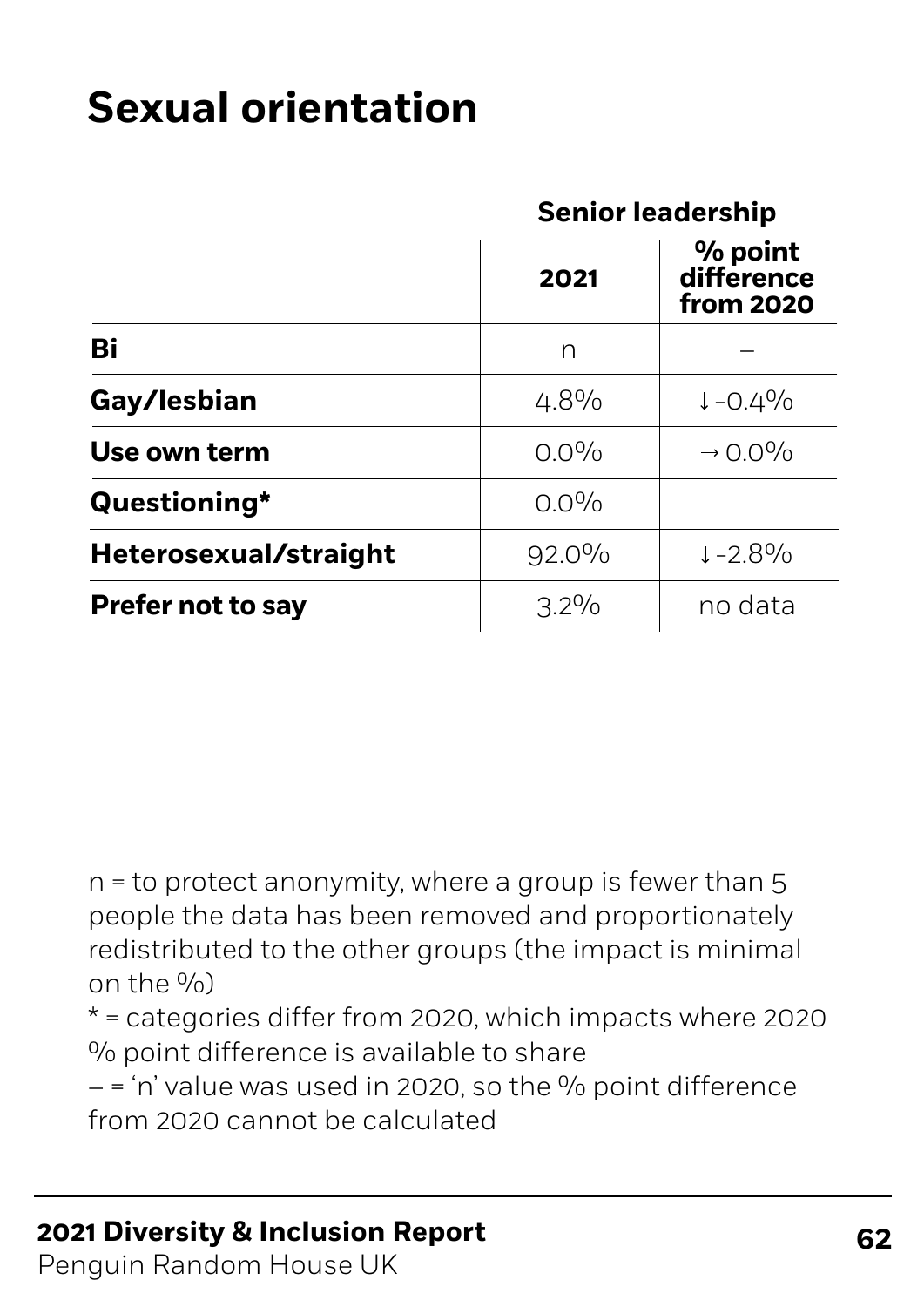#### **Authors & illustrators acquired**

|                          | 2021    | % point<br>difference<br>from 2020 |
|--------------------------|---------|------------------------------------|
| Bi                       | $9.3\%$ | $\downarrow$ -0.1%                 |
| Gay/lesbian              | $8.4\%$ | $12.4\%$                           |
| Use own term             | $2.2\%$ | $1.1\%$                            |
| Questioning*             | no data |                                    |
| Heterosexual/straight    | 73.0%   | $1 - 2.8\%$                        |
| <b>Prefer not to say</b> | $7.1\%$ | $1 - 0.4\%$                        |

\* = categories differ from 2020, which impacts where 2020 % point difference is available to share  $-$  = 'n' value was used in 2020, so the % point difference from 2020 cannot be calculated

#### **2021 Diversity & Inclusion Report 63**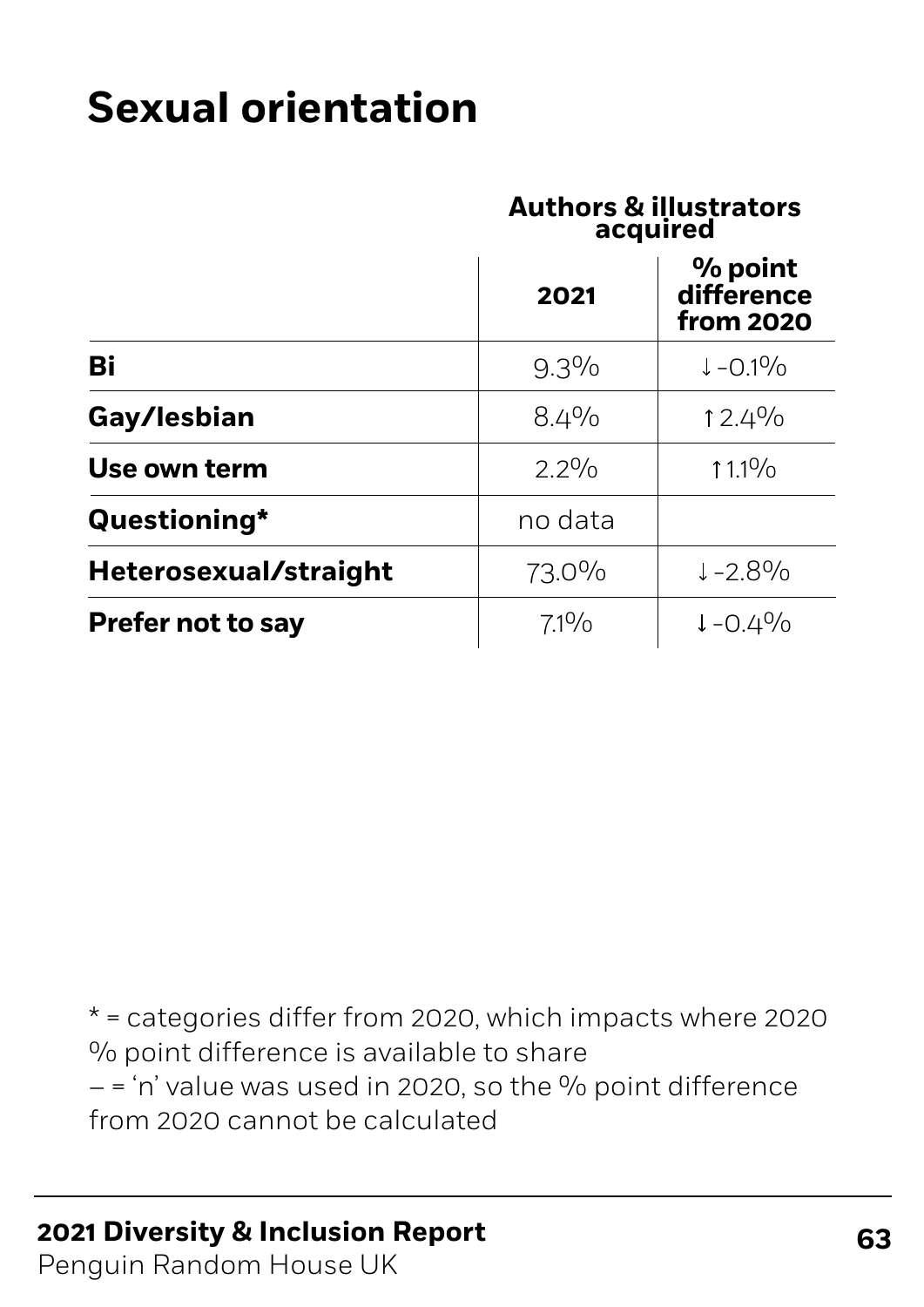|                                                               | <b>UK</b><br>society | <b>Publishing</b><br>industry |
|---------------------------------------------------------------|----------------------|-------------------------------|
| <b>Asian or British Asian</b>                                 | $7.5\%$              | $6.0\%$                       |
| <b>Black or Black British</b>                                 | $3.3\%$              | $3.0\%$                       |
| <b>Mixed</b>                                                  | $2.2\%$              | $3.0\%$                       |
| <b>Identify as a different</b><br>ethnicity to those detailed | $1.0\%$              | $1.0\%$                       |
| <b>White</b>                                                  | 86.0%                | 87.0%                         |
| <b>Prefer not to say</b>                                      | $0.0\%$              | $0.0\%$                       |

#### **Employees**

|                                                        | 2021    | % point<br>difference<br><b>from 2020</b> |
|--------------------------------------------------------|---------|-------------------------------------------|
| <b>Asian or British Asian</b>                          | $7.0\%$ | $11.4\%$                                  |
| <b>Black or Black British</b>                          | $3.7\%$ | $11.0\%$                                  |
| <b>Mixed</b>                                           | $5.8\%$ | $11.6\%$                                  |
| Identify as a different<br>ethnicity to those detailed | $0.7\%$ | $1 - 0.1\%$                               |
| <b>White</b>                                           | 82.6%   | $\downarrow$ -3.7%                        |
| <b>Prefer not to say</b>                               | $0.2\%$ | $1 - 0.3\%$                               |

#### **2021 Diversity & Inclusion Report 64**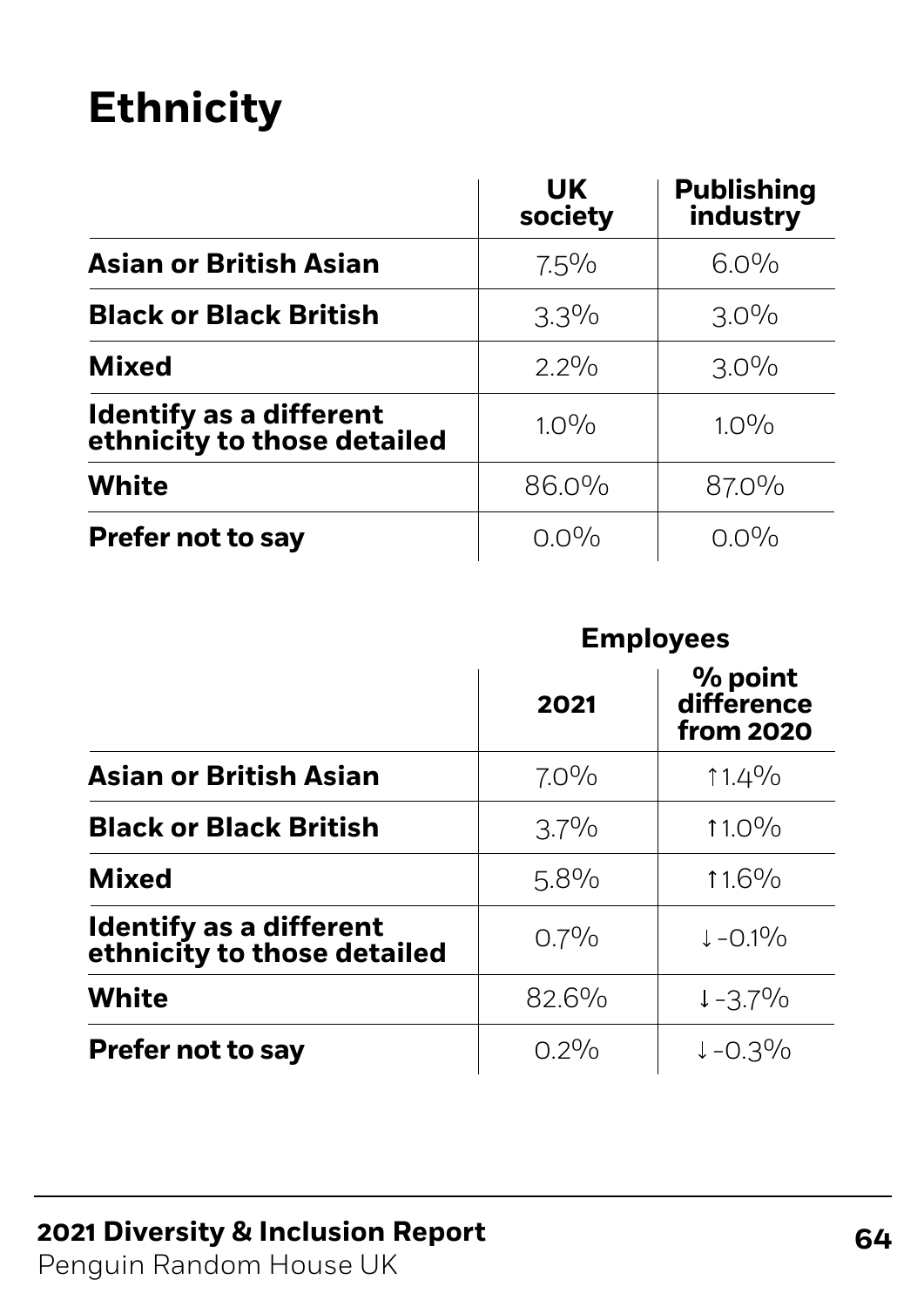|                                                        | <b>New hires</b> |                                           |
|--------------------------------------------------------|------------------|-------------------------------------------|
|                                                        | 2021             | % point<br>difference<br><b>from 2020</b> |
| <b>Asian or British Asian</b>                          | $14.4\%$         | $12.1\%$                                  |
| <b>Black or Black British</b>                          | $6.9\%$          |                                           |
| <b>Mixed</b>                                           | $11.5\%$         | $\star$                                   |
| Identify as a different<br>ethnicity to those detailed | n                | $\star$                                   |
| <b>White</b>                                           | 67.2%            | $\downarrow$ -14.3%                       |
| <b>Prefer not to say</b>                               | $0.0\%$          | no data                                   |

n = to protect anonymity, where a group is fewer than 5 people the data has been removed and proportionately redistributed to the other groups (the impact is minimal on the  $\%$ )

\* = the 2020 report showed 'Mixed' and 'Respondents who identify as a different ethnicity to those detailed' as a combined figure of 6.2% for new hires, due to a small sample size

 $-$  = 'n' value was used in 2020, so the % point difference from 2020 cannot be calculated

#### **2021 Diversity & Inclusion Report 65**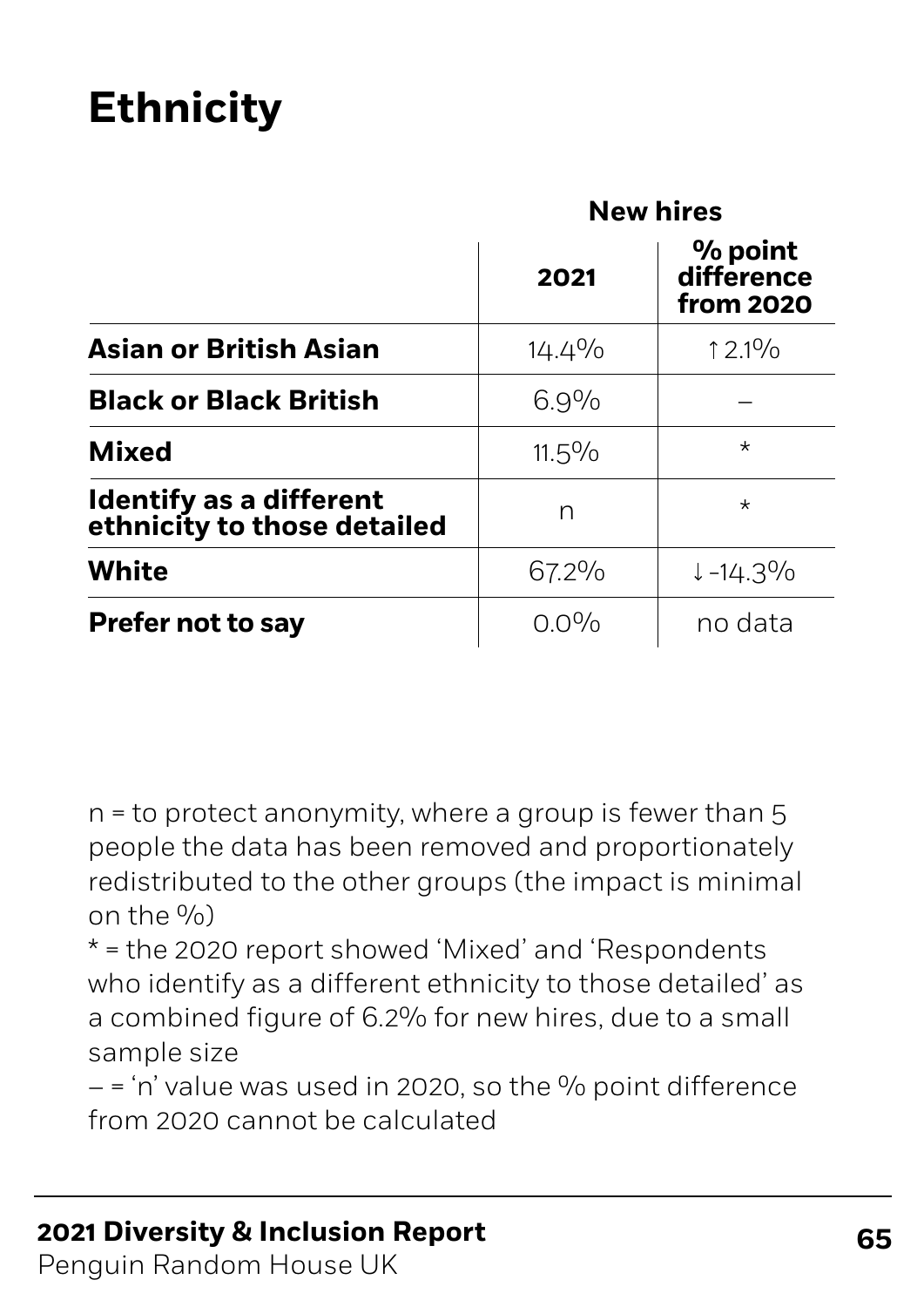#### **Senior leadership**

|                                                        | 2021     | % point<br>difference<br><b>from 2020</b> |
|--------------------------------------------------------|----------|-------------------------------------------|
| <b>Asian or British Asian</b>                          | n        |                                           |
| <b>Black or Black British</b>                          | n        |                                           |
| <b>Mixed</b>                                           | $4.8\%$  | $10.6\%$                                  |
| Identify as a different<br>ethnicity to those detailed | $0.0\%$  | $\rightarrow$ 0.0%                        |
| <b>White</b>                                           | $95.2\%$ | $1 - 0.6\%$                               |
| <b>Prefer not to say</b>                               | $0.0\%$  | no data                                   |

n = to protect anonymity, where a group is fewer than 5 people the data has been removed and proportionately redistributed to the other groups (the impact is minimal on the  $\frac{0}{0}$ 

 $-$  = 'n' value was used in 2020, so the % point difference from 2020 cannot be calculated

#### **2021 Diversity & Inclusion Report 66**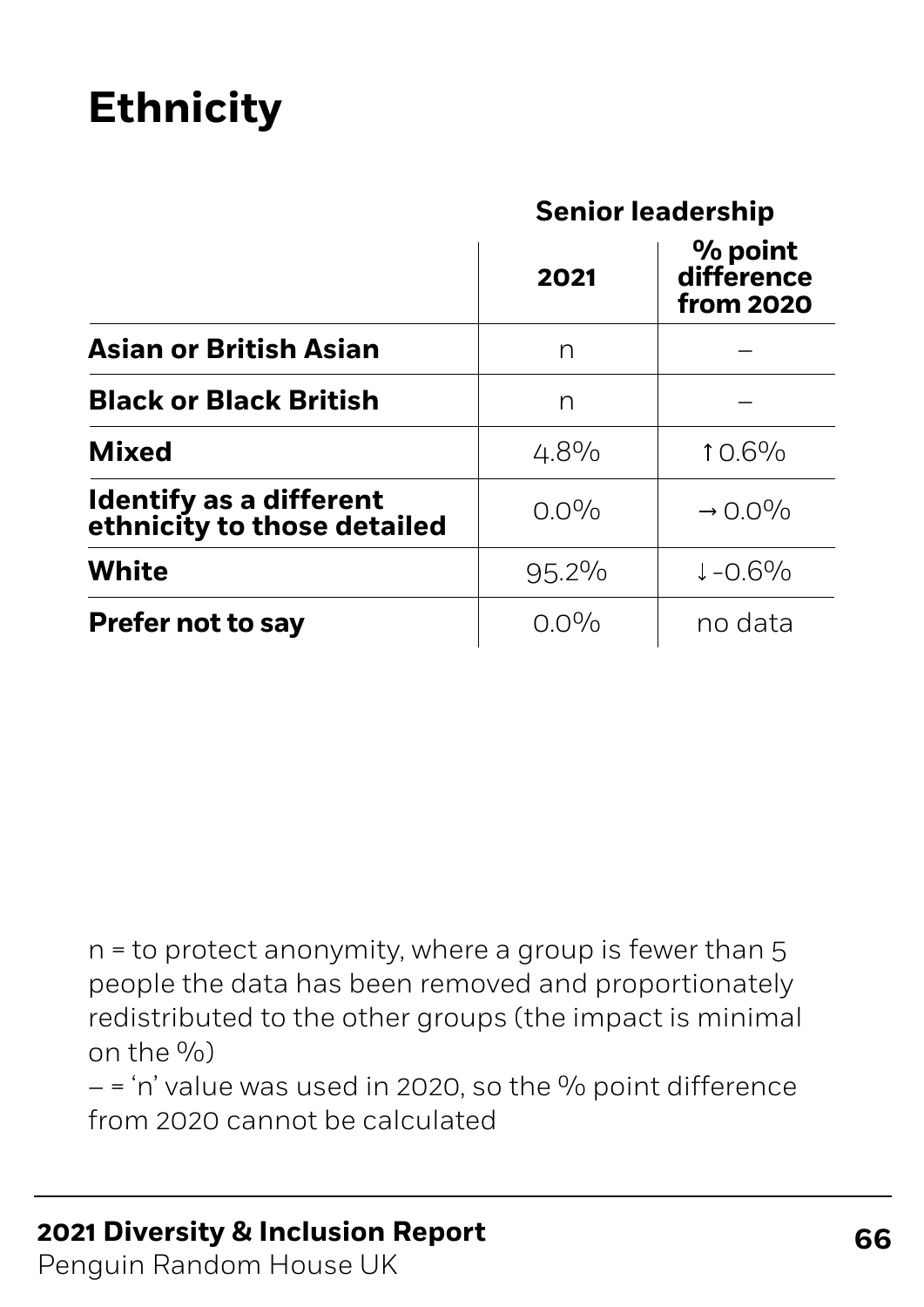#### **Authors & illustrators acquired**

|                                                               | 2021     | % point<br>difference<br>from 2020 |
|---------------------------------------------------------------|----------|------------------------------------|
| <b>Asian or British Asian</b>                                 | $8.0\%$  | $12.8\%$                           |
| <b>Black or Black British</b>                                 | $11.0\%$ | $15.8\%$                           |
| <b>Mixed</b>                                                  | $8.4\%$  | $15.0\%$                           |
| <b>Identify as a different</b><br>ethnicity to those detailed | $4.9\%$  |                                    |
| <b>White</b>                                                  | 65.9%    | $\downarrow$ -19.2%                |
| <b>Prefer not to say</b>                                      | $1.8\%$  | $10.7\%$                           |

 $-$  = 'n' value was used in 2020, so the % point difference from 2020 cannot be calculated

#### **67 2021 Diversity & Inclusion Report**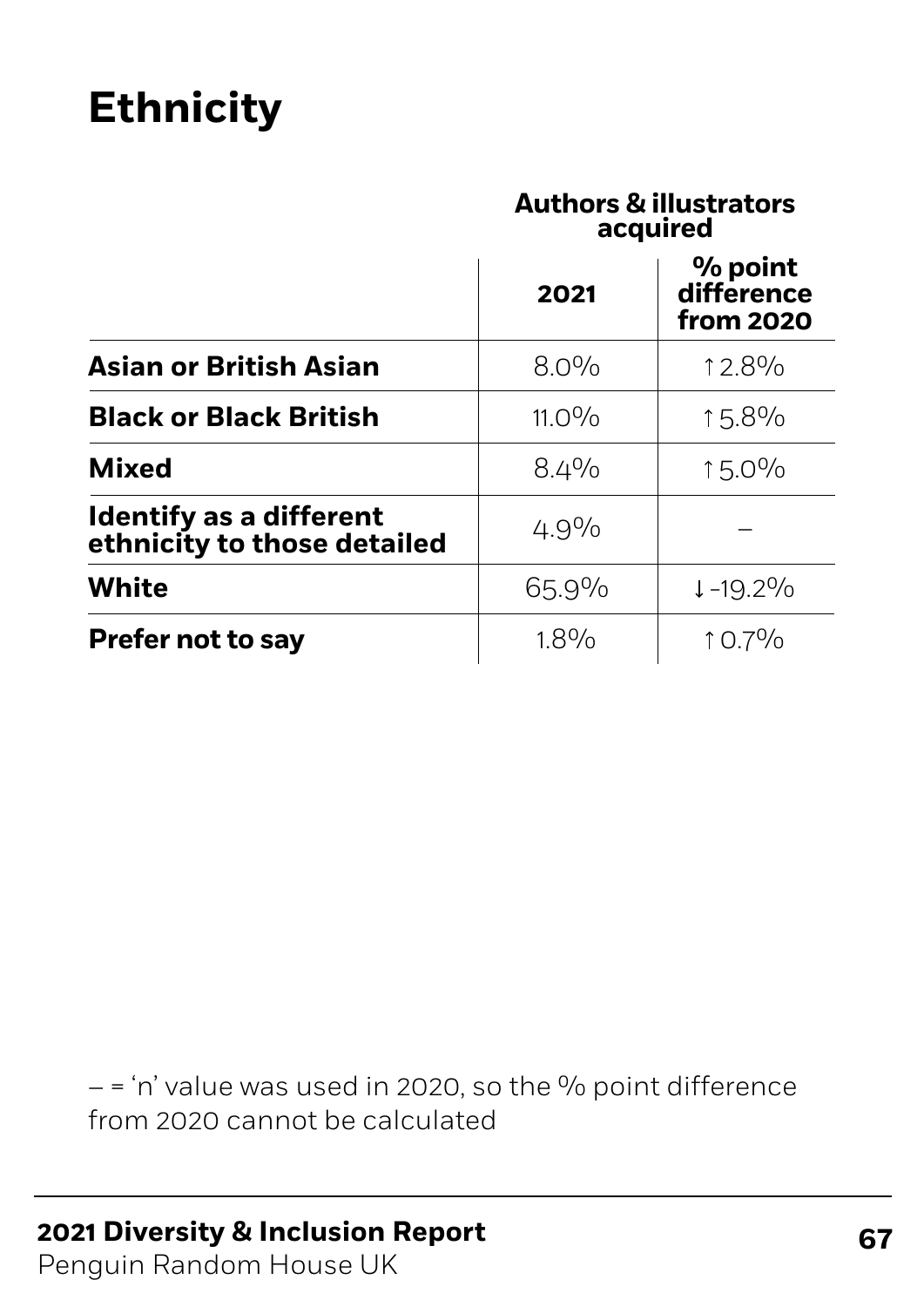# **Socioeconomic – parental occupation\***

|                                                  | UK<br>society | <b>Publishing</b><br>industry |
|--------------------------------------------------|---------------|-------------------------------|
| <b>Professional Occupations</b>                  | $37.0\%$      |                               |
| <b>Intermediate Occupations</b>                  | $24.0\%$      | Use different<br>measure      |
| <b>Lower Socioeconomic</b><br><b>Occupations</b> | $39.0\%$      |                               |

|                                                  | <b>Employees</b> | <b>New hires</b> |
|--------------------------------------------------|------------------|------------------|
| <b>Professional Occupations</b>                  | 65.8%            | $65.1\%$         |
| <b>Intermediate Occupations</b>                  | $14.4\%$         | $17.5\%$         |
| <b>Lower Socioeconomic</b><br><b>Occupations</b> | $19.8\%$         | $17.5\%$         |

|                                                  | <b>Senior</b><br>leadership |
|--------------------------------------------------|-----------------------------|
| <b>Professional Occupations</b>                  | 75.0%                       |
| <b>Intermediate Occupations</b>                  | $9.7\%$                     |
| <b>Lower Socioeconomic</b><br><b>Occupations</b> | $15.3\%$                    |

\* = question methodology was recently updated by the Social Mobility Commission so 2020 comparisons are not possible

#### **2021 Diversity & Inclusion Report 68**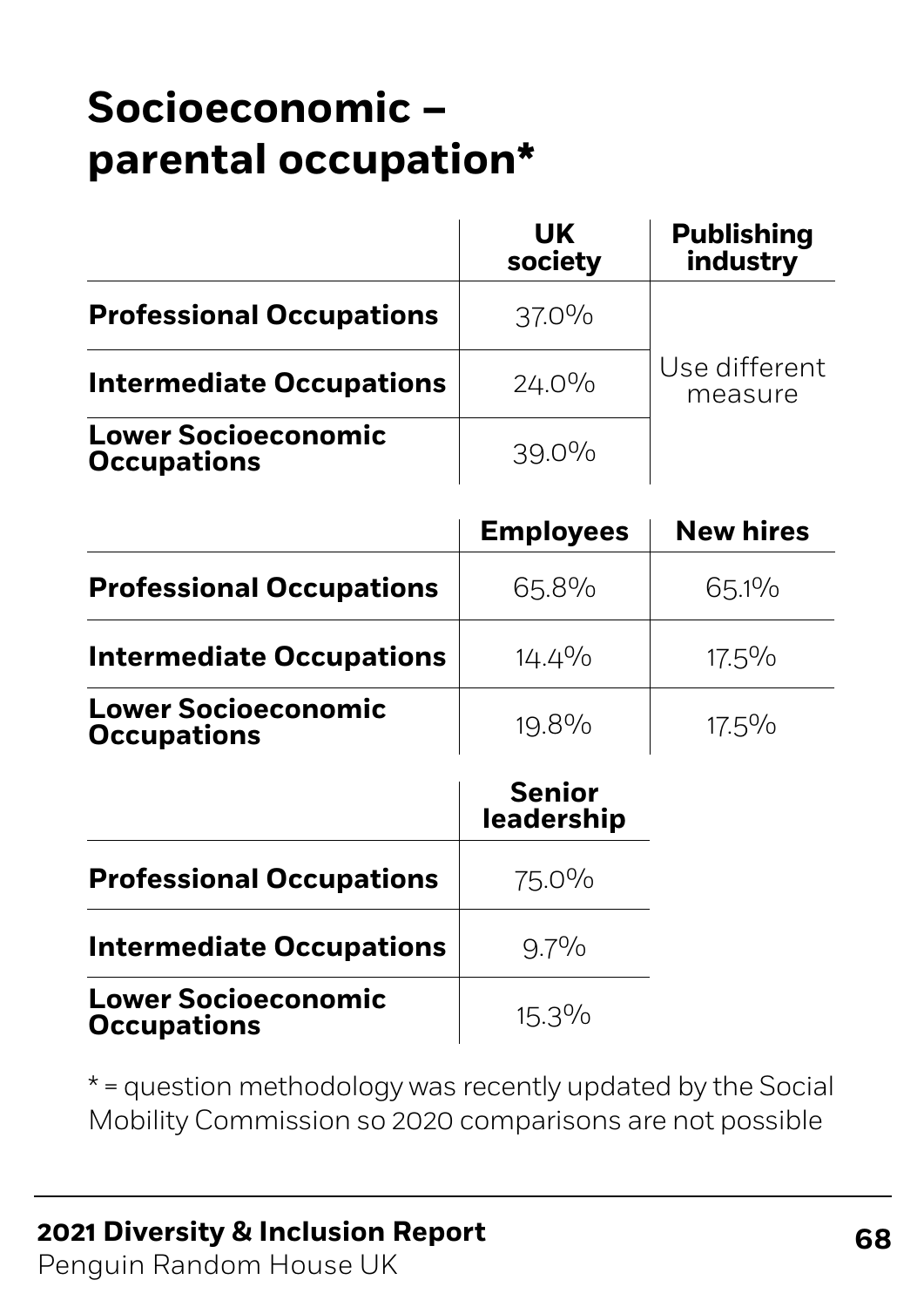# **Socioeconomic – Free School Meals**

|                          | <b>UK</b><br>society | <b>Publishing</b><br>industry |
|--------------------------|----------------------|-------------------------------|
| <b>No</b>                | 85.0%                |                               |
| <b>Yes</b>               | $15.0\%$             |                               |
| Don't know               |                      | no data                       |
| <b>Prefer not to say</b> | no data              |                               |
| Not applicable*          |                      |                               |

|                          | <b>Employees</b> |                                    |
|--------------------------|------------------|------------------------------------|
|                          | 2021             | % point<br>difference<br>from 2020 |
| <b>No</b>                | 67.8%            | $12.0\%$                           |
| <b>Yes</b>               | $11.1\%$         | $10.9\%$                           |
| Don't know               | $6.6\%$          | $\downarrow$ -0.7%                 |
| <b>Prefer not to say</b> | $0.9\%$          | $\downarrow$ -0.1%                 |
| Not applicable*          | $13.6\%$         | $\downarrow -2.1\%$                |

\* attended school outside the UK or before 1980

#### **2021 Diversity & Inclusion Report 69**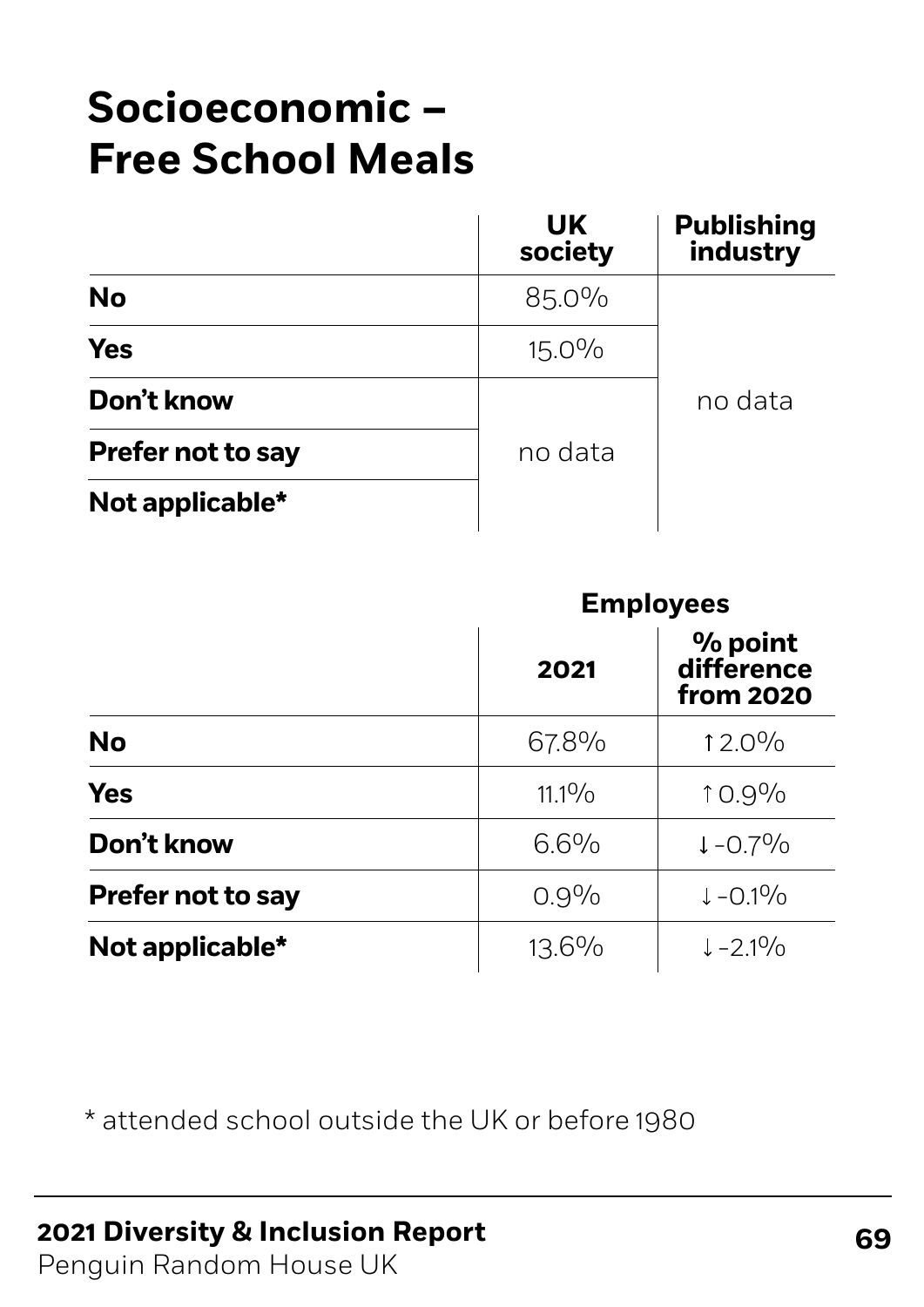# **Socioeconomic – Free School Meals**

|                          | <b>New hires</b> |                                           |
|--------------------------|------------------|-------------------------------------------|
|                          | 2021             | % point<br>difference<br><b>from 2020</b> |
| <b>No</b>                | $65.5\%$         | $10.8\%$                                  |
| <b>Yes</b>               | $16.4\%$         | $10.1\%$                                  |
| Don't know               | $5.1\%$          | $\downarrow$ -3.1%                        |
| <b>Prefer not to say</b> | $1.1\%$          | $1.1\%$                                   |
| Not applicable*          | $11.9\%$         | $11.3\%$                                  |

\* attended school outside the UK or before 1980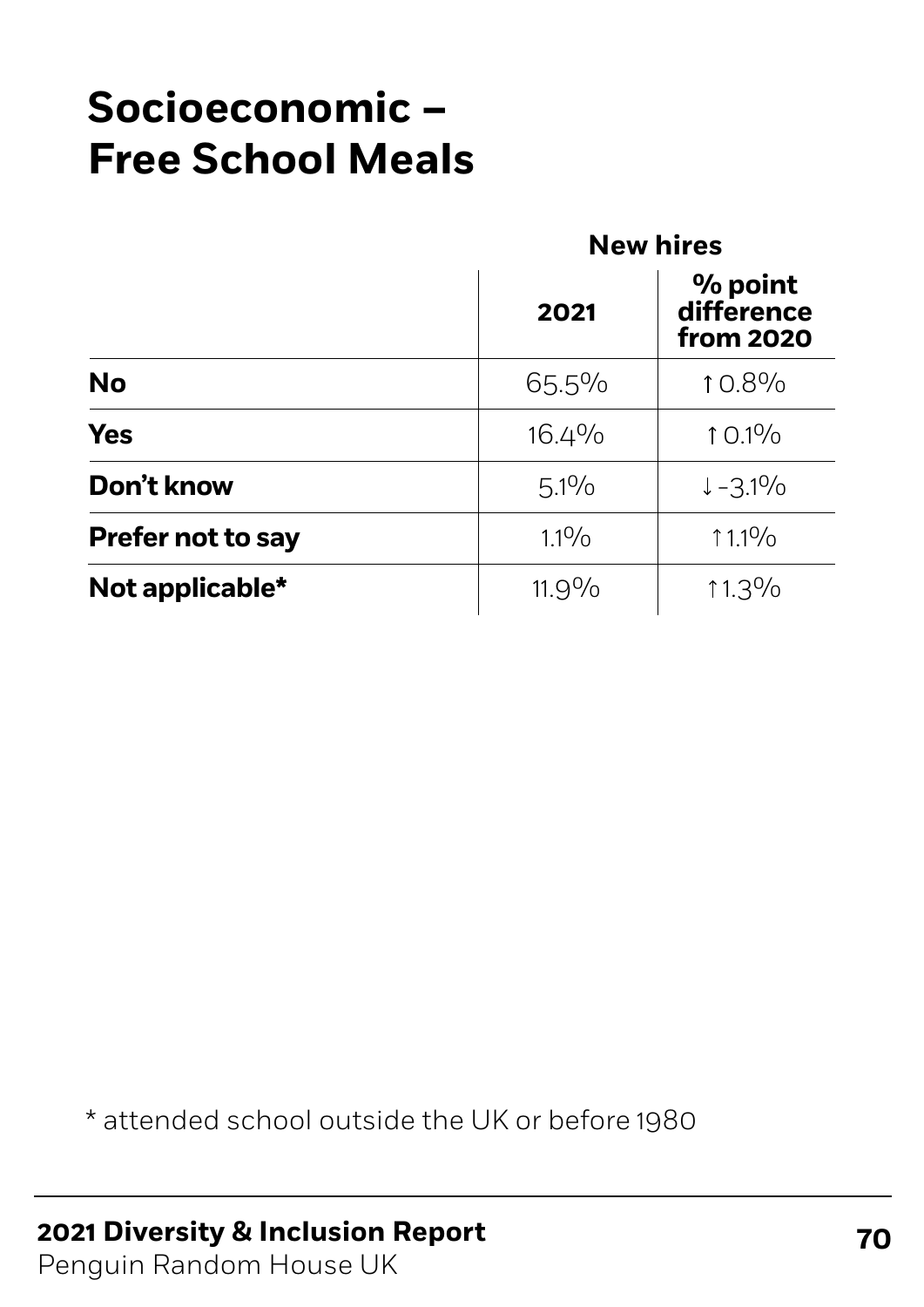# **Socioeconomic – Free School Meals**

#### **Senior leadership**

|                          | 2021     | % point<br>difference<br><b>from 2020</b> |
|--------------------------|----------|-------------------------------------------|
| <b>No</b>                | 82.4%    | $13.1\%$                                  |
| <b>Yes</b>               | n        |                                           |
| Don't know               | $5.6\%$  | $1 - 0.4\%$                               |
| <b>Prefer not to say</b> | $0.8\%$  | no data                                   |
| Not applicable*          | $11.2\%$ | $1 - 3.5\%$                               |

\* attended school outside the UK or before 1980 n = to protect anonymity, where a group is fewer than 5 people the data has been removed and proportionately redistributed to the other groups (the impact is minimal on the  $\frac{0}{0}$ )

 $-$  = 'n' value was used in 2020, so the % point difference from 2020 cannot be calculated

#### **71 2021 Diversity & Inclusion Report**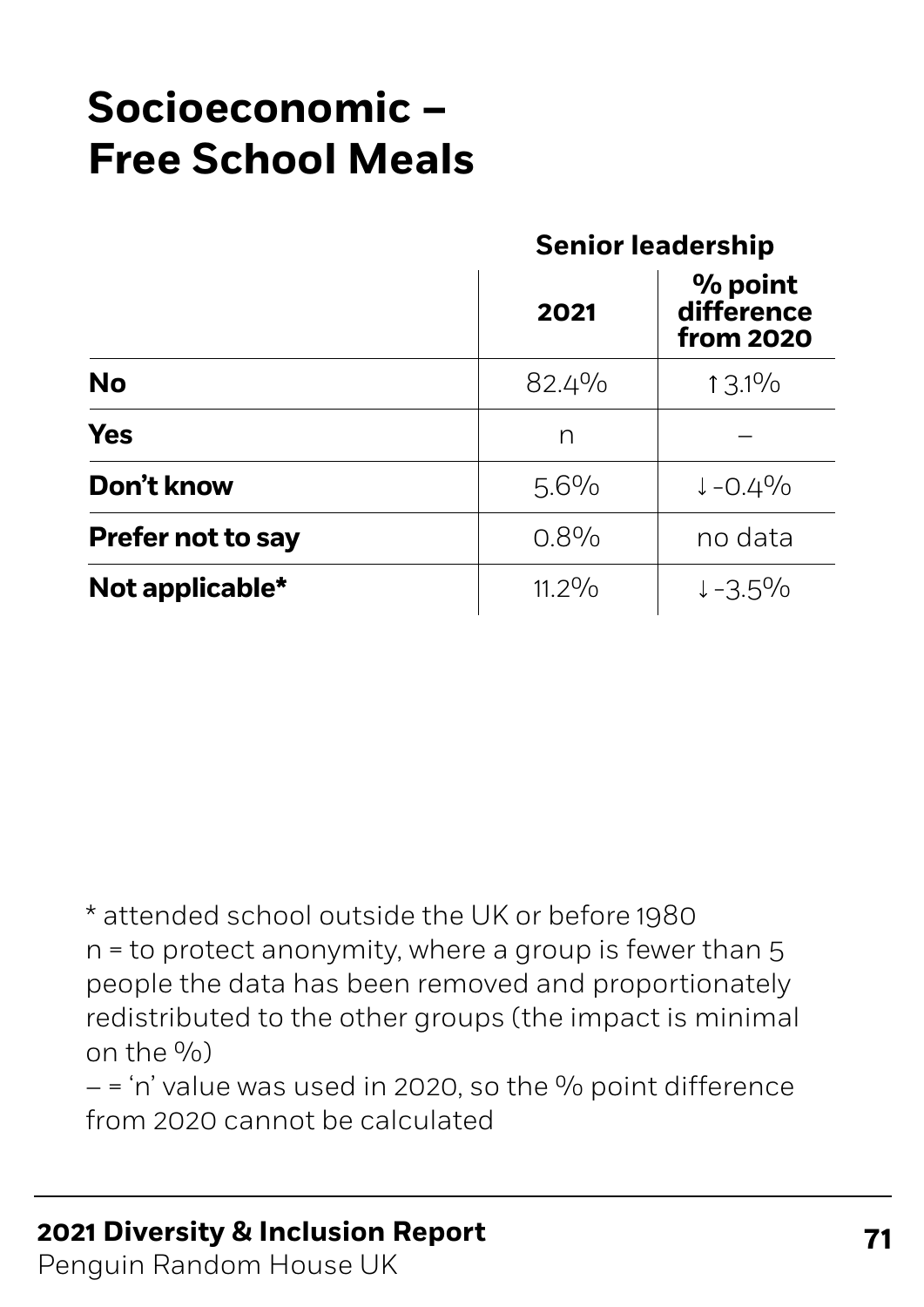# **Socioeconomic – school type**

|                                                            | UK<br>society | <b>Publishing</b><br>industry |
|------------------------------------------------------------|---------------|-------------------------------|
| <b>School outside the UK</b>                               | no data       | no data                       |
| <b>State run or state funded</b><br>school - non-selective |               | no data                       |
| State run or state funded<br>school - selective            |               | no data                       |
| Independent or<br>fee paying school                        | $7.5\%$       | $19\%$                        |
| Independent or<br>fee paying school*                       |               |                               |
| Don't know                                                 | no data       | no data                       |
| <b>Prefer not to say</b>                                   | $0.0\%$       | no data                       |

 $*$  = where a bursary covering 90% of tuition or more was received (not previously collected)

#### **2021 Diversity & Inclusion Report 72**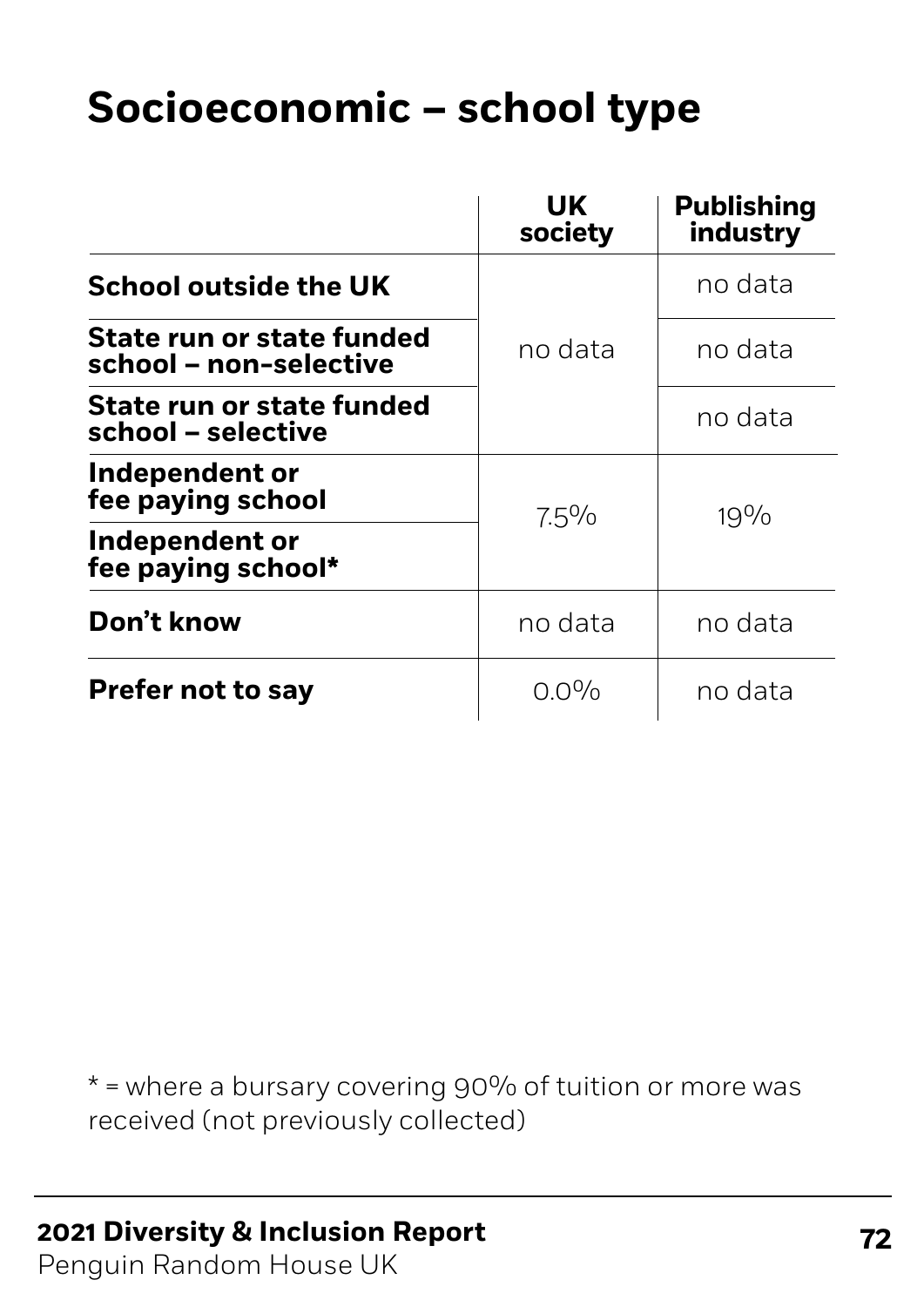|                                                     | <b>Employees</b> |                                           |
|-----------------------------------------------------|------------------|-------------------------------------------|
|                                                     | 2021             | % point<br>difference<br><b>from 2020</b> |
| <b>School outside the UK</b>                        | $12.5\%$         | $10.6\%$                                  |
| State run or state funded<br>school – non-selective | $49.2\%$         | $1 - 3.2\%$                               |
| State run or state funded<br>school - selective     | $18.2\%$         | $11^{0}/0$                                |
| Independent or<br>fee paying school                 | $17.3\%$         | ↑1.9 <sup>0</sup> /0                      |
| Independent or<br>fee paying school*                | $1.9\%$          |                                           |
| Don't know                                          | $0.3\%$          | $1 - 0.3\%$                               |
| <b>Prefer not to say</b>                            | $0.6\%$          | $\downarrow$ -0.1%                        |

 $*$  = where a bursary covering 90% of tuition or more was received (not previously collected)

### **2021 Diversity & Inclusion Report 73**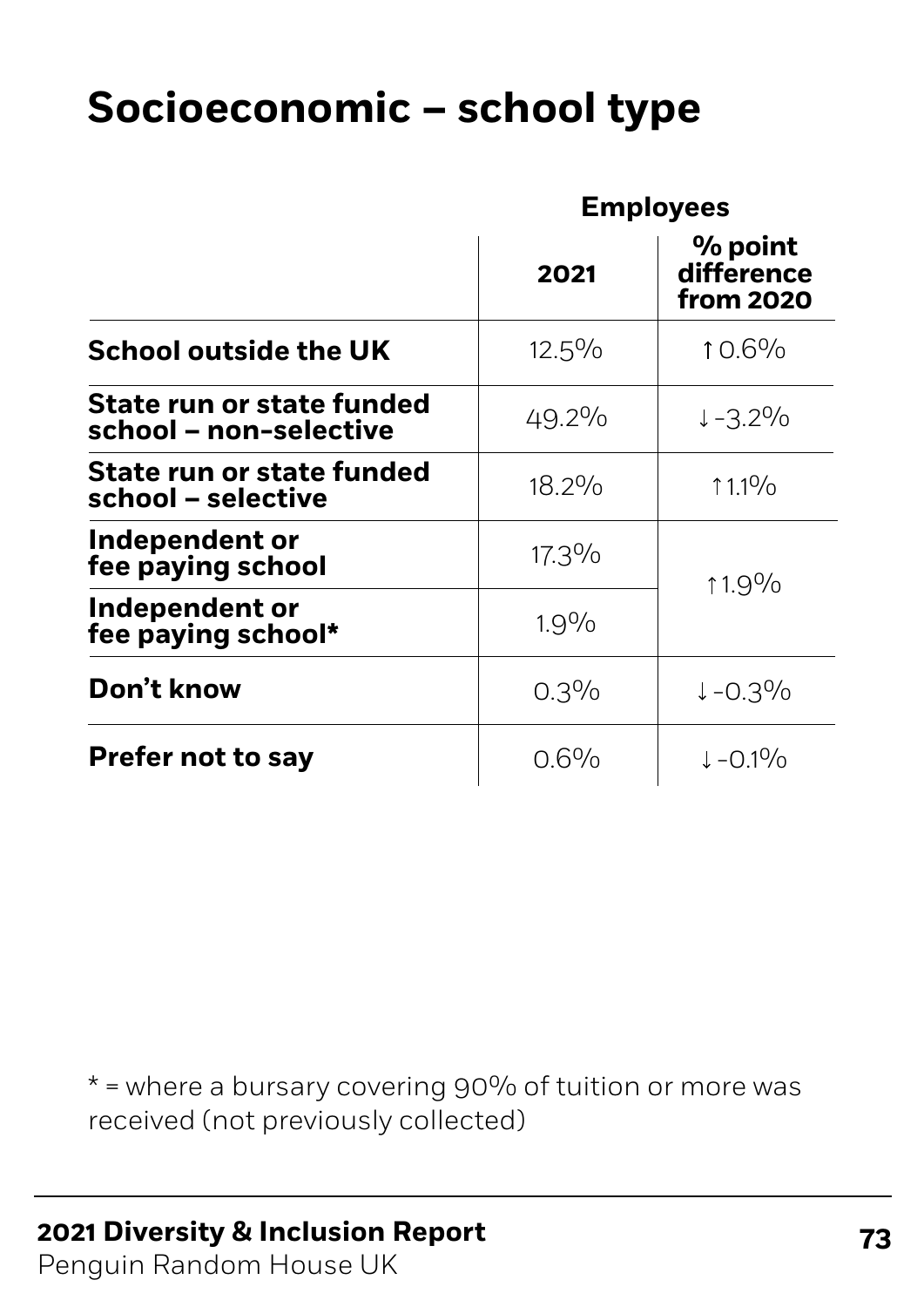|                                                        | <b>New hires</b> |                                    |
|--------------------------------------------------------|------------------|------------------------------------|
|                                                        | 2021             | % point<br>difference<br>from 2020 |
| <b>School outside the UK</b>                           | $13.0\%$         | 13.6%                              |
| State run or state funded<br>school - non-selective    | $43.5\%$         | $\downarrow$ -10.6%                |
| <b>State run or state funded</b><br>school - selective | 19.8%            | $\downarrow$ -3.7%                 |
| Independent or<br>fee paying school                    | 18.6%            | $18.5\%$                           |
| Independent or<br>fee paying school*                   | $2.8\%$          |                                    |
| Don't know                                             | $1.1\%$          | $11.1\%$                           |
| <b>Prefer not to say</b>                               | $1.1\%$          | $1.1\%$                            |

 $*$  = where a bursary covering 90% of tuition or more was received (not previously collected)

#### **2021 Diversity & Inclusion Report 74**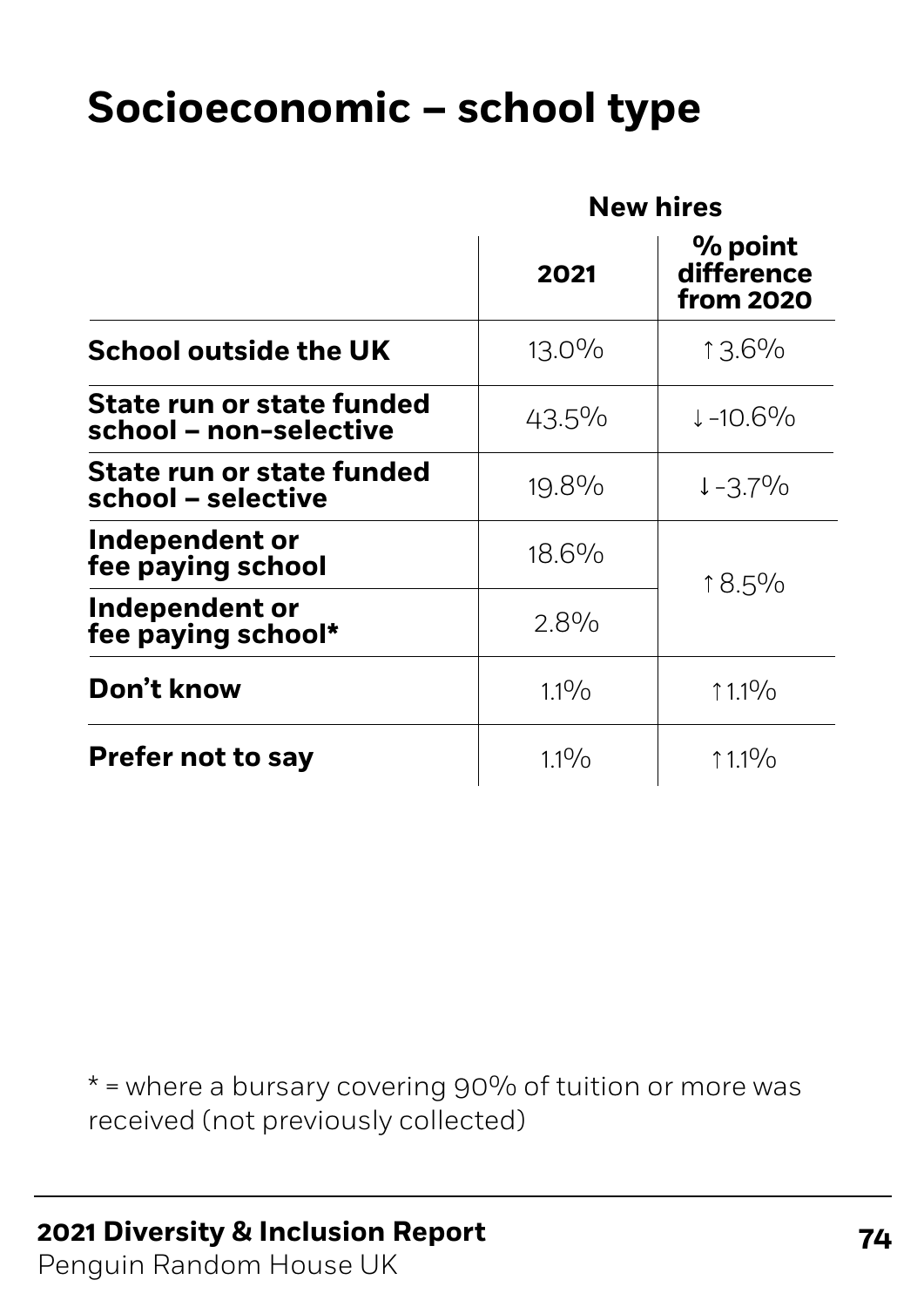#### **Senior leadership**

|                                                     | 2021     | % point<br>difference<br>from 2020 |
|-----------------------------------------------------|----------|------------------------------------|
| <b>School outside the UK</b>                        | $10.1\%$ | $10.9\%$                           |
| State run or state funded<br>school – non-selective | $37.2\%$ | $1 - 0.3\%$                        |
| State run or state funded<br>school - selective     | $17.1\%$ | $\downarrow$ -1.3%                 |
| Independent or<br>fee paying school                 | $35.7\%$ | $10.7\%$                           |
| Independent or<br>fee paying school*                |          |                                    |
| Don't know                                          | $0.0\%$  | $\rightarrow$ 0.0%                 |
| <b>Prefer not to say</b>                            | $0.0\%$  | no data                            |

 $*$  = where a bursary covering 90% of tuition or more was received (not previously collected)

### **2021 Diversity & Inclusion Report 75**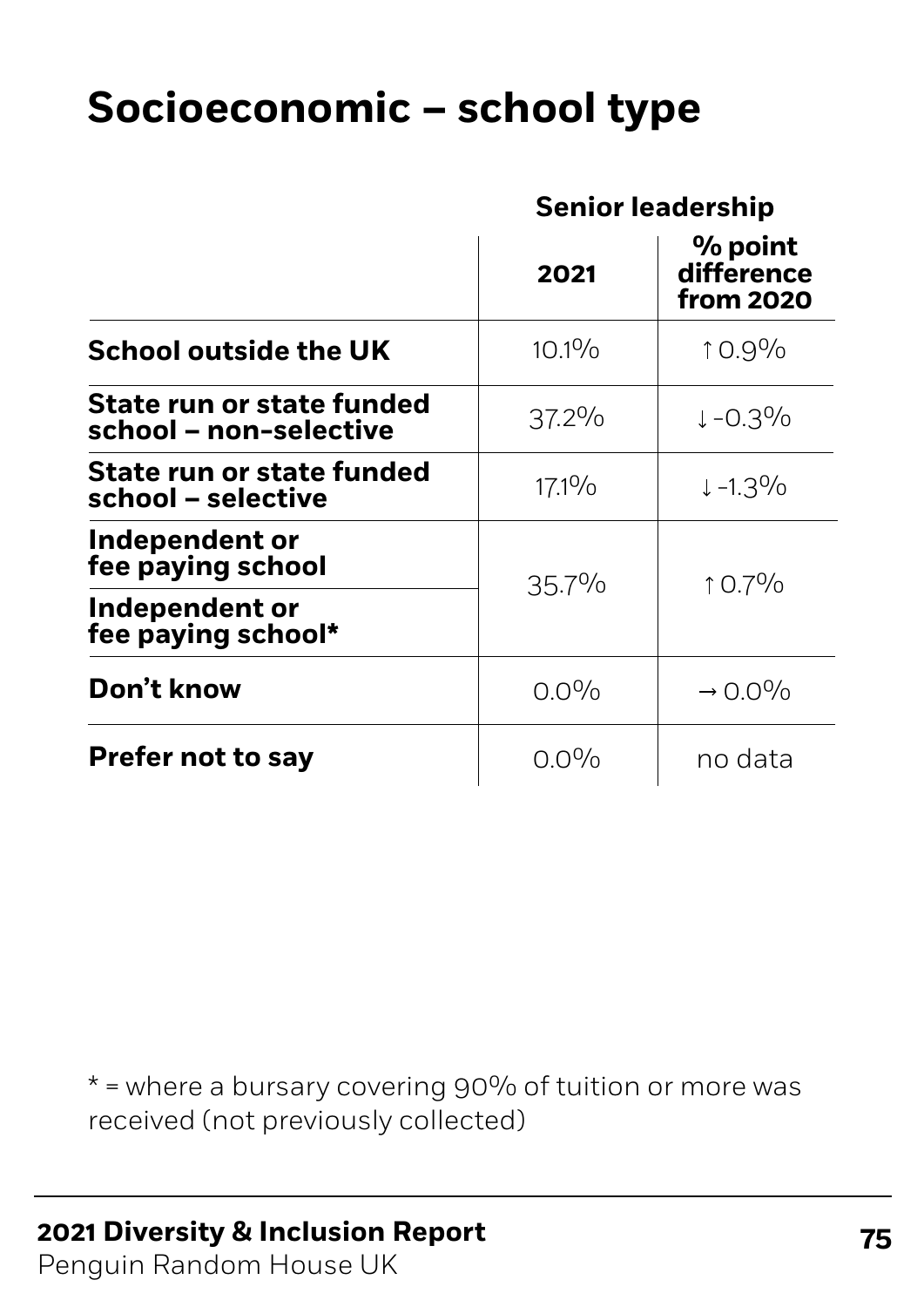#### **Authors & illustrators acquired**

|                                                     | 2021     | % point<br>difference<br>from 2020 |
|-----------------------------------------------------|----------|------------------------------------|
| <b>School outside the UK</b>                        | $16.4\%$ | $12.1\%$                           |
| State run or state funded<br>school – non-selective | $41.2\%$ | $13.5\%$                           |
| State run or state funded<br>school - selective     | $17.7\%$ | $1 - 5.3\%$                        |
| Independent or<br>fee paying school                 | $24.3\%$ | $10.1\%$                           |
| Independent or<br>fee paying school*                |          |                                    |
| Don't know                                          | no data  | no data                            |
| <b>Prefer not to say</b>                            | $0.4\%$  | $1 - 0.4\%$                        |

 $*$  = where a bursary covering 90% of tuition or more was received (not previously collected)

#### **2021 Diversity & Inclusion Report 76**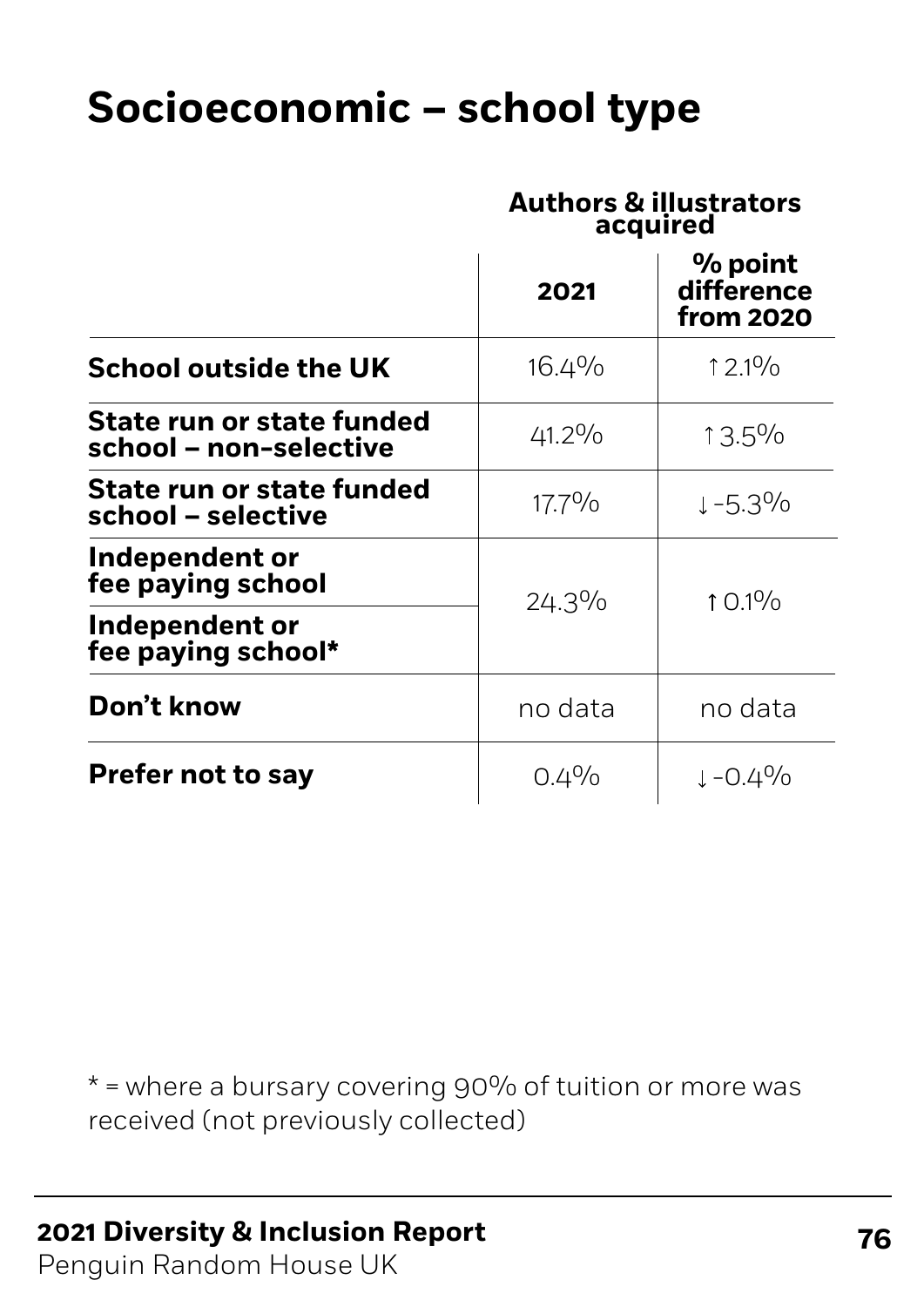We undertook a factor analysis to identify belonging statements that related to each other. By combining these, we created a single measure to help compare feelings of belonging across different demographic groups. The statements were:

- I feel like I belong in my team
- I feel like I belong at Penguin Random House
- I feel like I can be myself in my team
- I feel like I can be myself at Penguin Random House
- I feel comfortable voicing my opinions
- I feel confident speaking up and challenging disrespectful behaviour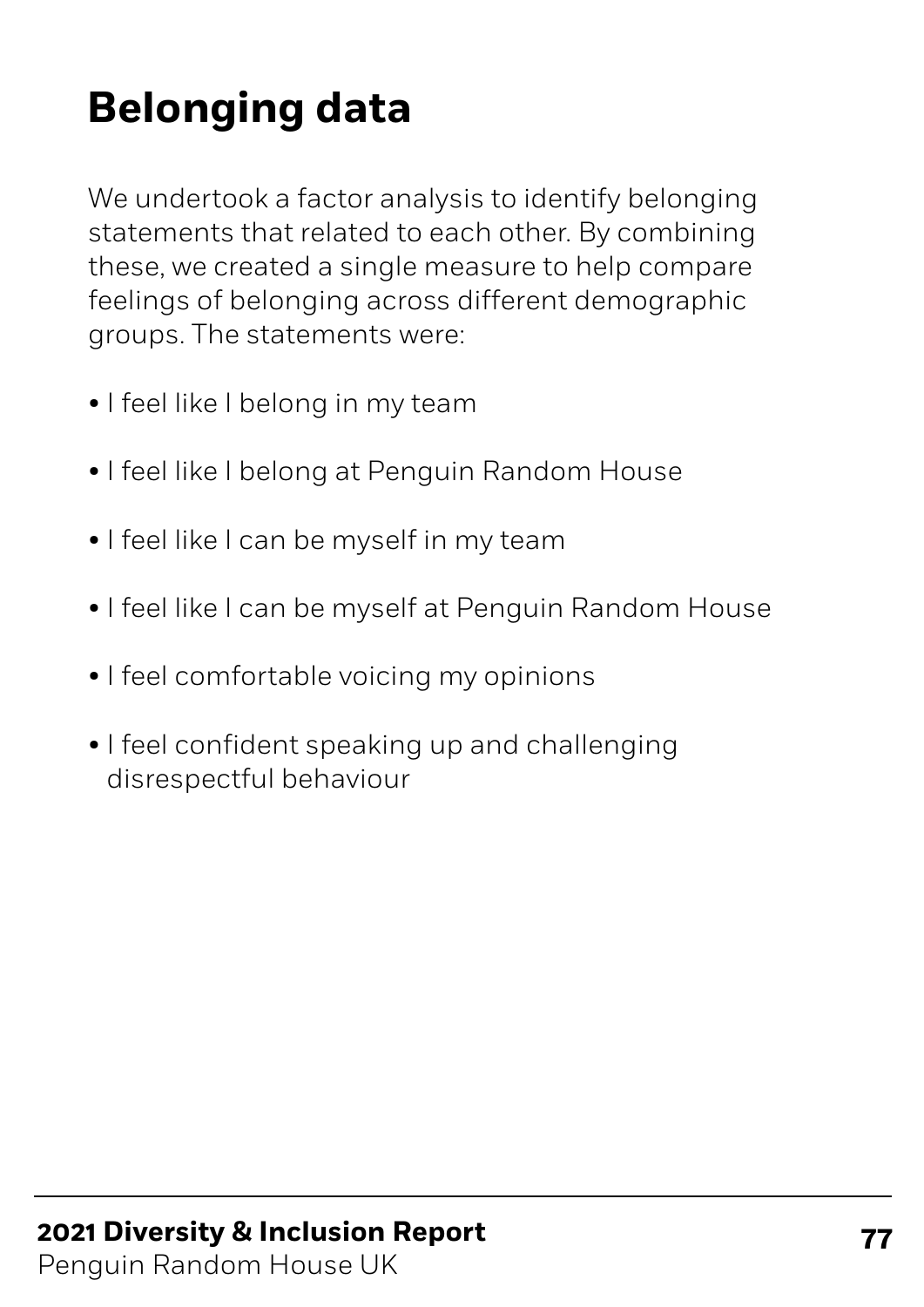|                                                     |                                     | <b>Belonging</b><br><b>Measure</b><br>(Median) | <b>Change</b><br>from 2020 |
|-----------------------------------------------------|-------------------------------------|------------------------------------------------|----------------------------|
| <b>Ethnicity</b>                                    | Black, Asian and<br>minority ethnic | 3.8                                            | 10.3                       |
|                                                     | White                               | 4.2                                            | $\uparrow$ 0.2             |
| <b>Disability</b><br>and long<br>term<br>conditions | Yes                                 | 4.0                                            | $\uparrow$ 0.2             |
|                                                     | No                                  | 4.2                                            | $\uparrow$ 0.2             |
| Gender                                              | Female                              | 4.0                                            | $\rightarrow$ 0.0          |
|                                                     | Male                                | 4.2                                            | $\uparrow$ 0.2             |
| <b>Sexual</b><br><b>Orientation</b>                 | Heterosexual                        | 4.2                                            | $\uparrow$ 0.2             |
|                                                     | $LGB+$                              | 4.0                                            | $\uparrow$ 0.2             |

1 = Strongly Disagree 5 = Strongly Agree

### **2021 Diversity & Inclusion Report 78**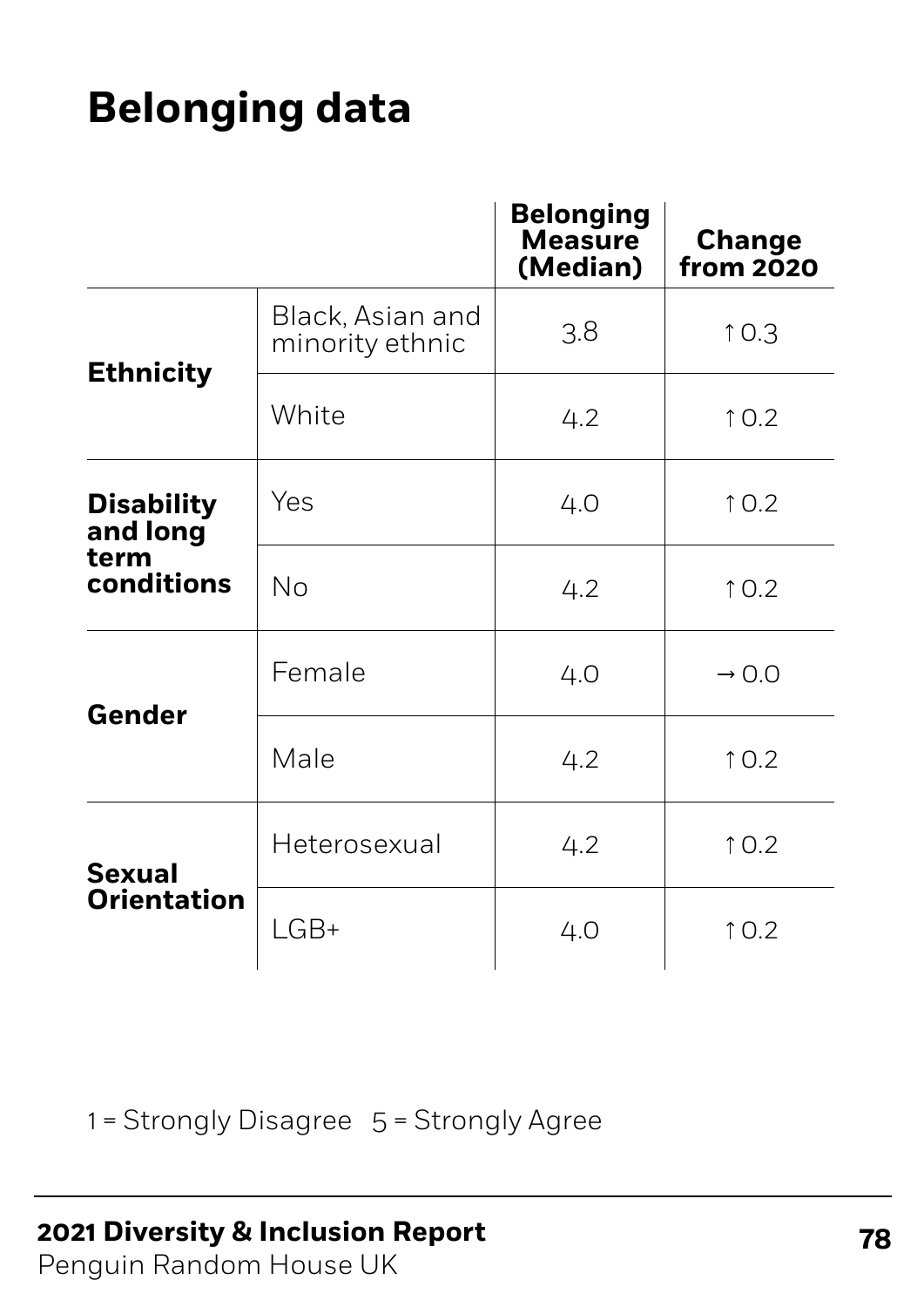|                                    |                               | <b>Belonging</b><br><b>Measure</b><br>(Median) | <b>Change</b><br>from 2020 |
|------------------------------------|-------------------------------|------------------------------------------------|----------------------------|
| <b>Type of</b>                     | Non-selective<br>state school | 4.0                                            | $\uparrow$ 0.2             |
| <b>School</b><br><b>Attended</b>   | Independent or<br>fee paying  | 4.2                                            | $\uparrow$ 0.2             |
| <b>Free School</b><br><b>Meals</b> | Yes                           | 3.8                                            | $\uparrow$ 0.1             |
|                                    | No                            | 4.O                                            | $\rightarrow$ 0.0          |

1 = Strongly Disagree 5 = Strongly Agree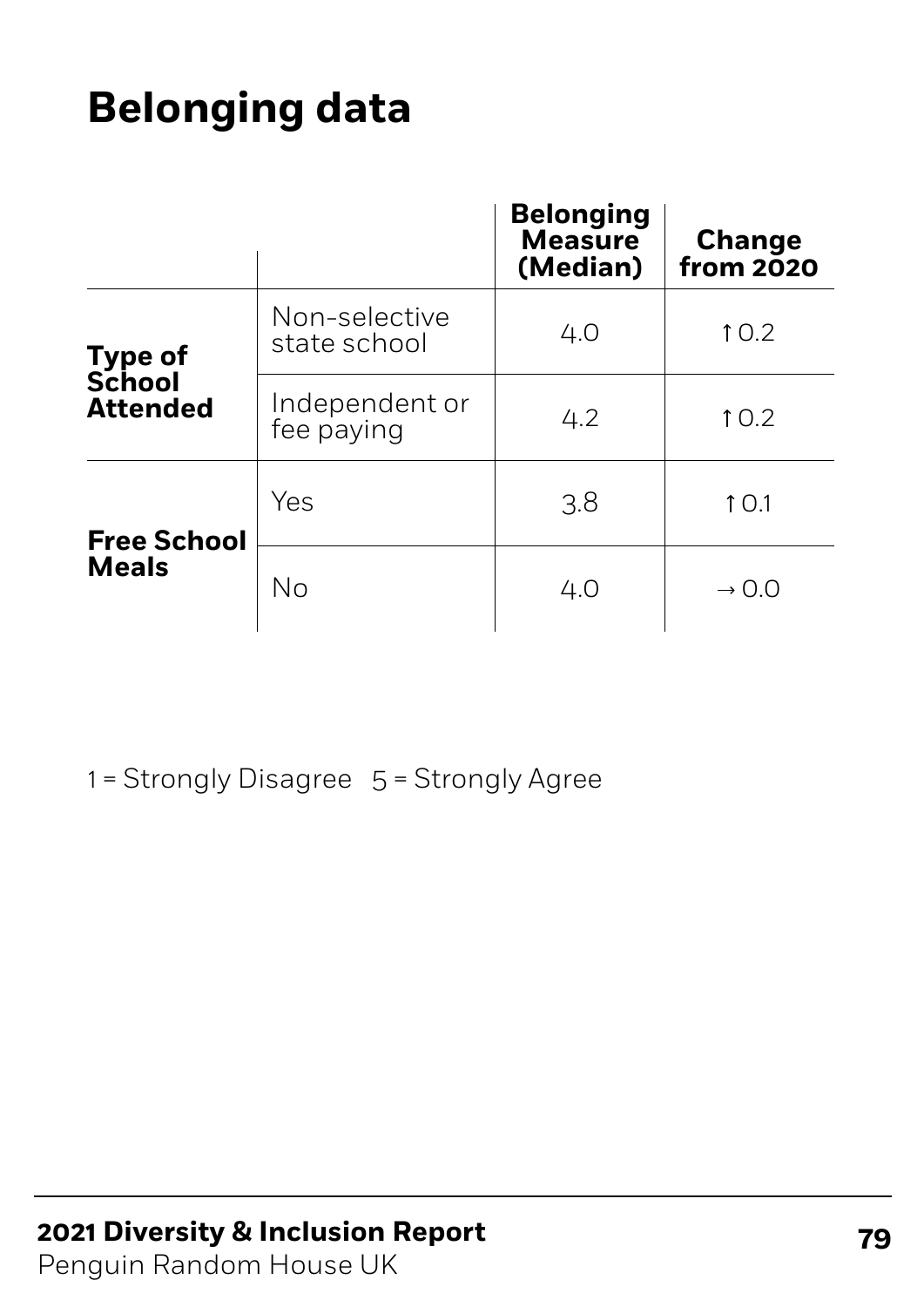Colleagues were asked how much they agreed with each belonging statement on a 5-point scale from 1 (Strongly Disagree) to 5 (Strongly Agree). The percentages here reflect the proportion of colleagues who selected Agree and Strongly Agree.

|                                                                         | 2021     | % point<br>difference<br>from 2020 |
|-------------------------------------------------------------------------|----------|------------------------------------|
| They belonged in their team                                             | $90.0\%$ | $11.1\%$                           |
| They belonged at Penguin<br>Random House                                | $81.7\%$ | 18.8%                              |
| They could be themselves in<br>their team                               | 86.3%    | 18.6%                              |
| They could be themselves at<br>Penguin Random House                     | 76.6%    | $19.0\%$                           |
| Comfortable voicing<br>opinions, even when<br>different from others     | $71.3\%$ | 112.8%                             |
| They had the same<br>opportunities to develop and<br>progress as others | 63.8%    | $16.2\%$                           |
| There is a genuine<br>commitment to attracting<br>a diverse workforce   | 72.6%    | $14.3\%$                           |

### **2021 Diversity & Inclusion Report 600 and 80**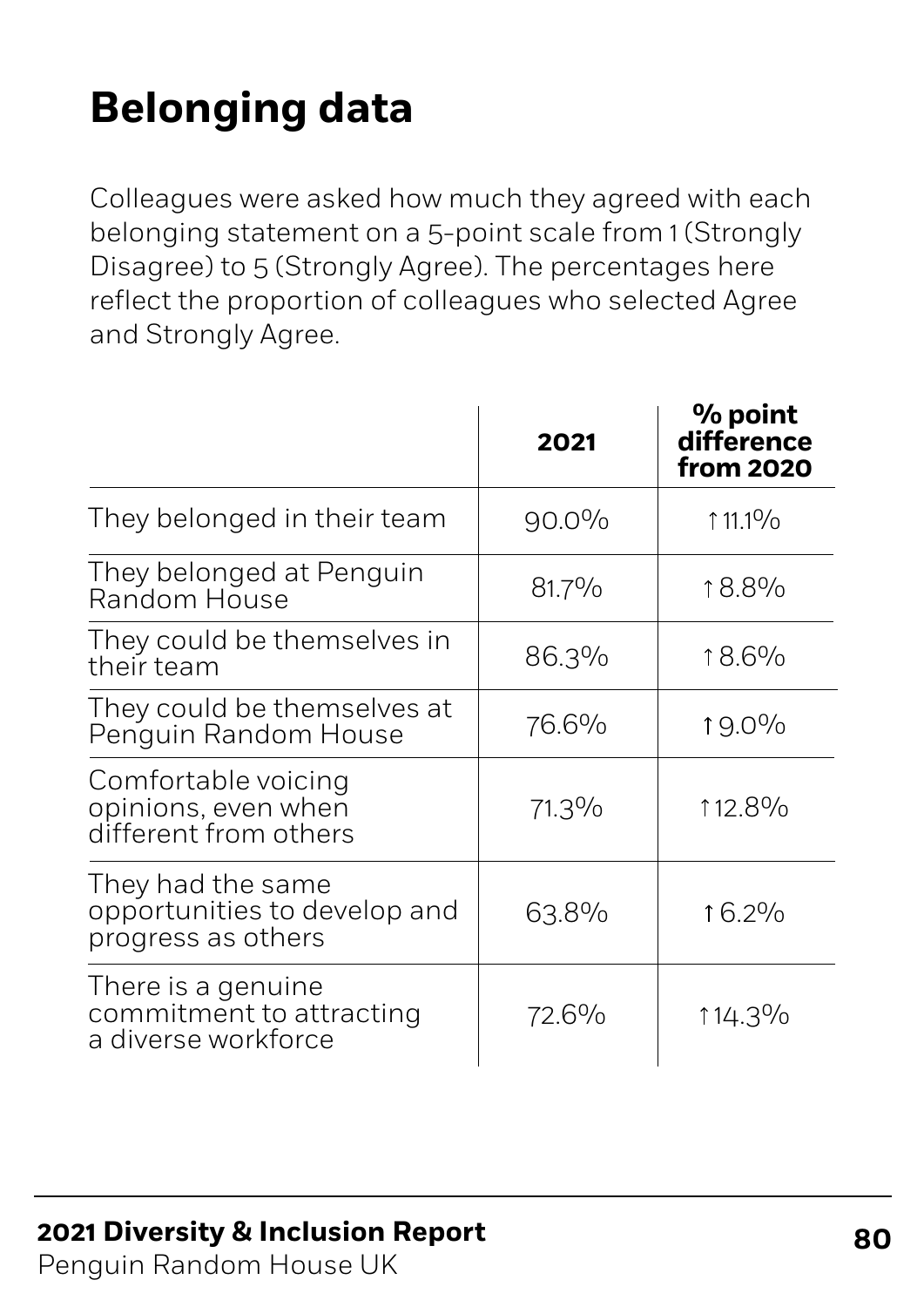|                                                                                                          | 2021     | % point<br>difference<br><b>from 2020</b> |
|----------------------------------------------------------------------------------------------------------|----------|-------------------------------------------|
| There is a genuine<br>commitment to developing<br>and retaining a diverse<br>workforce                   | $55.4\%$ | $18.4\%$                                  |
| Perspectives like theirs are<br>included in decision-making                                              | 67.8%    | $13.4\%$                                  |
| Supported, valued and<br>listened to by their manager                                                    | 88.2%    | 110.6%                                    |
| Confident speaking up and<br>challenging disrespectful,<br>inappropriate and<br>discriminatory behaviour | 69.0%    | $11.0\%$                                  |
| Senior managers are visibly<br>committed to equality and<br>inclusion                                    | 76.1%    | $112.9\%$                                 |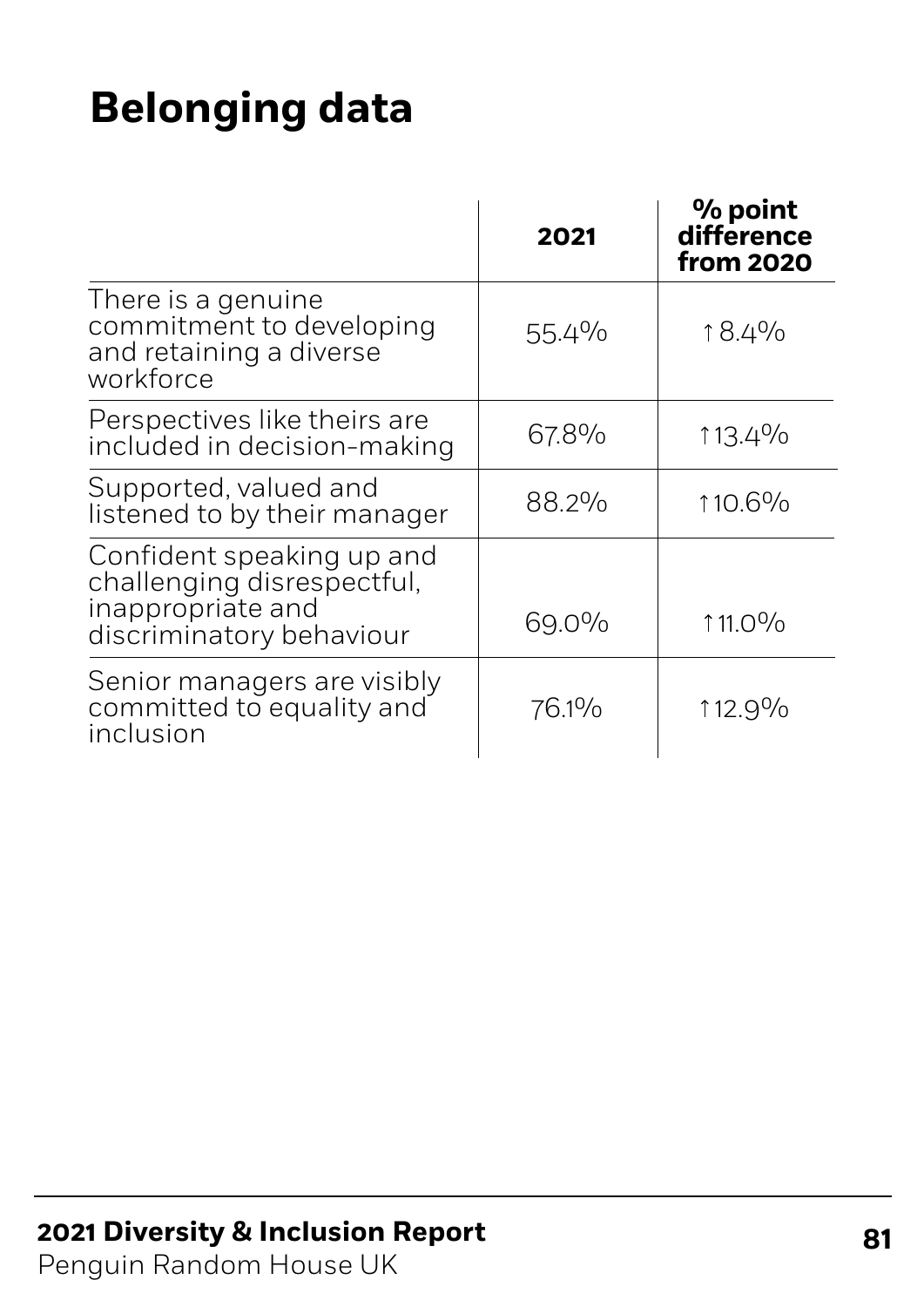### **Pay gaps**

|                             | <b>Mean</b> |                                           |
|-----------------------------|-------------|-------------------------------------------|
|                             | 2021        | % point<br>difference<br><b>from 2020</b> |
| <b>Gender pay gap</b>       | $10.4\%$    | $-2.9\%$                                  |
| <b>Ethnicity pay gap</b>    | $15.1\%$    | $-0.9\%$                                  |
| Disability pay gap*         | $21.6\%$    |                                           |
| Socioeconomic pay gap*      | $16.3\%$    |                                           |
| Sexual orientation pay gap* | $12.2\%$    |                                           |

 $*$  = reported for the first time in 2021, so 2020 comparisons are not possible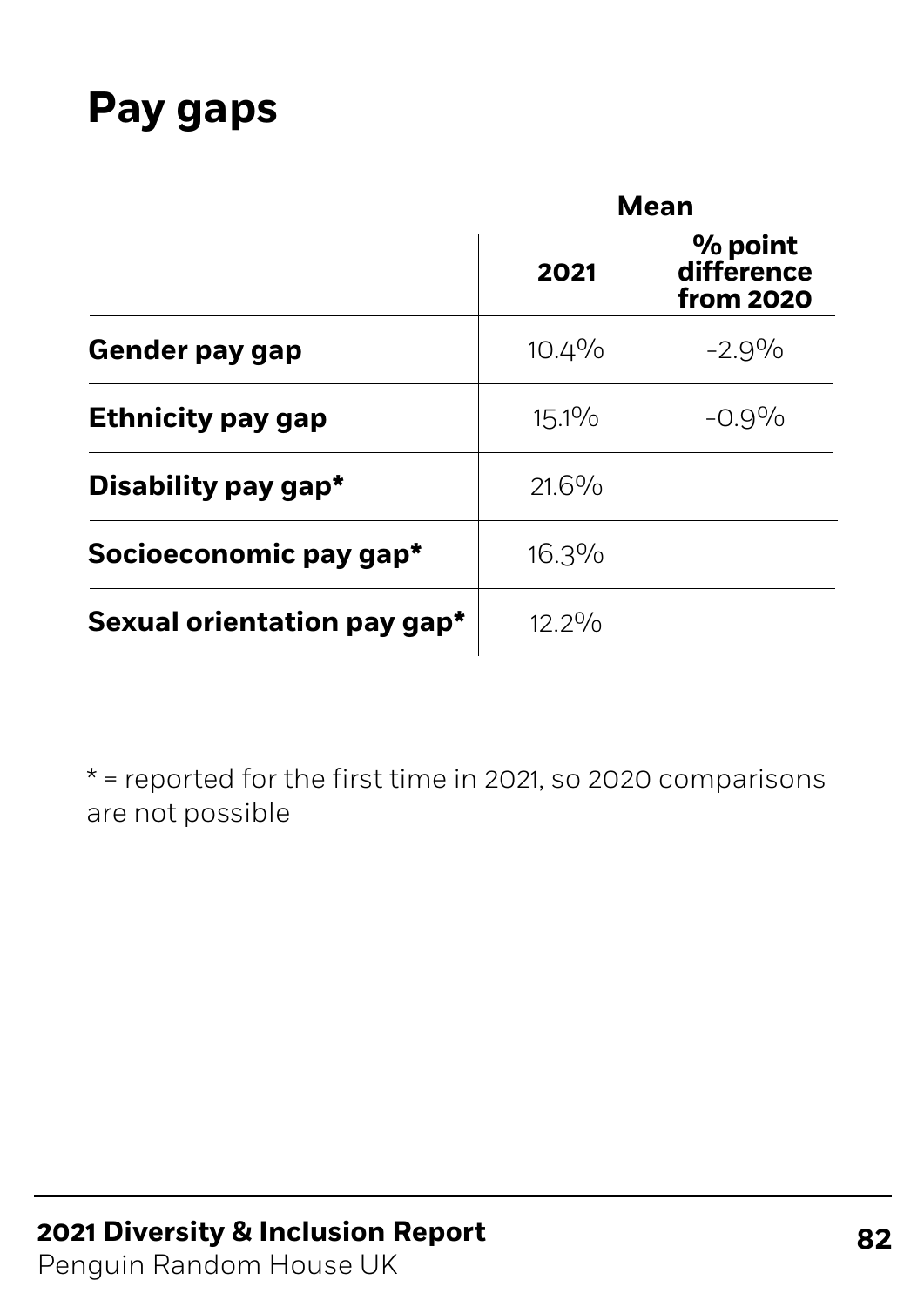### **Pay gaps**

|                             | <b>Median</b> |                                           |
|-----------------------------|---------------|-------------------------------------------|
|                             | 2021          | % point<br>difference<br><b>from 2020</b> |
| <b>Gender pay gap</b>       | $3.6\%$       | $-1.7\%$                                  |
| <b>Ethnicity pay gap</b>    | $1.1\%$       | $-2.6\%$                                  |
| Disability pay gap*         | $20.8\%$      |                                           |
| Socioeconomic pay gap*      | $10\%$        |                                           |
| Sexual orientation pay gap* | $9.9\%$       |                                           |

 $*$  = reported for the first time in 2021, so 2020 comparisons are not possible

[Read](https://www.penguin.co.uk/company/about-us/notices/gender-pay-gap-reports.html) our latest pay gap report